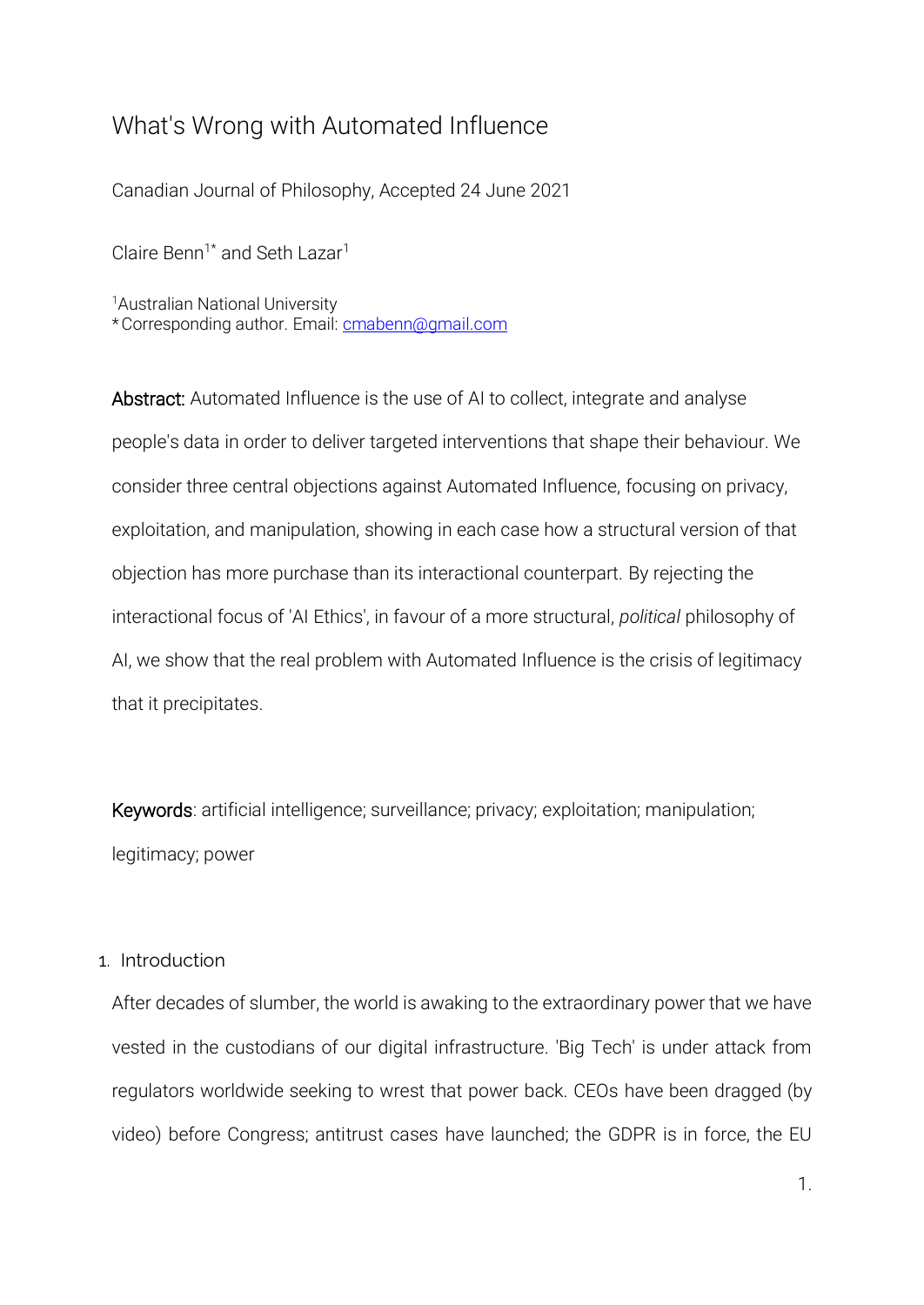Digital Services Act in preparation.<sup>1</sup> Even smaller countries like Australia have squared up.<sup>2</sup> Societies go through few such 'constitutional' moments—when we collectively recognise that we are subject to illegitimate power structures, and determine that they may not stand. Political philosophers should be well placed to help at these moments (think Hobbes, Paine, Rousseau). We can diagnose the moral flaws of existing power structures, and, using that diagnosis, recommend alternatives. And yet, political philosophy's engagement with this digital revolution is in its infancy. The normative analysis of our digital infrastructure has been led by other disciplines, in a tidal wave of critique known as the 'techlash', in which there is considerable normative agreement, and little sustained focus on unpacking the conceptual foundations of that agreement.

This should give us pause. We need to be sure the tsunami of critique is aimed at the right targets. And we need arguments for it that do not presuppose antecedent agreement. Most importantly, we need to know not only *that* some practice is morally objectionable, but *why* it is. Only then can we know *how* problematic it is, and so calibrate our concern to its seriousness, and craft positive proposals that address the root cause of our moral concern.

In this paper, we introduce and offer a moral diagnosis of one of the primary engines of our contemporary digital infrastructure: *Automated Influence*, the use of automated systems to collect and analyse user data, and then target interventions aimed at changing their behaviour. Ultimately the tech titans' power relies on their revenues, and those depend on Automated Influence, encompassing online behavioural advertising,

<sup>&</sup>lt;sup>1</sup> Hearings to examine Section 230 immunity focusing on Big Tech [\(https://www.congress.gov/event/116th-congress/senate](https://www.congress.gov/event/116th-congress/senate-event/328200)[event/328200\)](https://www.congress.gov/event/116th-congress/senate-event/328200); FTC sues Facebook for Illegal Monopolisation [\(https://www.ftc.gov/news-events/press-releases/2020/12/ftc](https://www.ftc.gov/news-events/press-releases/2020/12/ftc-sues-facebook-illegal-monopolization)[sues-facebook-illegal-monopolization\)](https://www.ftc.gov/news-events/press-releases/2020/12/ftc-sues-facebook-illegal-monopolization); GDPR [\(https://gdpr.eu/\)](https://gdpr.eu/); EU Digital Services Act [\(https://ec.europa.eu/digital-single](https://ec.europa.eu/digital-single-market/en/digital-services-act-package)[market/en/digital-services-act-package\)](https://ec.europa.eu/digital-single-market/en/digital-services-act-package)

<sup>2</sup> Treasury Laws Amendment (News Media and Digital Platforms Mandatory Bargaining Code) Bill 2021 [https://parlinfo.aph.gov.au/parlInfo/search/display/display.w3p;query=Id%3A%22legislation%2Fbillhome%2Fr6652%22.](https://parlinfo.aph.gov.au/parlInfo/search/display/display.w3p;query=Id%3A%22legislation%2Fbillhome%2Fr6652%22)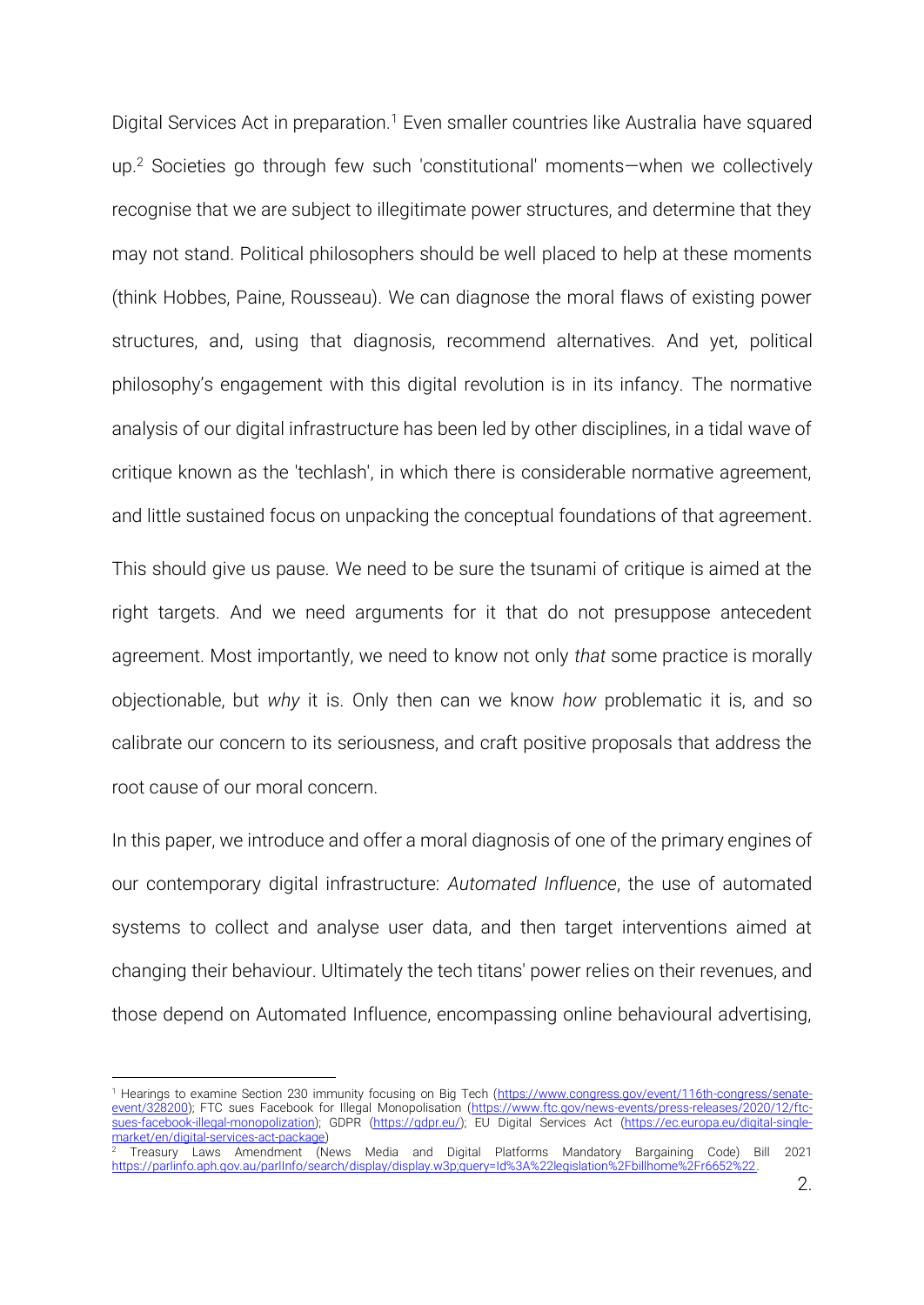recommender systems, and newsfeed and search algorithms. Automated Influence has also driven Artificial Intelligence (AI) research and development, whether finding new modalities for the exercise of influence (e.g. digital personal assistants operationalising advances in natural language processing) or optimising existing methods (e.g. tweaking a recommendation algorithm to increase user engagement) [\(Hao 2021\)](#page-46-0). More perhaps than any other discrete practice of the leading digital platforms, Automated Influence has inspired popular concern, from *New York Times* editorials to Netflix documentaries [\(Zuboff 2019\)](#page-49-0). 3

In the moral critique of any social practice, we can adopt at least two broad perspectives, which we will call *interactional* and *structural*. <sup>4</sup> These are of course archetypes; most work includes some combination of the two. The interactional approach considers the interactions between agents that make up a social practice. It aims to identify adverse effects for individuals directly caused by those interactions. Its normative critique is grounded exclusively in the self-authenticating claims of persons with moral standing. A 'claim' is a fact about a person that can potentially ground pro tanto duties in others—that is, give others moral reasons that it can be wrong to breach. A self-authenticating claim is sufficient on its own to ground such duties.

The structural approach evaluates the emergent social structures of which those interactions are the leading edge.<sup>5</sup> It considers how those social structures directly and indirectly impact people's lives, as well as their relational properties, such as how they influence distributions of power, knowledge, and resources; and their aggregate

<sup>3</sup> The documentary is 'The Social Dilemma'.

<sup>4</sup> Political scientists and other social theorists commonly describe the interactional approach as fundamentally liberal, and its inadequacy as having to do with the perceived demise of some species of liberalism [\(Yeung 2017;](#page-49-1) [Benthall and Goldenfein 2020\)](#page-46-1). <sup>5</sup> We understand social structures as the intended or unintended products of interaction among people in society, which reliably program for particular kinds of social and individual outcomes. We will focus primarily on formal and informal institutions, and on incentives [\(Jackson and Pettit 1990;](#page-47-0) [Haslanger 2016;](#page-47-1) [Fedoseev 2021\)](#page-46-2).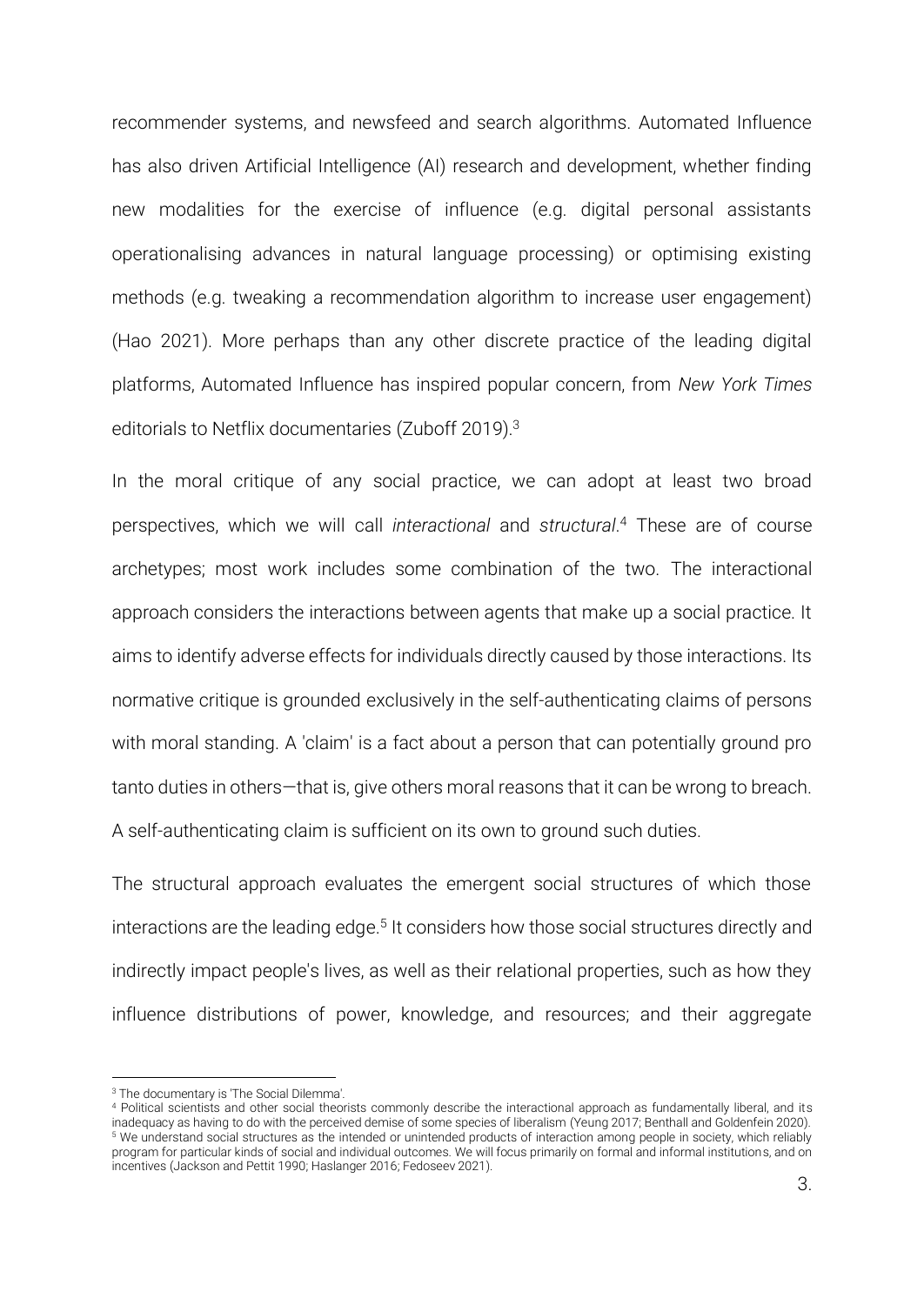effects—cumulative social impacts that are significant at scale, but relatively insignificant for each person affected. The structural approach can be motivated by showing how these structures have downstream impacts on people's selfauthenticating claims. But it can also be motivated by these fundamentally relational goods [\(C. Taylor 1995;](#page-48-0) [Waldron 1987;](#page-49-2) [Griffin 2008\)](#page-46-3). 6 Individuals do not have selfauthenticating claims to a particular distribution of power, knowledge, or resources, or to one particular cumulative outcome over another.

Interactional critiques of social practices have a compelling kind of free-standing moral authority. One has instrumental reason to win others' support for one's cause, but the claims at stake are self-authenticating, so do not depend on that support. For example, think of abolitionists campaigning against slavery. Structural critiques that focus on relational and aggregate social goods are more deliberatively demanding. Since we do not have individual claims to social goods, we must collectively decide on the right path to take. Winning others' support for your cause is not just instrumentally important, it is constitutive of the value of your cause. Think, here, of campaigners for national selfdetermination of a cultural group [\(Margalit and Raz 1990\)](#page-47-2).

The prevailing critique of Automated Influence, especially in public discourse but also in academic research, emphasises its interactional shortcomings. Although this lends normative clarity and motivational force—*you* should oppose Automated Influence, because it is undermining *your* self-authenticating claims—we think an exclusively interactional approach misses crucially important structural dimensions of the problem with Automated Influence. And this presents us with a more demanding challenge: to

<sup>&</sup>lt;sup>6</sup> To be clear, a critique showing that target phenomenon X contingently precipitates a social structure Y, and that Y undermines people's self-authenticating claims to some good Z, is a structural critique because it focuses not on the interactions that are constitutive of X, but on the impacts of the social structure Y that X precipitates. For an example of this, see section 3.5.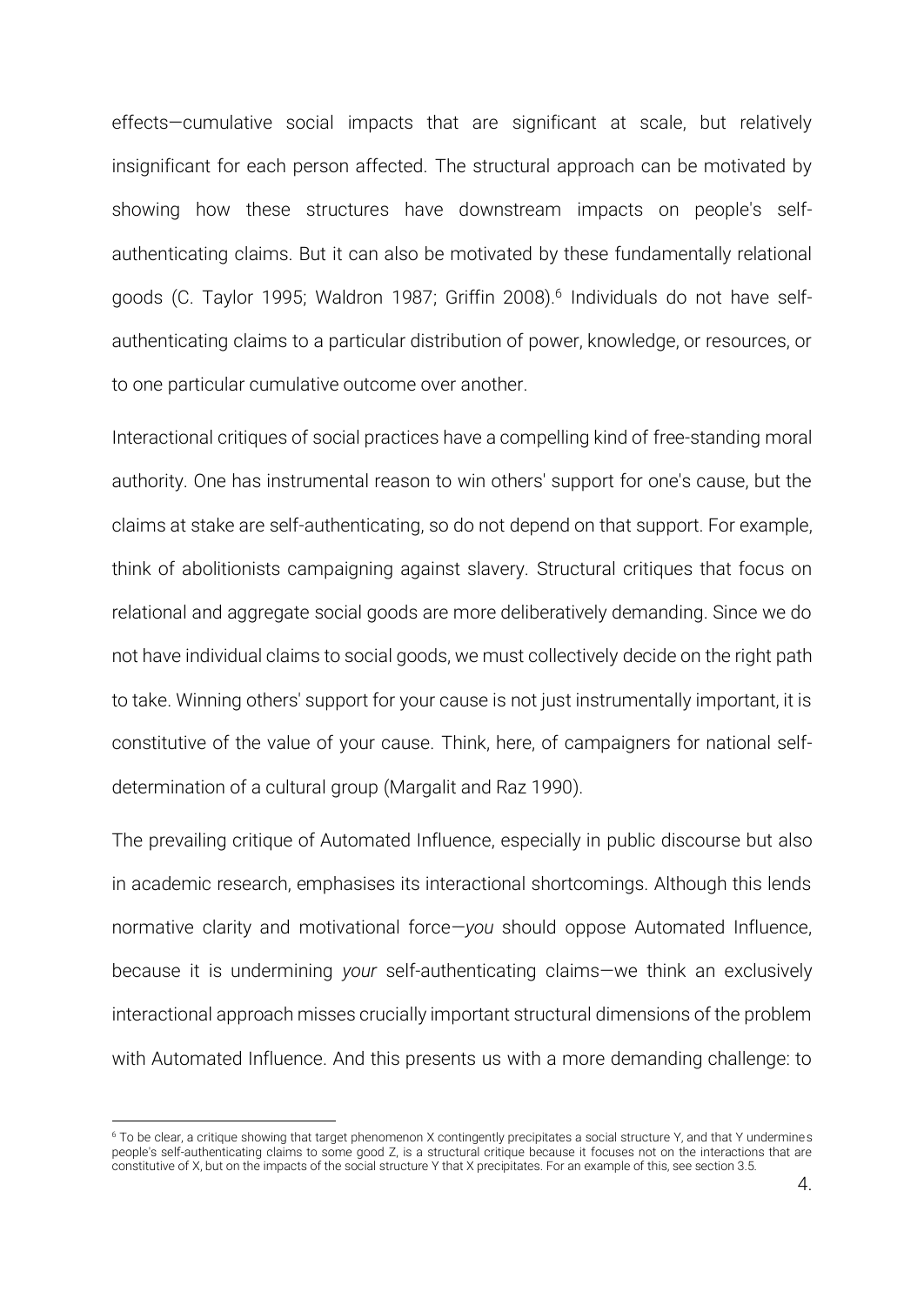decide how we want distributions of power, knowledge, and resources to be shaped by our digital infrastructure. That decision cannot be made by a 'moral vanguard'—it requires a genuine rethink of our social institutions writ large.

We begin by precisifying Automated Influence, then consider three central objections against it. In each case we show how a structural version of that objection adds something crucial to its interactional counterpart. Our paper therefore makes a case for political philosophers giving greater weight to structural arguments in their moral diagnoses of social phenomena. We recommend the emerging field of 'AI Ethics' turn away from its present interactional focus, and towards a more structural agenda: a genuinely *political* philosophy of data and AI.

#### 2. Automated Influence

Automated Influence: The use of Artificial Intelligence to collect, integrate and analyse people's data, and to deliver targeted interventions based on this analysis, intended to shape their behaviour for exogenous or endogenous ends.

Many first become concerned by Automated Influence through online behavioural advertising. An ad seems to follow one around the web; we begin to realise that we are being tracked online, and targeted accordingly. But online behavioural advertising is just the most explicit, and crudest, face of Automated Influence. Most of our digital services—from search, to social media, to online shopping—rely on user direction to secure our engagement and attention (and so show us more ads), as well as to help us navigate the functionally infinite space of our digital infrastructure, analysing our preferences to suggest complementary content, products, and services.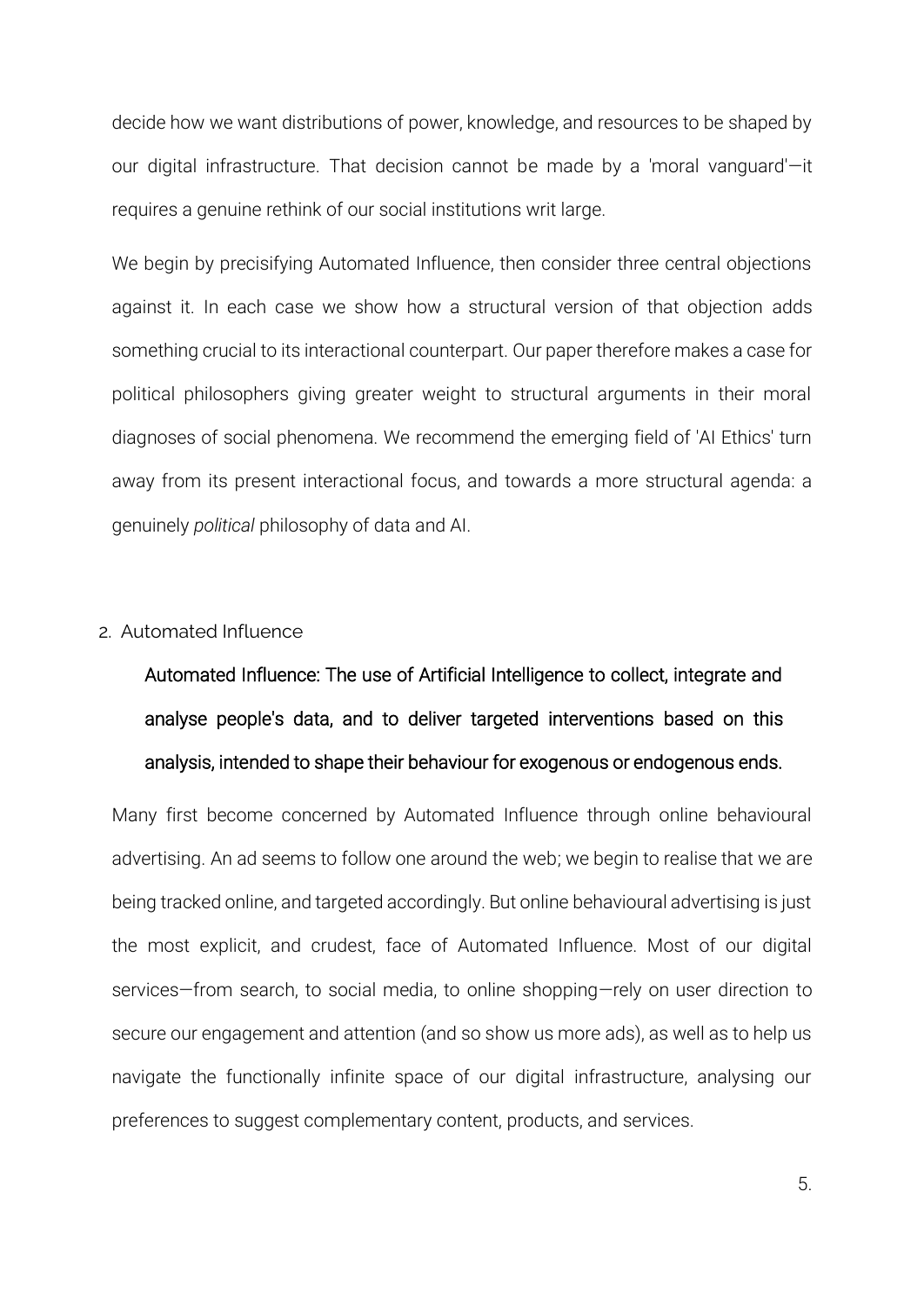Automated Influence is driven by AI; but it has also driven epochal advances in AI.<sup>7</sup> The revenues generated by Automated Influence have sustained research and development in AI; the data gathered has made possible great leaps forward in computer vision, natural language processing, and other fields using machine learning (ML). Reciprocally, AI has also enabled a speed, scale, and personalisation of influence that would never have been possible without it.

Our definition highlights the role of AI in *collection*, *integration*, and *analysis* of user data, and its operationalisation by targeting a particular intervention.<sup>8</sup> We cannot morally assess Automated Influence without considering the pipeline of data that makes it possible: both to train predictive models and to target particular interventions.

Automated Influence makes it possible in principle to target behavioural interventions at an audience of one.<sup>9</sup> This targeting comes in two broad forms. First, matching people with products, services and content they may find appealing.<sup>10</sup> This means differentiating 'persuadables' from 'sure things', 'lost causes', and 'do not disturbs' people whom targeting would actively put off. Second, tailoring the message to the individual, based on their inferred susceptibility to that method of persuasion [\(Calo](#page-46-4)  2014, 1018). Experimental results show the viability of such 'persuasion profiling', but there is little publicly available information about how widespread it is [\(Kaptein and](#page-47-3)  [Eckles 2012,](#page-47-3) [2010\)](#page-47-4). 11

These interventions aim to shape the user's behaviour—that is, they aim to raise the

<sup>7</sup> Interestingly, the newsfeed algorithm at Facebook is a descendant of their first algorithms for targeting advertisements [\(Hao](#page-46-0)  [2021;](#page-46-0) [Graepel et al. 2010\)](#page-46-5).

<sup>&</sup>lt;sup>8</sup> Of course, Automated Influence is not a wholly automated process, and can include more or less human involvement at each of these stages.

<sup>9</sup> For an excellent overview, se[e Turow and Draper 2012, 138.](#page-48-1)

<sup>10</sup> And indeed with particular 'price and feature packages' for those products, services and content[: Cohen 2018, 229.](#page-46-6) See als[o Calo](#page-46-4)  2014, 123.

<sup>&</sup>lt;sup>11</sup> For a recent review of some relevant empirical literature, se[e Susser and Grimaldi 2021.](#page-48-2)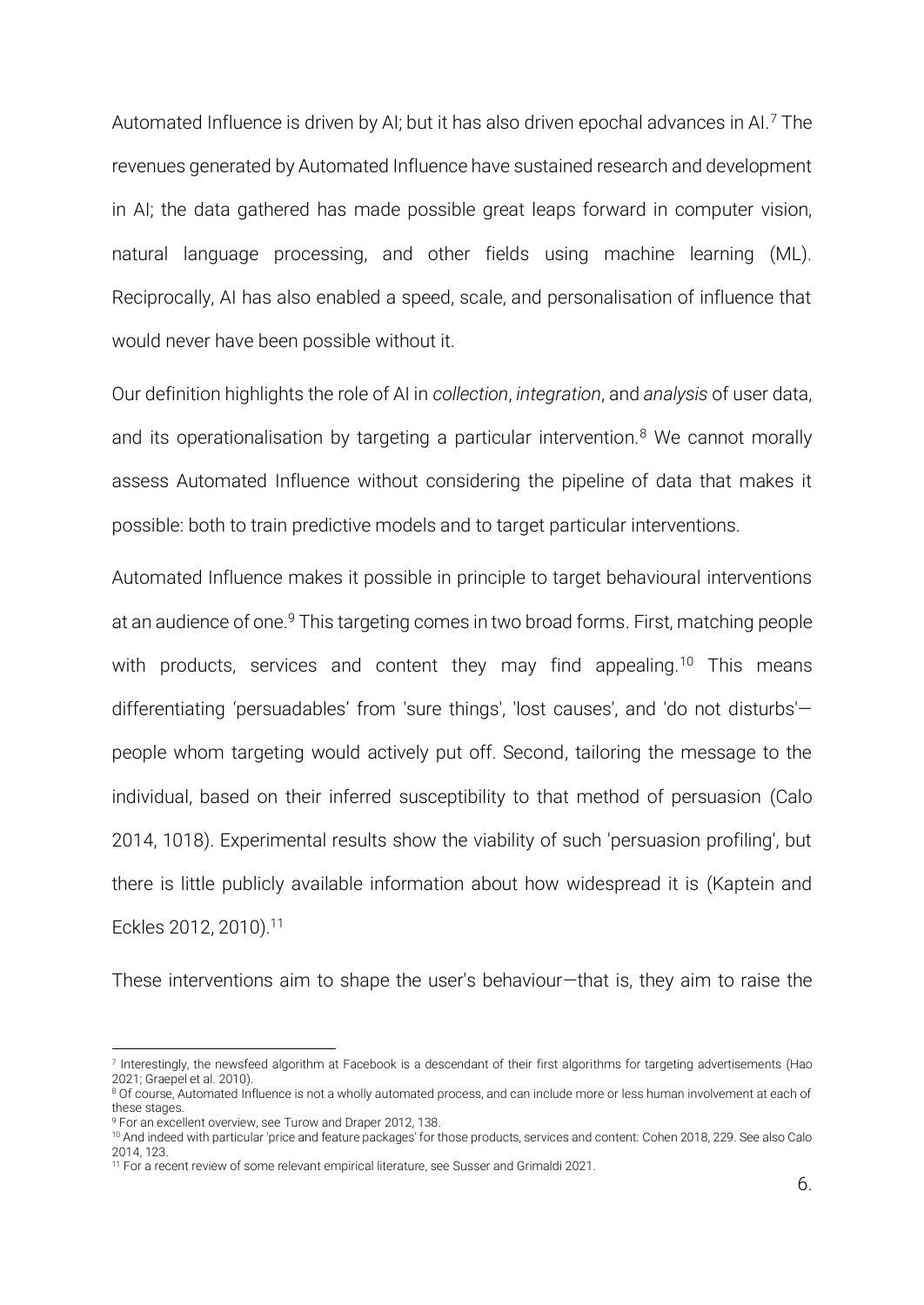probability they will ultimately take some particular course of action—in order to realise some goal. Behaviour is, minimally, a function of one's beliefs and desires given one's option set. Automated Influence can shape each element. Search and newsfeed algorithms shape what we believe; ads and recommender systems prompt and direct our desires; platforms make some options available and attractive, while hiding others. Each modality of influence can be either covert or explicit.

Automated Influence can shape user behaviour in their own (endogenous) interests, and/or in the (exogenous) interests of others. Typically the goal is to do both: to provide the user with a benefit while also extracting profit for the influencer—for example, hold the user's attention on the platform, in order to serve them more ads.

Presented in this light, Automated Influence does have a benign face, and may to some extent be necessary. The internet is as good as infinite; without some means to navigate it, we would be lost. Automated Influence enables us to discover relevant products, services, and content. Developing the infrastructure of Automated Influence requires significant investment; that investment is possible because tech companies optimise for profit as well as for user functionality.

But there is a malign face too. Critics of Automated Influence argue that it relies on invasive inferences from data that is illicitly acquired, thereby delivering excessively targeted interventions that covertly shape people's beliefs, desires, and behaviour, for exogenous ends. From this general anxiety we extract three objections to Automated Influence, focusing on privacy, exploitation and manipulation. We discuss each in turn.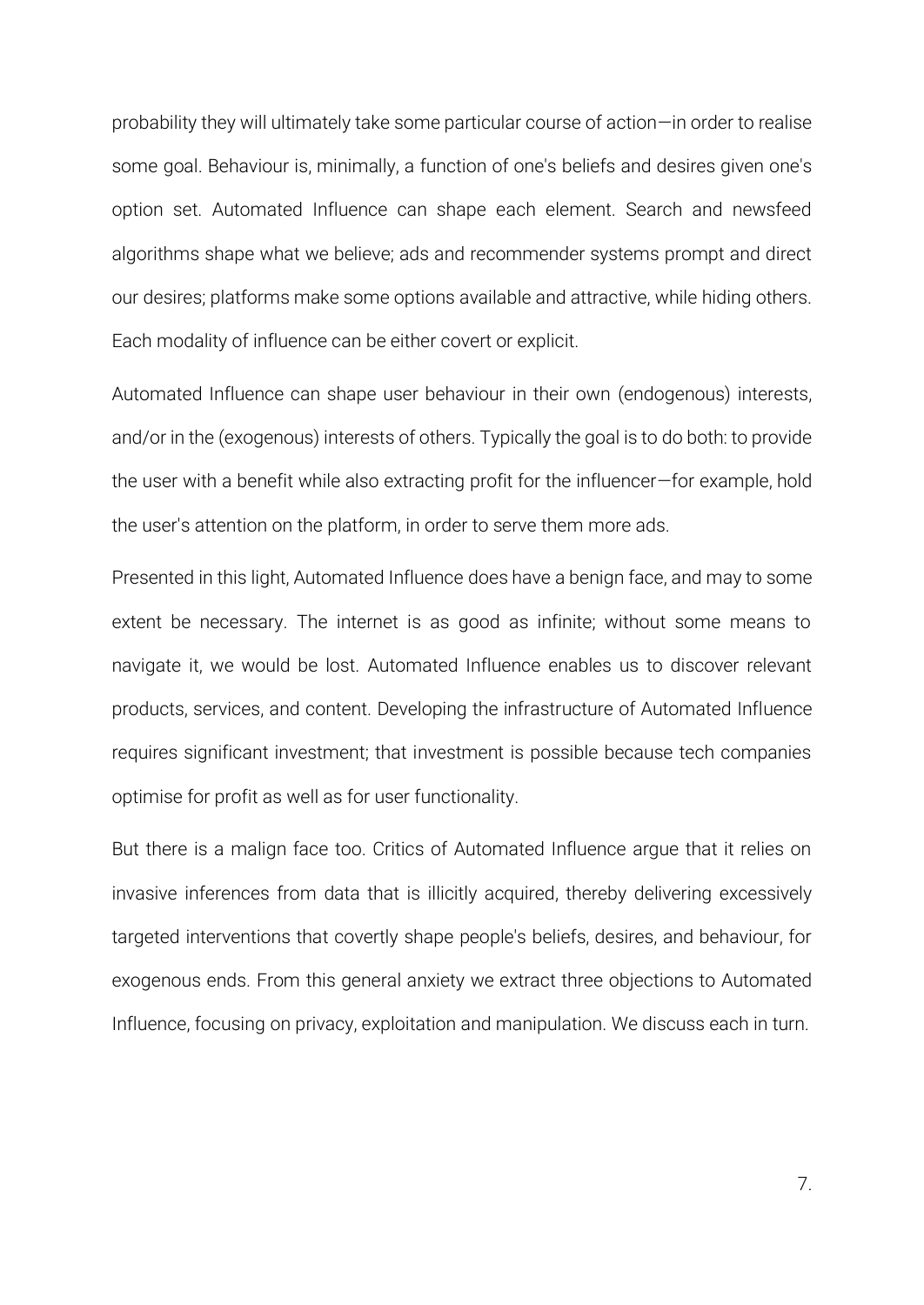3. Privacy<sup>12</sup>

We'll call data collected to train predictive models 'training data', and that used for targeting 'targeting data'. We also distinguish between sensitive and non-sensitive data points. 'Sensitivity' is a functional term, intended to identify data about a person which that person might reasonably not want others to know.<sup>13</sup> Our key distinction is between data that is intrinsically and extrinsically sensitive. A data point is intrinsically sensitive if it is sensitive when considered on its own—that is, if you would reasonably not want others to know that data point alone. It is extrinsically sensitive if it is sensitive only when considered in combination with other data points.

This is the basic paradigm of Automated Influence. An 'influencer' has training data including sensitive and non-sensitive information about a population. They train a model on that data, revealing a link between intrinsically non-sensitive properties P, Q and R, and intrinsically sensitive property S, such that if [P, Q, R] obtain for a user, the probability of S obtaining increases [\(Barocas and Nissenbaum 2014, 55\)](#page-46-7). Suppose P, Q and R have to do with the user's music, podcast, and browsing patterns, while S is their sexuality, for example. The model is then applied to a user who has revealed P, Q, and R, but not S; this enables the influencer to infer that S likely obtains, and target the user with interventions aimed at S-people.

 $12$  The sociolegal study of privacy is a vast field, to which we cannot hope to do justice in this paper, but which has largely developed independently of the debate on privacy among philosophers (to the detriment of the latter). We think the following are particularly illuminating entry-points for philosophers: [Barocas and Nissenbaum 2014;](#page-46-7) [Cohen 2000, 1396;](#page-46-8) [2018, 220;](#page-46-6) [Solove 2004.](#page-48-3) In the policy context, see als[o Hildebrandt and Gutwirth 2008.](#page-47-5) For a philosophical approach that engages with (and adds to) that literature, see [Véliz 2020.](#page-48-4) Arguably the shift from privacy law to data protection regulations captures the essence of our concern with the shift from interactional to structural approaches, however the public justification of data protection regulations like the GDPR does often seem to assume an interactional/individualist justification. Thanks to Jake Goldenfein for his helpful discussion with respect to this literature.

<sup>&</sup>lt;sup>13</sup> What one wants others to know depends on the context; we distinguish, however, between sensitivity due to context (you don't want your boss to know something you allow your partner to know), and extrinsic sensitivity (you don't mind if someone knows P on its own, but you don't want them to know P, Q and R given that they together entail S) [\(Nissenbaum 2004\)](#page-47-6). Thanks to Selim Berker.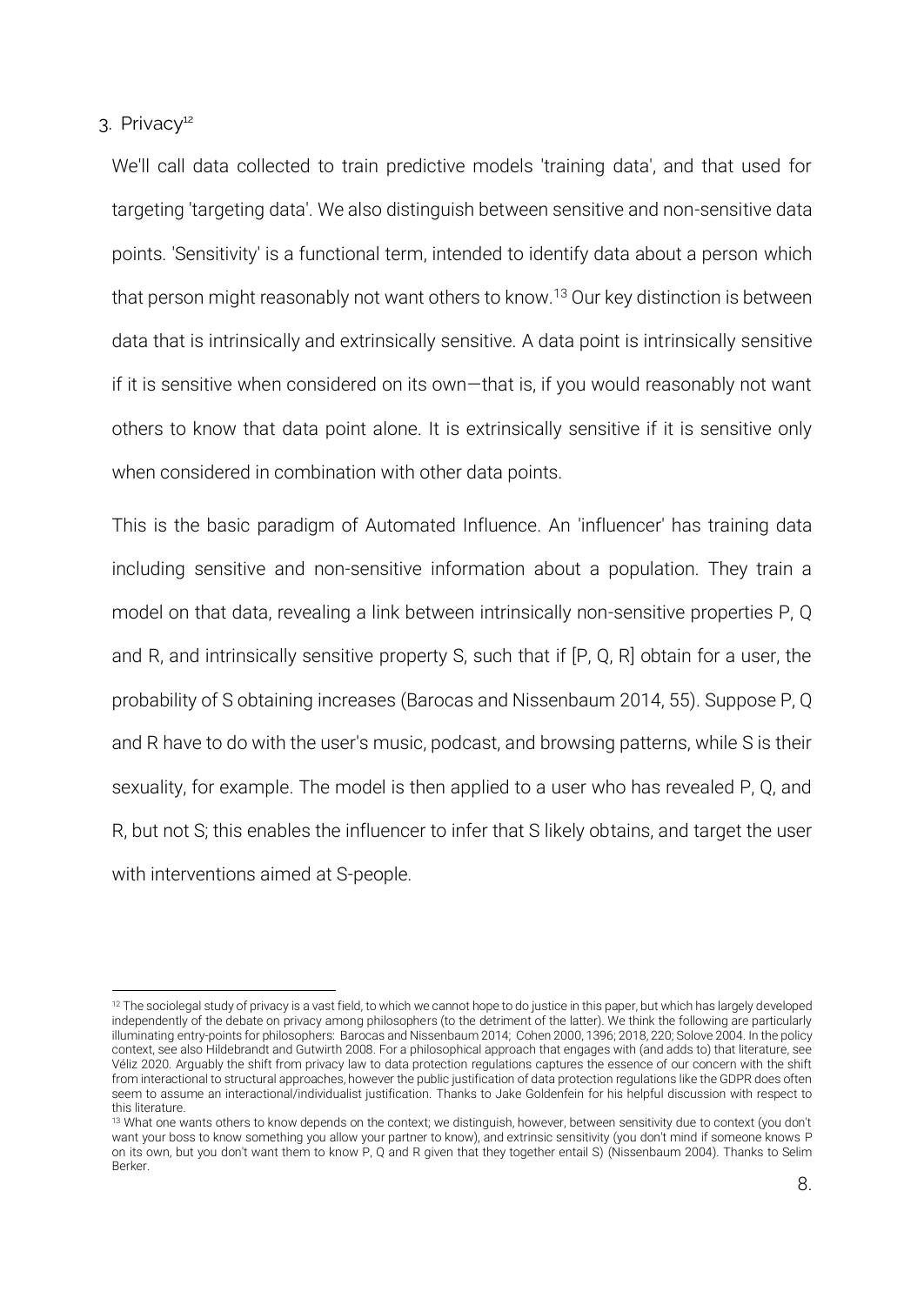#### 3.1 Control of Data About You

In the public discourse on Automated Influence, a prominent objection claims that using people's data in this way undermines their privacy.<sup>14</sup> More specifically: influencers have no right to use people's data to train their predictive models; and it is wrong to make invasive inferences about people's sensitive information.

This objection can be developed in interactional or structural terms. We start with the interactional approach. This is most compelling if we can identify an underived selfauthenticating claim against our privacy being undermined by Automated Influence. One can also argue for a derived claim, grounded in privacy's utility in protecting other interests—such as in not being exploited or manipulated—but since that argument is really grounded in those other interests, we return to it below.

The internet's first decades have seen many egregious invasions of individual privacy, on any reasonable interpretation.<sup>15</sup> However, these are now widely acknowledged as being obviously wrong, so we set them aside to focus on practices that are central to the ongoing business model of Automated Influence.

We are sceptical about grounding the critique of Automated Influence on its undermining an underived self-authenticating claim to privacy, because we think that you do not have a weighty underived claim to unilaterally control your intrinsically nonsensitive behavioural data, because that data is the product of your interaction with a digital infrastructure, over which the creators of that digital infrastructure also have some antecedent claim.<sup>16</sup> This behavioural data is about you. But it is also about the

<sup>14</sup> See e.g. [https://www.nytimes.com/interactive/2019/opinion/internet-privacy-project.html,](https://www.nytimes.com/interactive/2019/opinion/internet-privacy-project.html) Véliz 2020, 33.

<sup>15</sup> For extensive catalogues, se[e Zuboff 2019;](#page-49-0) [Véliz 2020.](#page-48-4) 

<sup>&</sup>lt;sup>16</sup> For a similar view (reached independently) see [Benthall and Goldenfein](#page-46-9) 2021. Note that covert third-party trackers have no such claim to access this information. However, typically such trackers operate by agreement with the digital service provider, so the real question remains whether they are entitled to provide others with access to your data when you use their service.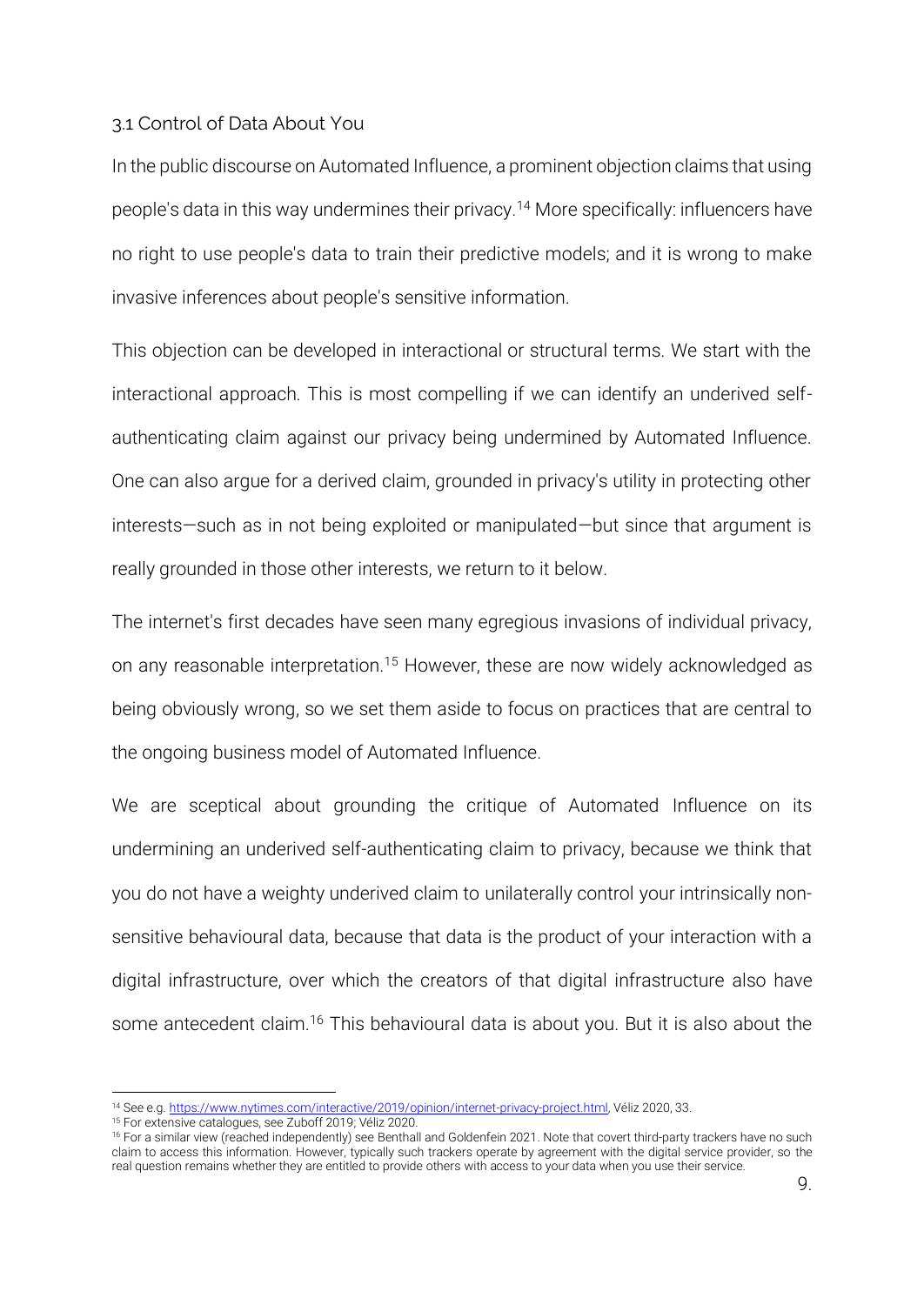site you have navigated, and the service you have used. You have some claim over it, to be sure. But so does the service provider.

There has long been a struggle over who should control people's 'data exhaust', or 'behavioural surplus' (the very terminology is the site of this struggle) [\(Zuboff 2019\)](#page-49-0). The conventional wisdom now is that this is *your* data—the user has unilateral rights over it (Véliz 2020). While we might endorse this as the conclusion of a political argument, grounded in aggregate, relational, and structural considerations, we deny it as an underived moral premise in a critique of Automated Influence.<sup>17</sup> For you to have a natural, underived claim to unilateral authority over some data point, it should be either intrinsically sensitive, or else you should otherwise have some kind of special claim to it—for example, perhaps, because you unilaterally generated it (think of intellectual property as an example). If you make something together with another person or organisation, then both you and that organisation have some natural claim to control the fruits of your joint labour. If it is not intrinsically sensitive, the mere fact that a data point so generated is *about you* is not sufficient to give you unilateral authority over it.

One could counter, here, that it's a mistake to place too much weight on whether the data point is *intrinsically* sensitive. If S is a sensitive attribute, and knowledge of [P, Q, R] raises the probability of S, then can *that* ground a claim to unilateral control over P, Q and R?

We think this argument is worth exploring. We can develop it in at least two ways. First, one might argue that you have a claim to unilateral control over P, Q and R, just in case they are *necessary* to infer that the probability S obtains is above some threshold. Or,

<sup>&</sup>lt;sup>17</sup> To her credit, Véliz emphasises just this kind of collectivist political argument.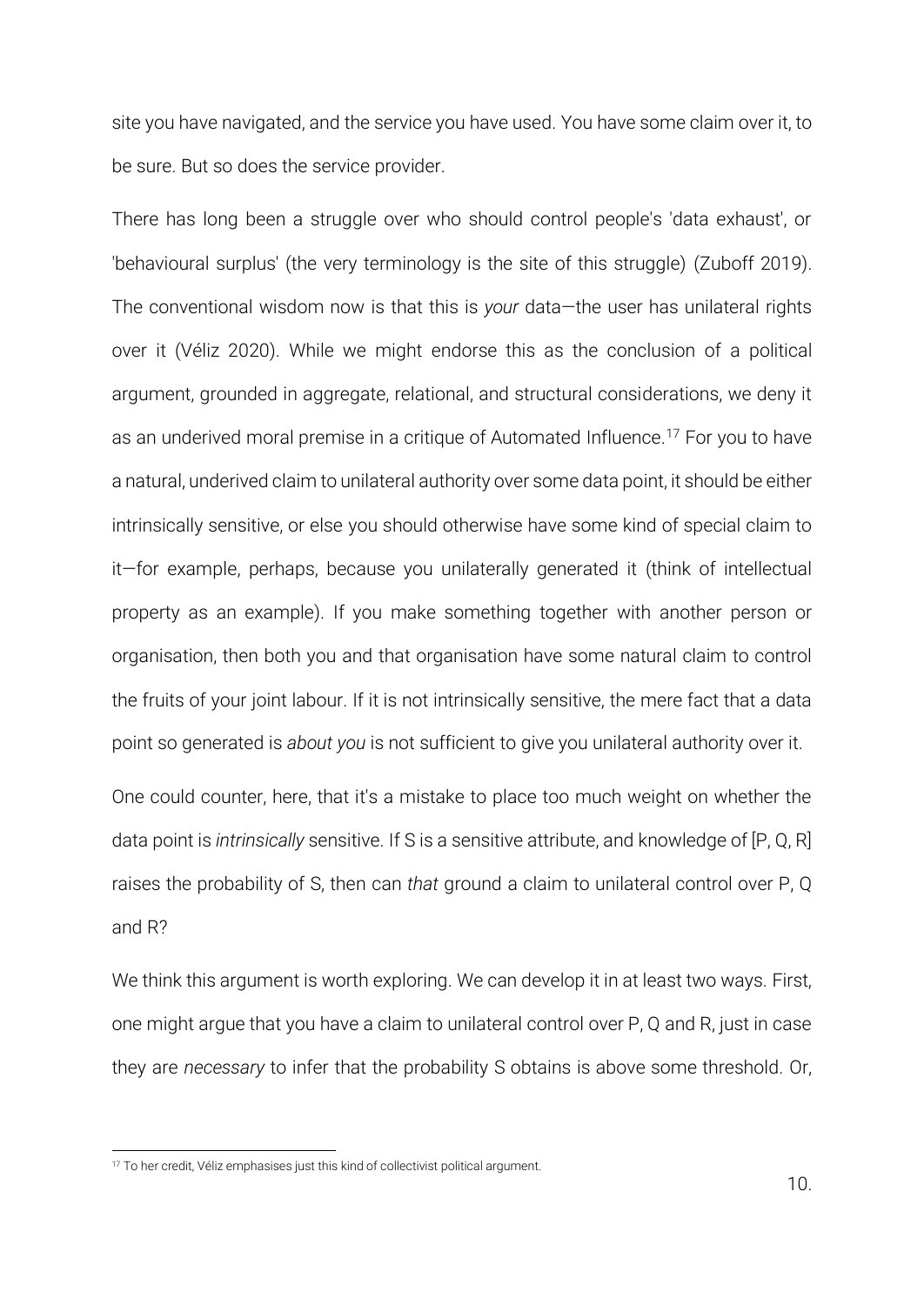second, the claim could be grounded in P, Q and R being *sufficient* to make that inference.

The first approach seems unlikely to generate robust privacy protections. The redundant encoding of sensitive attributes in large datasets typically means that many different subsets of the data enable the same inference, so no particular subset is necessary. As a result, on this view we would have limited if any rights to control the data that enables sensitive predictions.

The second approach is worth exploring in more depth. P, Q and R entail a higher probability of S only given that the model has also been trained on data about many other people. If data point X being part of a set of data points that are jointly sufficient for S to be inferred grounded a claim to your having unilateral control over X, then you would have a claim to unilateral control over data about others, which you do not. After all, the set of data sufficient for S to be inferred about you will also include data that is part of a set that is sufficient for S to be inferred about many other people, and you cannot all have unilateral control over the same data points.

Could we then supplement the sufficiency approach, by arguing that if X is about you, *and* is part of a dataset that is sufficient for a high probability of S to be inferred about you, then you have a claim to unilateral control over X? However, we think this is likely to be overly inclusive—it is hard to imagine a piece of intrinsically non-sensitive information about you that is *not* part of a set that is sufficient for making sensitive inferences. On this approach, you would have a right to unilateral control over literally every data point that is about you. But much of the data that is about you is also about other people—it is relational data, such as that A and B are spouses, or that A and B were communicating together on a messaging platform [\(Salome Viljoen 2020\)](#page-48-5).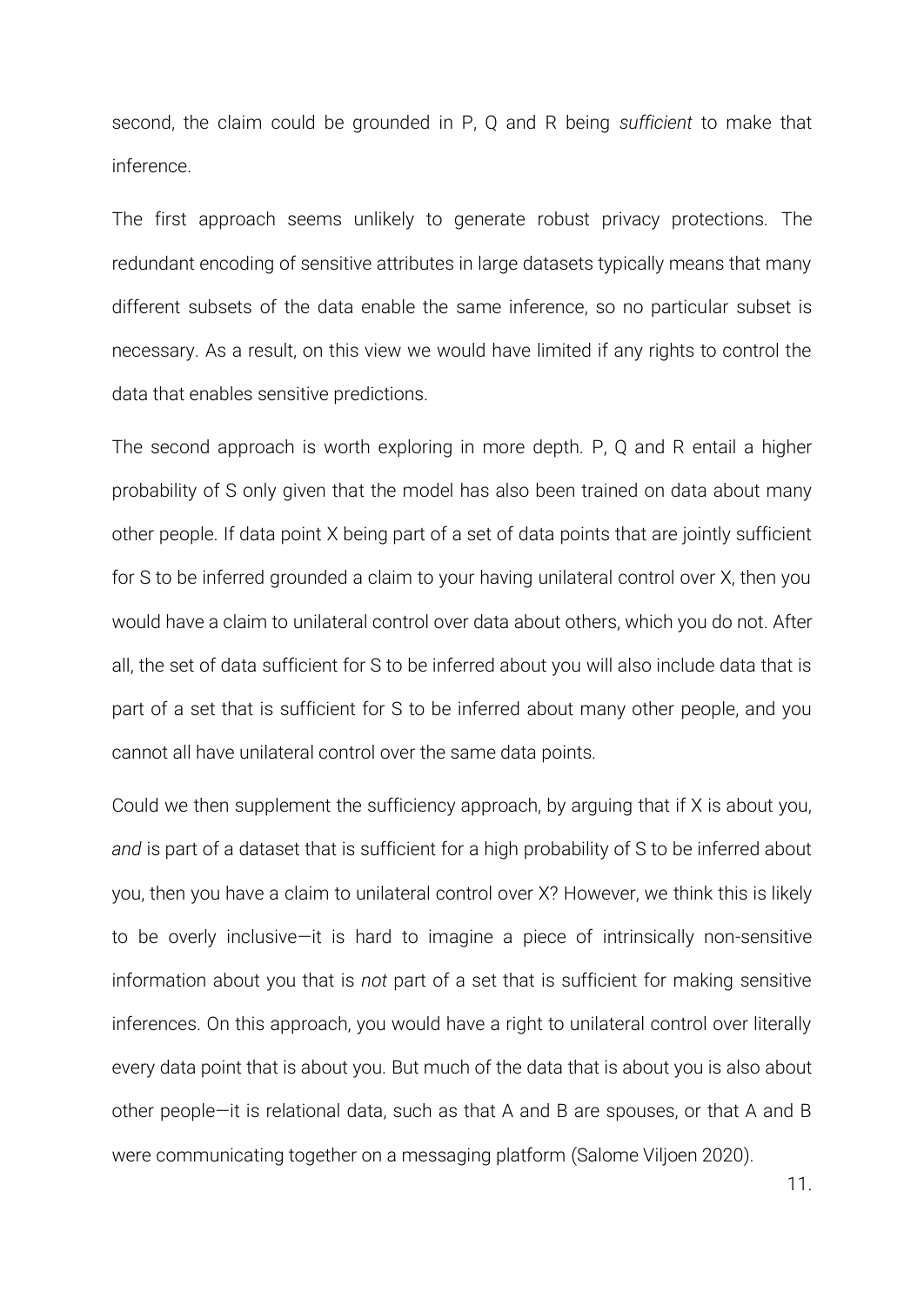Probably the best version of this argument, then, would say that you have a right to unilateral control over any data point that is *exclusively* about you, that is part of a set that is sufficient for inferring a high probability of some sensitive attribute S about you. This raises some interesting questions, which we cannot settle here, about what it takes for a data point to be exclusively about one person. And as we noted above, data that you generate by using some digital service is not *exclusively* about you. It is also about that digital service. We therefore think this argument is likely to be significantly underinclusive—though we think it deserves further consideration.

#### 3.2 Control over Inferences

Rather than appeal to our claim to unilaterally control P, Q and R just because they enable an inference to S, one might instead simply argue that others who licitly know P, Q and R should not infer S from it. Although there are instrumental reasons to prohibit such inferences in particular cases, we deny an underived claim that others not put two and two together. There can be nothing wrong (we think) with the mere fact of making a warranted inference.

Objection: does our scepticism derive from irrelevant assumptions about human psychology? We generally lack a claim that others make inferences from what they licitly know, because we could never prevent such inferences in practice, and even if we could, it would egregiously constrain their freedom of thought. We can, however, easily prevent people from using predictive models, and doing so does not obviously undermine their freedom of thought.

However, we think that if there is a basic objection to drawing inferences by predictive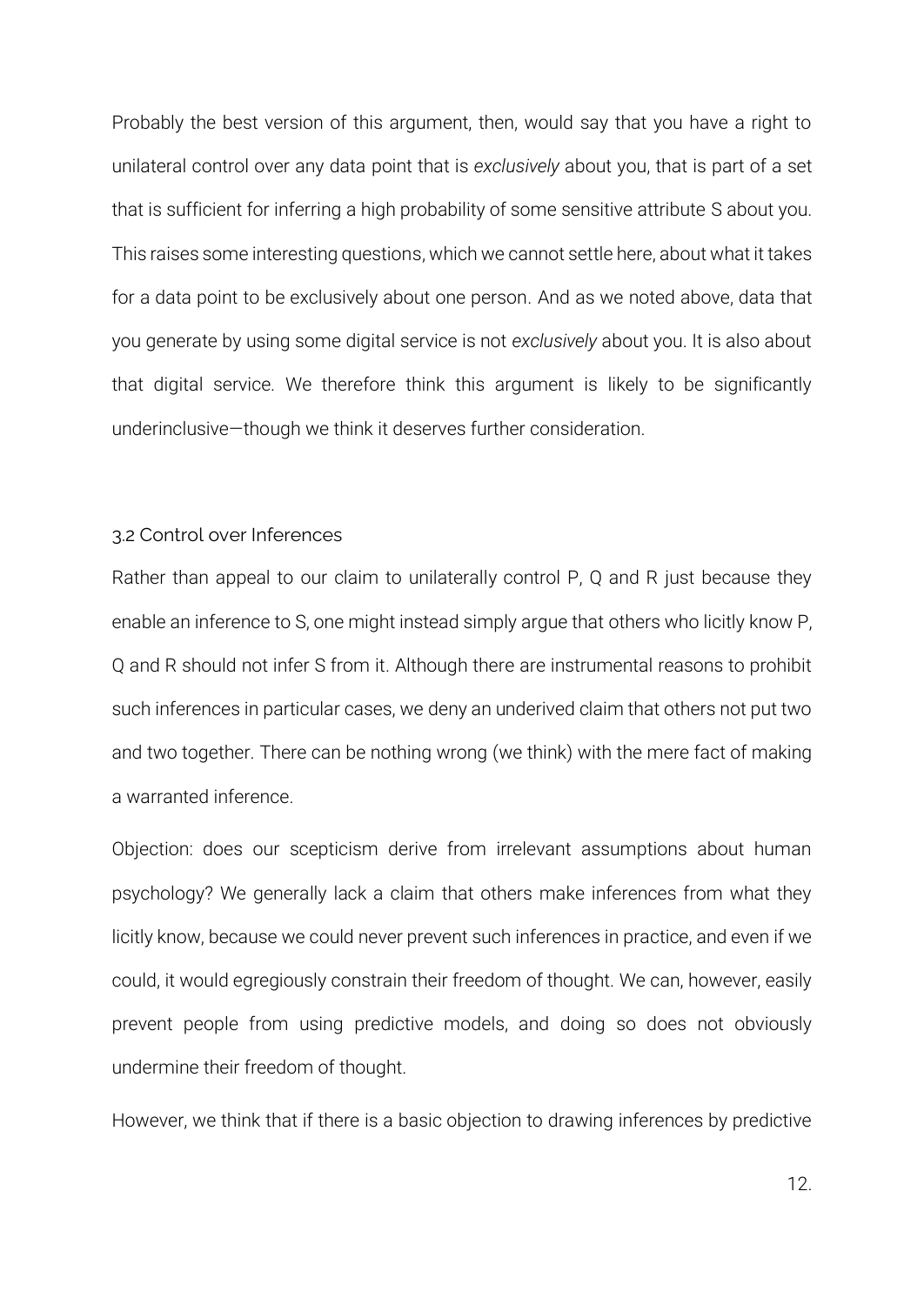models, then it should also be at least somewhat wrong to infer S when you licitly know P, Q and R. But we think it cannot be. Identifying patterns and making inferences from licitly acquired data is not in itself wrongful. *Acting on* those inferences might be wrongful because of the consequences of doing so. But that is a separate matter.

# 3.3 The Role of Consent

We are somewhat sceptical about the force of appealing to individual privacy to ground opposition to Automated Influence. But suppose we *could* show either that you have a self-authenticating claim that others not make certain inferences from what they licitly know, or that you have a claim to unilateral control over any data that is exclusively about you, and that is part of a set that is sufficient for inferring some sensitive attribute (and that the set of data exclusively about you is meaningful and large). Even then, we presumably would not think that either of those claims were inalienable. If you *want* to let companies know P, Q and R, even knowing that this will enable them to infer S, then there are seemingly few interactional grounds for denying you the right to do so. It is therefore unsurprising that consent looms so large in discussions of individual privacy and Automated Influence.

We can use consent to criticise Automated Influence on the grounds either that it involves breaching actual agreements between users and digital service providers, or that the agreements that license it are themselves invalid. We set aside the former objection—there is no mystery about why breach of contract is wrong. The second objection has more promise, and over the last two decades, scholars have exhaustively demonstrated the inadequacy of individual consent to legitimate the collection and use of individuals' behavioural data in the era of ML [\(Barocas and Nissenbaum 2014\)](#page-46-7).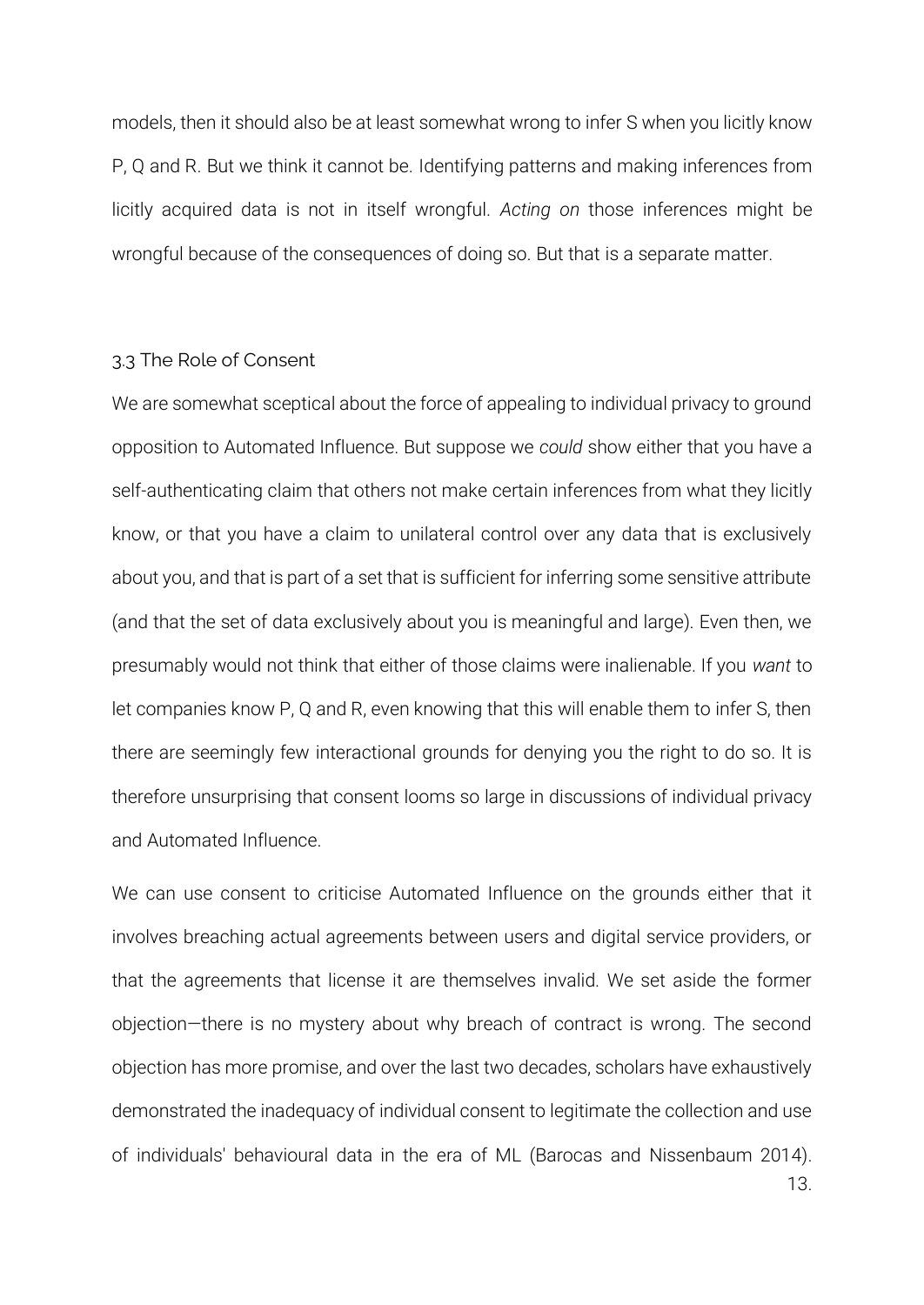Instead of revisiting these arguments, we will argue that the best reasons for thinking these contracts invalid refer to the structural, aggregate effects of managing behavioural data by individual consent.

A predictive model does not need to access *everyone's* data to make reliable predictions. Its training data could be a sample as small as 20% of the whole [\(Barocas](#page-46-7)  and Nissenbaum 2014, 62). It can then make sensitive predictions based only on targeting data, which can be significantly less comprehensive than training data, and indeed can include only the data that you cannot avoid sharing in order to use a digital service, such as your hardware and browser metadata, and your IP address.<sup>18</sup> In these cases, your only hope for avoiding having sensitive inferences made about you is to avoid using the digital service entirely.

Assume that consent in the absence of a reasonable alternative is not morally effective (that is, does not change what others are permitted to do [\[Wertheimer 1987\]](#page-49-3)). How then should we assess the consent to share behavioural data with a digital service provider, in light of these externalities? You have three options: A, use the service and share behavioural data that can be used to train a predictive model, perhaps with some modest incentive to do so; B, use the service, share only the minimal targeting data that you cannot avoid sharing; C, do not use the service at all. Suppose that if 1 in 5 people choose A, then there is little to no difference between the inferences that can be made about you, whether you choose A or B. In that case, you gain no real advantage by choosing B, and you miss out on the incentive to choose A. So, if enough people choose A, then B is no longer a reasonable alternative to it. Everything then depends on whether

<sup>&</sup>lt;sup>18</sup> Even if you use a VPN, you can still be identified to an alarming degree of precision just by your browser metadata: see [https://coveryourtracks.eff.org.](https://coveryourtracks.eff.org/)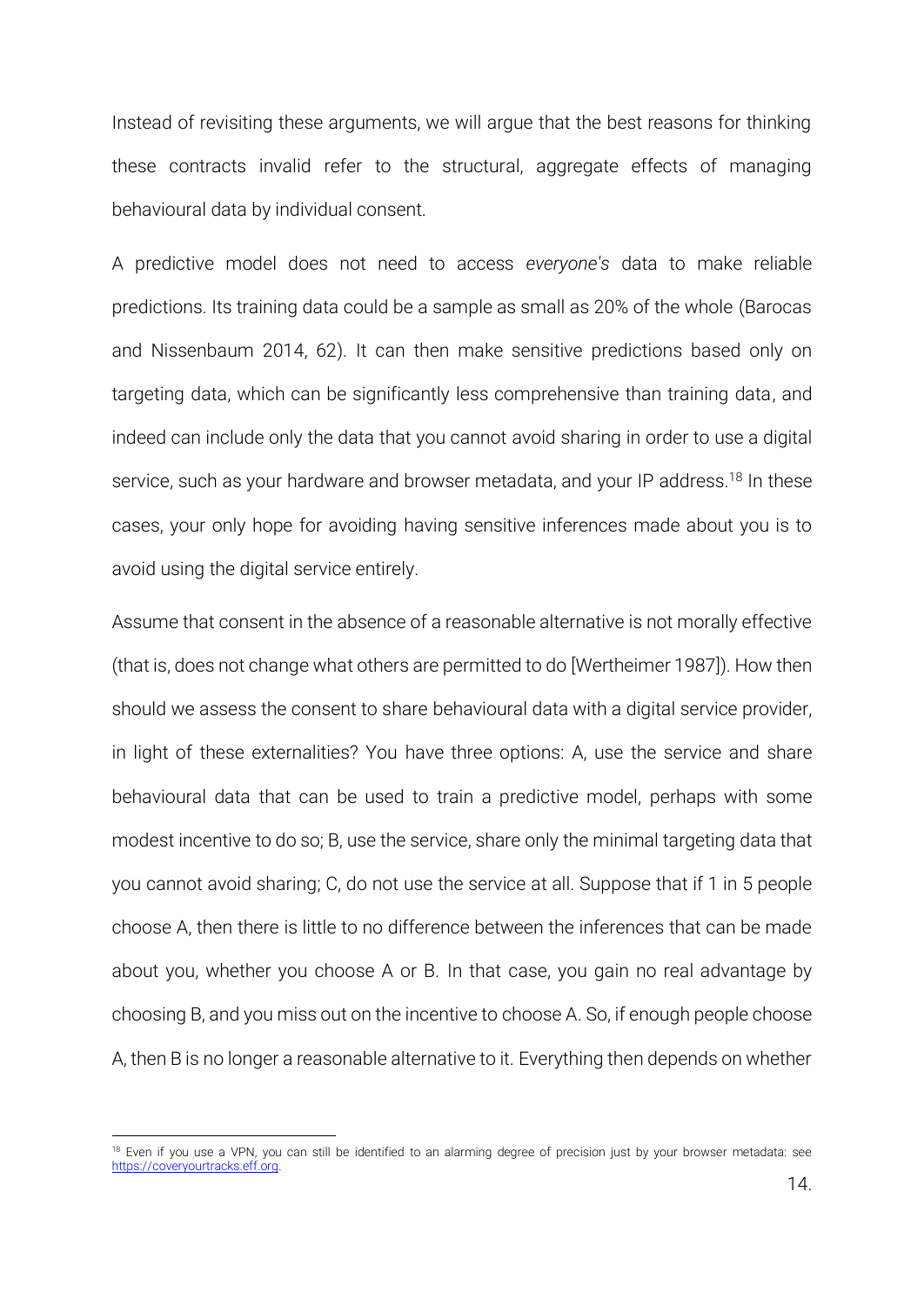C, not using the service at all is a reasonable alternative to A.

In the present digital environment, we think that option B is equivalent to using the new (putatively) privacy-preserving digital services, which have been launched in response to growing concern about Automated Influence. Many users try to protect their privacy by using a Virtual Private Network, searching on sites like DuckDuckGo, browsing on Safari, or deleting their Facebook accounts, to prevent some kinds of cross-site tracking. Almost invariably these privacy-preserving techniques impose some cost on the user (most privacy-preserving search engines license Bing's search results—try using those for a week). And the reality is that, *given the choices of others to use the more popular, more invasive services*, your privacy-preserving choices make little to no difference to the ability of online advertisers to profile you, and target you with advertisements (and other interventions). Hence the only meaningful choice is between not using the internet at all, and submitting to being profiled and targeted. Given how many of us are dependent on the internet for our professional and personal lives, this is not the kind of choice that can generate morally effective consent.<sup>19</sup>

The obvious alternative to the lens of individual consent—as has been recognised by privacy scholars for some time, and with particular force in a forthcoming paper by Salome Viljoen [\(Salome Viljoen 2020\)](#page-48-5)—is that we must instead work out a collective approach to allocating and using behavioural data.<sup>20</sup> We think this is the right answerbut it entails focusing on the relational and aggregate effects of the data practices of Automated Influence, rather than considering individuals' claims to privacy first and foremost. Privacy claims, on this view, are the product of a negotiation over how we, as

<sup>&</sup>lt;sup>19</sup> This, incidentally, helps to explain the 'privacy paradox', i.e. the thesis that people profess to value privacy seriously, but are wiling to trade it for relatively trivial benefits [\(Acquisti, John, and Loewenstein 2013;](#page-46-10) [Boerman, Kruikemeier, and Zuiderveen Borgesius](#page-46-11)  [2017, 372\)](#page-46-11).

<sup>20</sup> For other recent collective approaches to privacy, se[e Véliz 2020;](#page-48-4) [L. Taylor, Floridi, and van der Sloot 2017.](#page-48-6)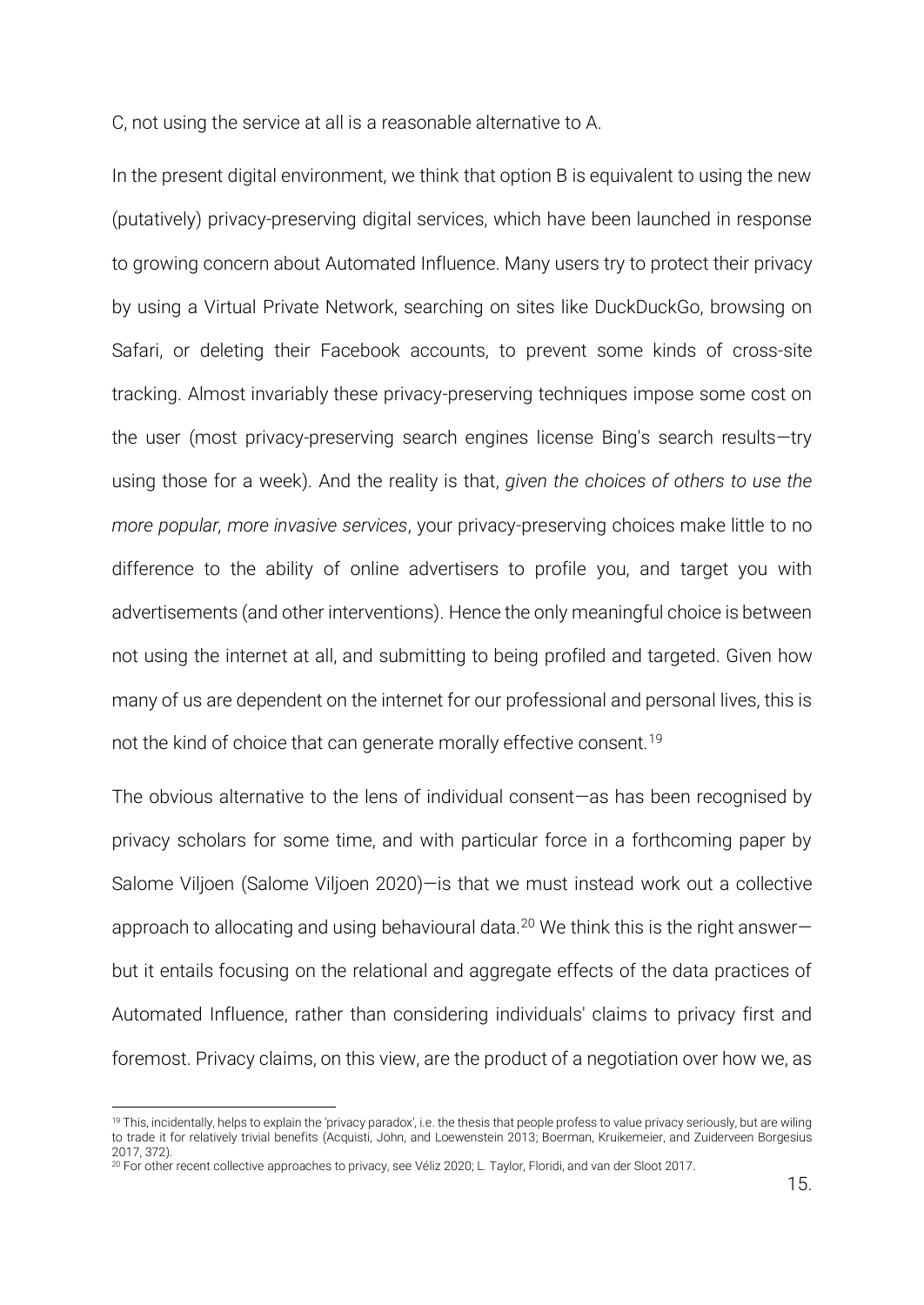societies, should govern the flow of data, rather than a crucial input into those negotiations.

There is a further problem with grounding our critique of Automated Influence in individuals' privacy claims, and so in our practices of notice and consent. For there is a way to improve those practices, and make them much more tractable for users. But it may involve centralising authority in a few trusted platforms, which then automatically manage the user's preferences with respect to third parties.<sup>21</sup> The larger platforms have long recognised the opportunity in taking charge of the enforcement of privacy norms online [\(Clark 2021\)](#page-46-12). But while they constrain third parties' access to users' behavioural data, their own access is practically unconstrained. And while they might solve one problem with Automated Influence, they do so by exacerbating another—the concentration of power in too few unaccountable hands.

# 3.4 A Structural Approach

Instead of focusing on individuals' voluntary decisions whether to share their data with digital service providers, we need to emphasise the aggregate effects of the broader institutions of data governance. This shifts us from an interactional perspective to a structural perspective. Continuing in the same vein: the problem with Automated Influence is not just that automated systems access and make inferences from intrinsically non-sensitive behavioural data, but that they create standing economic incentives to turn *everything* into behavioural data, steering us ever closer to ubiquitous

<sup>&</sup>lt;sup>21</sup> An alternative would double down on the decentralised approach of the internet, for example using blockchain, but this raises serious privacy and feasibility concerns which we lack space to address here.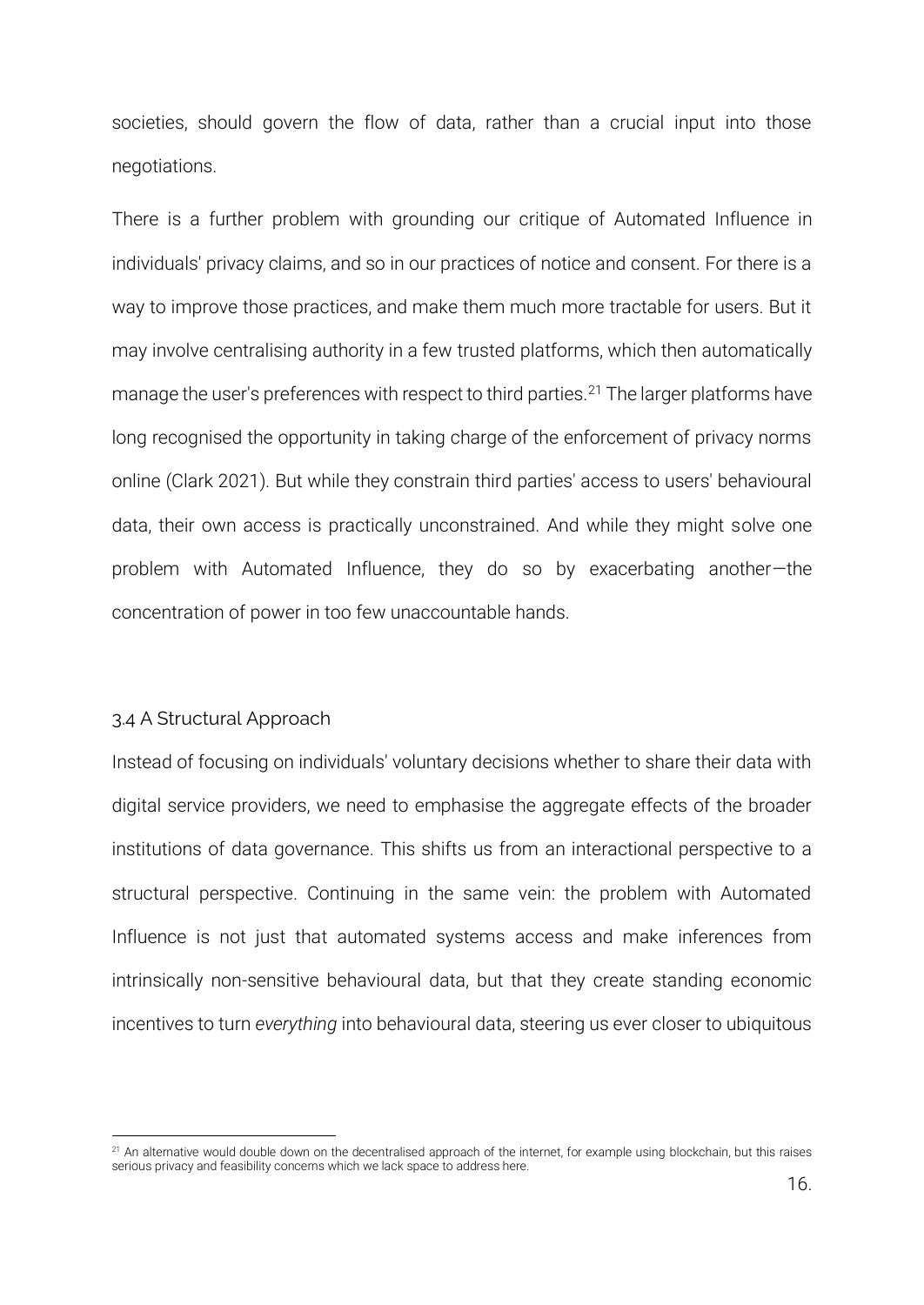surveillance.<sup>22</sup> Instead of having just our online behaviour recorded, we increasingly find it impossible to escape being continually recorded, wherever we are. What's more, we are often complicit in this mass mutual surveillance, wilfully filling our lives with devices that record both ourselves and others.

But what is actually wrong with ubiquitous surveillance? We think it encroaches on the basic, self-authenticating claim to have some significant space free from being observed, and on the social good of living in free and equal societies.

## 3.5 Surveillance and Sovereignty

We can readily imagine a world with Automated Influence, but without ubiquitous surveillance. However, in the actual world, Automated Influence creates a standing economic incentive to turn everything into behavioural data, so that it can be used to target advertisements, products, services and content. We have both interactional and structural reasons for objecting to ubiquitous surveillance, but invoking ubiquitous surveillance contributes to the structural critique of Automated Influence, because only by attending to the social structures enabled by Automated Influence can we see its contingent downstream impacts on other aspects of our lives. An interactional approach that focused on Automated Influence, without attending to these social consequences, would not hold it accountable for the ubiquitous surveillance that it incentivises.

Our first objection to ubiquitous surveillance is grounded in our sovereignty over our

<sup>22</sup> 'There is no logical endpoint to the amount of data required by such systems—no clear point at which marketers or the police can draw the line and say no more information is needed. All information is potentially relevant because it helps reveal patterns and correlations.' [\(Andrejevic 2012, 94\)](#page-46-13). See als[o Pridmore 2012, 323.](#page-48-7)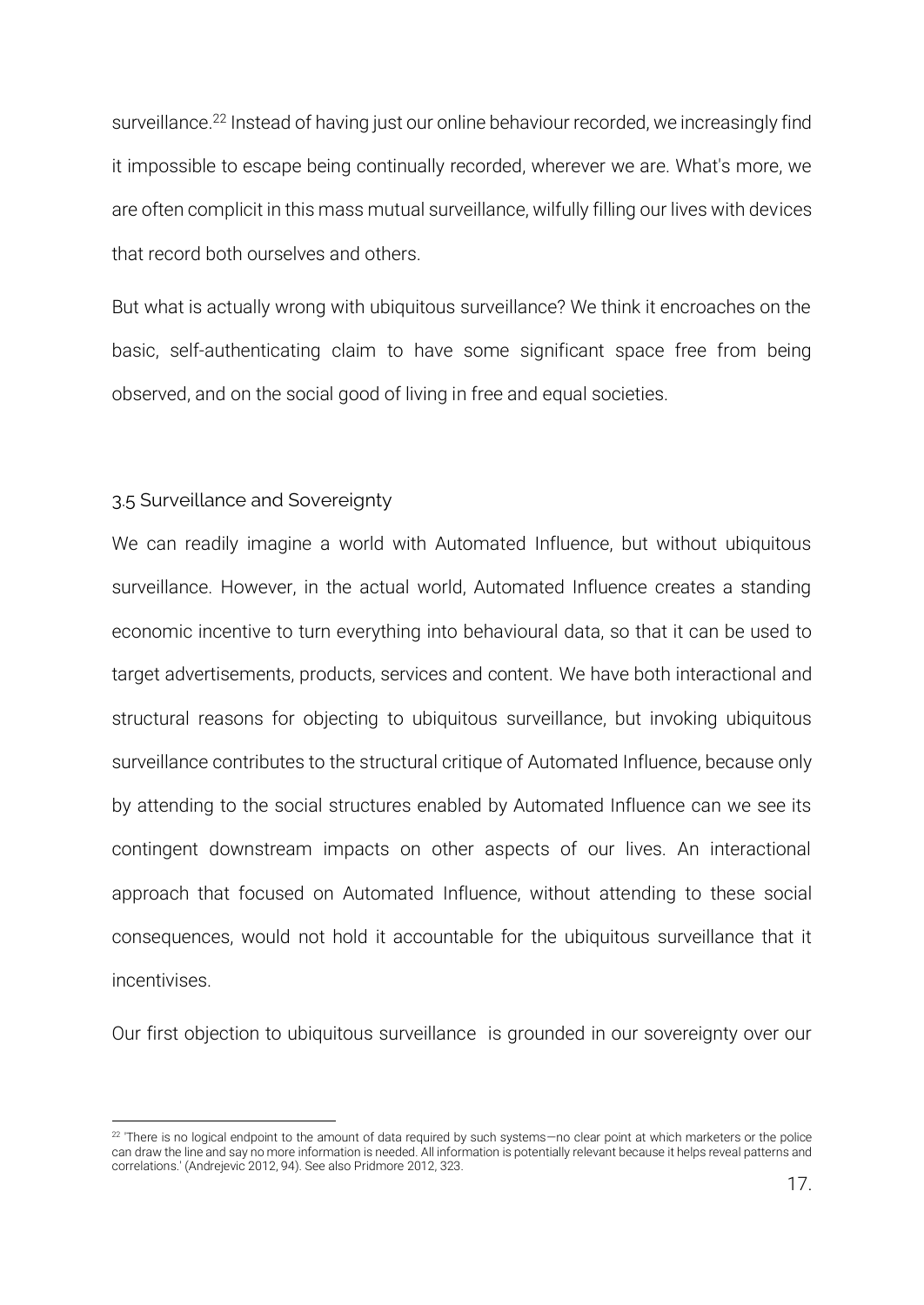own persons and our claim to a reasonable sphere of action free from observation by others. We need not take advantage of this sphere if we choose not to. But the basic licence to retreat from the gaze of others is as fundamental to our sovereignty over our persons as is our similar authority over our bodies.

Suppose we could achieve some non-trivial benefit for others by cutting off some of your hair while you are asleep, without your ever knowing it had happened. Even though you would never knowingly be affected, and the objective effect would be trivial, it is still wrong to do this without your consent—it's your body, and you are sovereign over it [\(Quinn 1989\)](#page-48-8). To be sovereign over your person, you must have a morally authorised sphere of freedom in which you are at liberty to decide what to do, without penalty or censure [\(Lazar 2019\)](#page-47-7).

Just as you are entitled (to a point) to refuse others the use of your person for the sake of fulfilling overarching goals, you are also entitled (to a point) to refuse them the observation of your person. For this to be possible, you must be able to withdraw from others' gaze without undue penalty. Increasingly ubiquitous surveillance raises the costs of withdrawing, since it shrinks our sphere of freedom. So it undermines your capacity to be sovereign over your own person.

Much rests, here, on the idea of 'observation'. Some think that one's basic interest in privacy is activated only when data about one is *accessed* by others, so that merely being recorded is not sufficient to set back that interest [\(Macnish 2020\)](#page-47-8). We think that you lack sovereignty over your person if some other person or group is *able to* observe you without adequate limitation.<sup>23</sup> This means that the problem is not merely that we

<sup>&</sup>lt;sup>23</sup> By 'able to' we mean, roughly, 'sufficient probability of success conditional on trying' [\(Southwood and Brennan 2007\)](#page-48-9).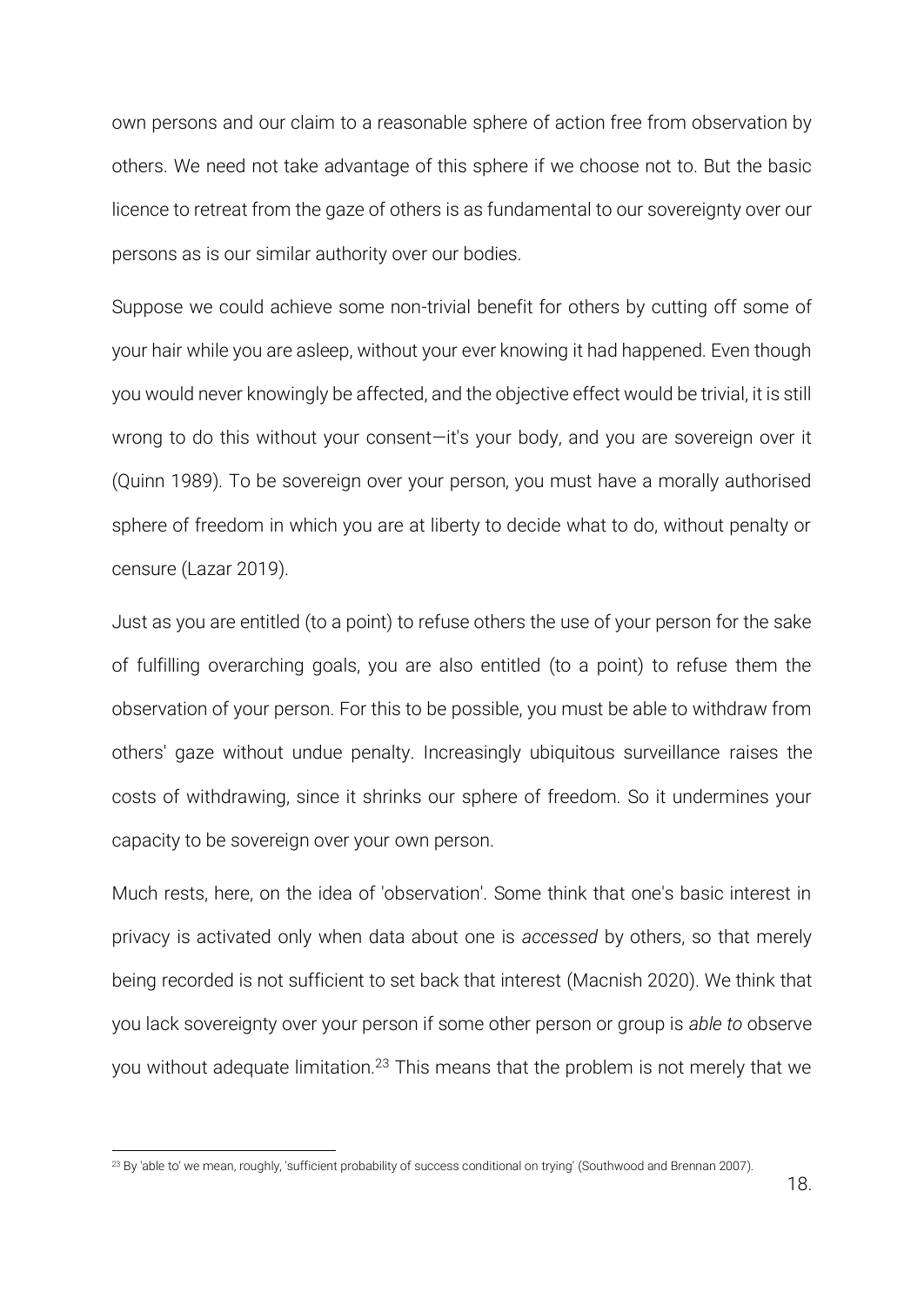are always susceptible to being recorded by different devices, but that it is possible to integrate those different streams in order to build a comprehensive picture of each person. If your whole life (or close enough) *could* be observed by some other person or group, should they choose to, then you are not properly sovereign over it. If you were recorded every waking moment of your life, but it was impossible to integrate those recordings, then your sovereignty over your person would be less seriously contravened, since no other person or group would be able to surveil your every moment—each would have only a snapshot.

## 3.6 Surveillance, Freedom, and Equality

The next two arguments focus on structural, relational social goods: the value of living in societies that are *free* and *equal*. This value is not simply reducible to the instrumental benefit for each person of society being free and equal: free and equal societies are good in themselves, over and above how they contribute to the well-being of each person.<sup>24</sup>

Ubiquitous surveillance, together with the power of the modern state, makes for an unfree society. This point is often made, so we will not dwell on it at length.<sup>25</sup> States face many different challenges, real and imagined, and granular data about each of their citizens' behaviour can help solve some of those challenges. So our behavioural data exerts an irresistible pull on state authorities. For most of us, this comes to nothing. However, some have their basic privacy rights invaded, but never know it. Some suffer

<sup>&</sup>lt;sup>24</sup> Compar[e Lazar 2010.](#page-47-9) For the welfarists sceptical of such impersonal values: on an extended understanding of welfare, we could describe these goods as 'public interests'. For those who think that welfare includes only self-regarding interests, but who also deny the existence of impersonal values, we have no response. For useful context, se[e C. Taylor 1995;](#page-48-0) [Waldron 1987.](#page-49-2) 

<sup>25</sup> See e.g[. Richards 2013, 1941](#page-48-10) for a discussion of the interplay between commercial and state surveillance, and [Andrejevic 2012](#page-46-13) for a prescient account of the rise of ubiquitous surveillance. For a brilliant description of how ubiquitous surveillance 'supercharges' the state, se[e Susskind 2018.](#page-48-11)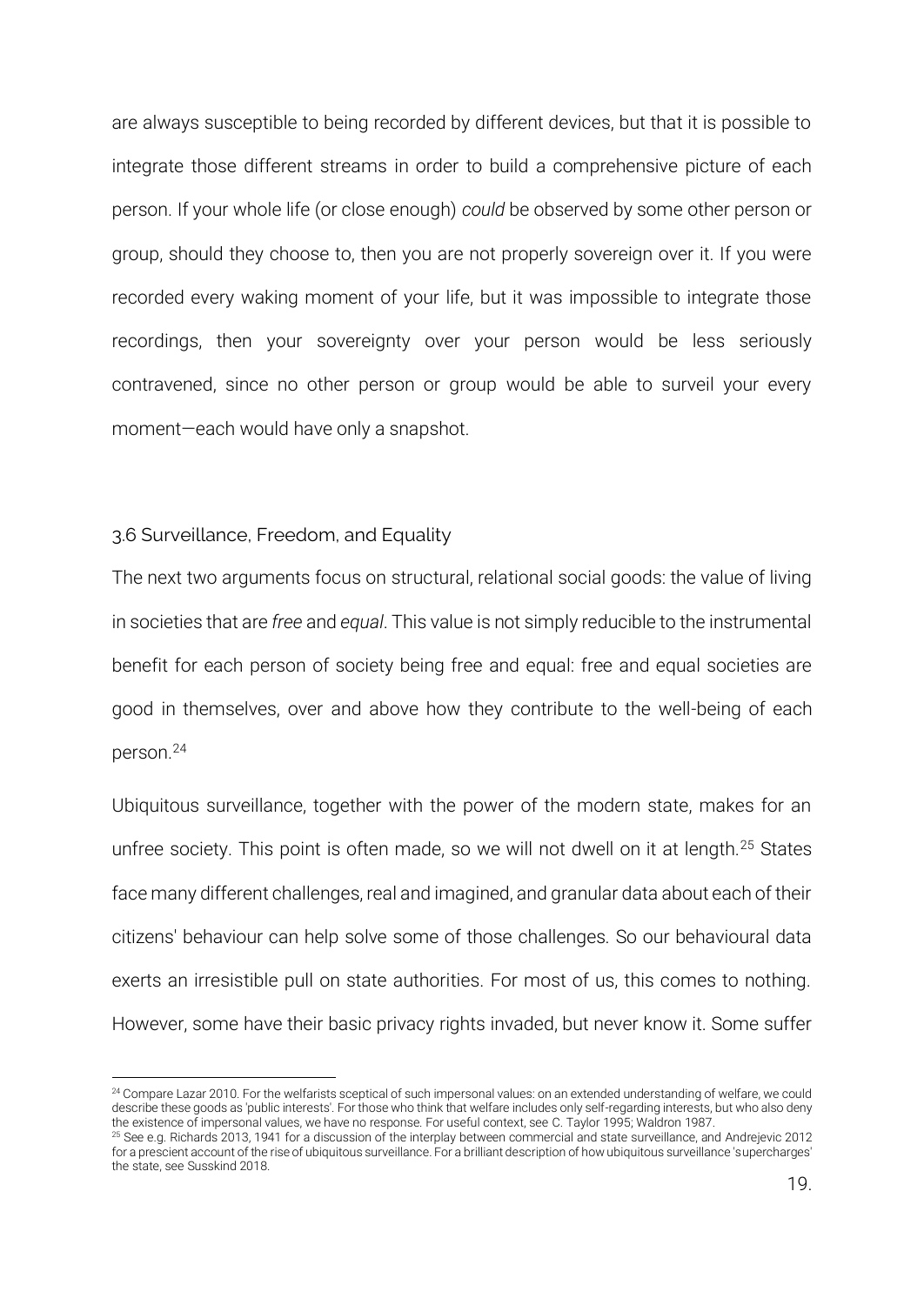the direct consequences of the mistaken or unjust exercise of state power, supercharged by big data and AI, and lose their freedom. This is especially likely for those who lack the full protections of citizenship (for example, undocumented migrants in the US [\[Bedoya 2020\]](#page-46-14)).

But the broader problem, independent of precisely who ends up suffering these severe incursions into their privacy and their freedom, is that a society in which we can be surveilled in this way by state authorities is one in which we are all unfree. Automated Influence provides the economic case for launching product after product that records our online and offline behaviour; these products are either expressly and transparently repurposed for state use (for example, Ring doorbell cameras transmitting data to police forces), or else surreptitiously accessed through back doors, or through ISPs [\(Harwell 2019\)](#page-47-10). If democratic states tried to install this kind of surveillance equipment so pervasively, there would be massive uproar. Instead we are installing these gadgets ourselves.<sup>26</sup>

The obvious solution here would be to ensure that our behavioural data is genuinely secure against all third parties, including the state, by preventing it from being aggregated at all, keeping it on encrypted devices, or else aggregating only after encryption has been applied. However, this again ends up putting a lot of power in the hands of tech companies, which still have access to identified data, and which are in this scenario entrusted with protecting our data against the might of the state. As we will discuss in more detail below, in some ways the problem is that digital technologies enable *too much* power, making the challenge of identifying a legitimate authority still

<sup>&</sup>lt;sup>26</sup> Besides the Snowden revelations, in 2021 we learned that many states were buying 'Pegasus' software, from Israeli company NSO, and using it to turn journalists and political activists' smart devices into remote cameras, microphones, location trackers, and so on. Se[e https://www.theguardian.com/news/series/pegasus-project.](https://www.theguardian.com/news/series/pegasus-project)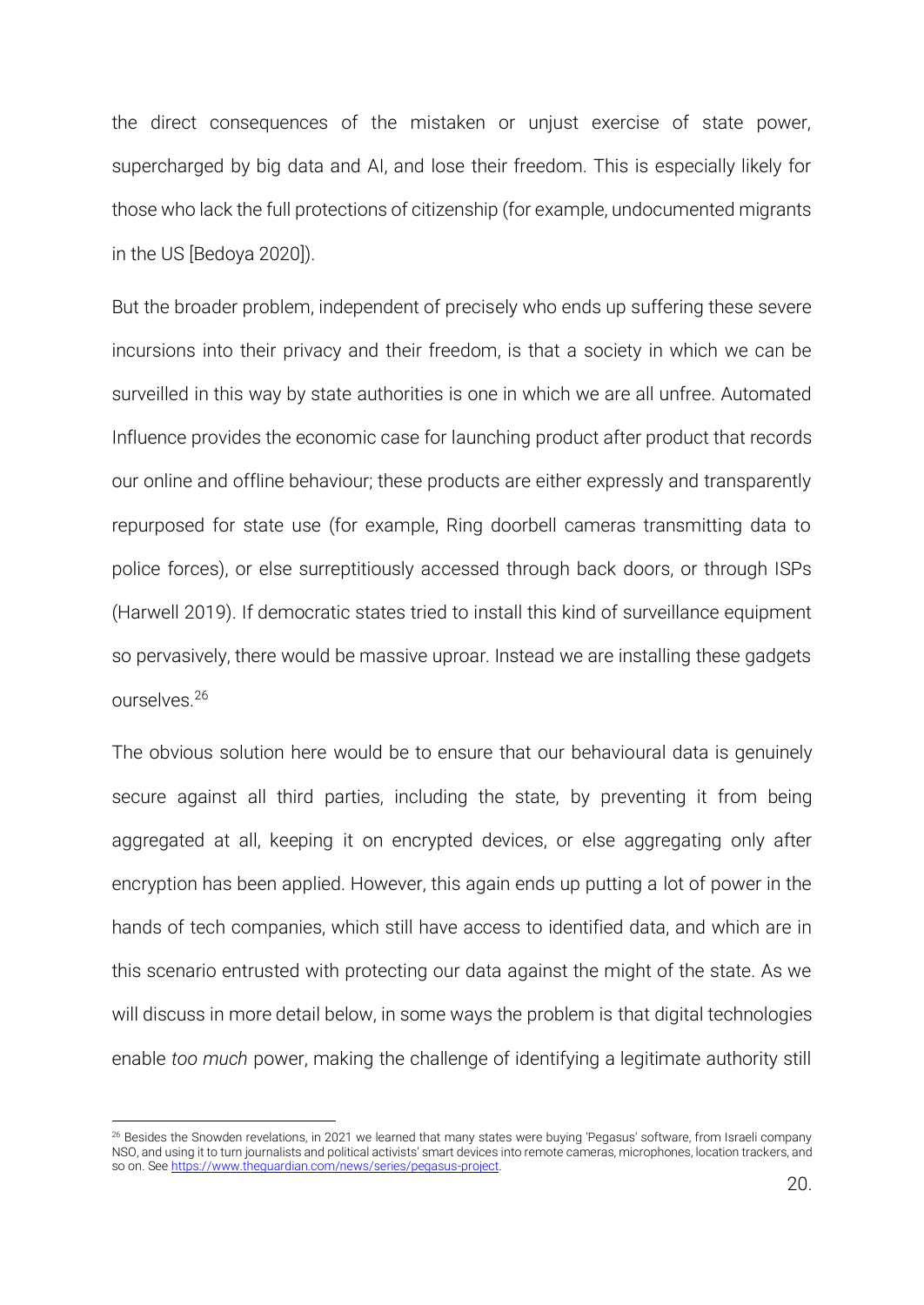more daunting.

Final argument: ubiquitous surveillance threatens equality as well as freedom. Those who can access a comprehensive picture of our online and offline behaviour have undue power over us. This obviously undermines our freedom, but also places us in unequal social relations. Consider the Uber founder and one-time CEO's 'party trick' of turning on 'God View', a display revealing the location of everyone using an Uber (troubling enough in itself, but all the more so when explicitly used to track individuals [\[Hill 2014;](#page-47-11) [Véliz 2020, 37\]](#page-48-4)). They call it God View because it gives them a supernatural level of insight about and power over mere mortals like us. A society in which some people can have this kind of access to the behavioural data of others is to this extent and for this reason unequal (it may also be unequal for many other reasons, of course).

The central problem here is that contemporary computing power and data management and analysis capabilities enable us to integrate vast amounts of disaggregated data into a coherent whole. A mishmash of different devices—smart TVs, smart speakers, smart doorbells, smartphones—can be integrated into a single effective network for realising some objective. The net is not created at once, and then thrown over us all, so that we can see it coming and resist. Instead we are each stitching our own little piece of it, and data management companies like Palantir are drawing it all together.

This is a general feature of the political problems raised by big data and AI, and of the central contribution that they can make to society: seemingly disconnected and ineffectual individual elements come together in the aggregate to realise something astonishingly powerful. One net result is that some people are placed in an extraordinarily asymmetrical position relative to others: we each know only our piece of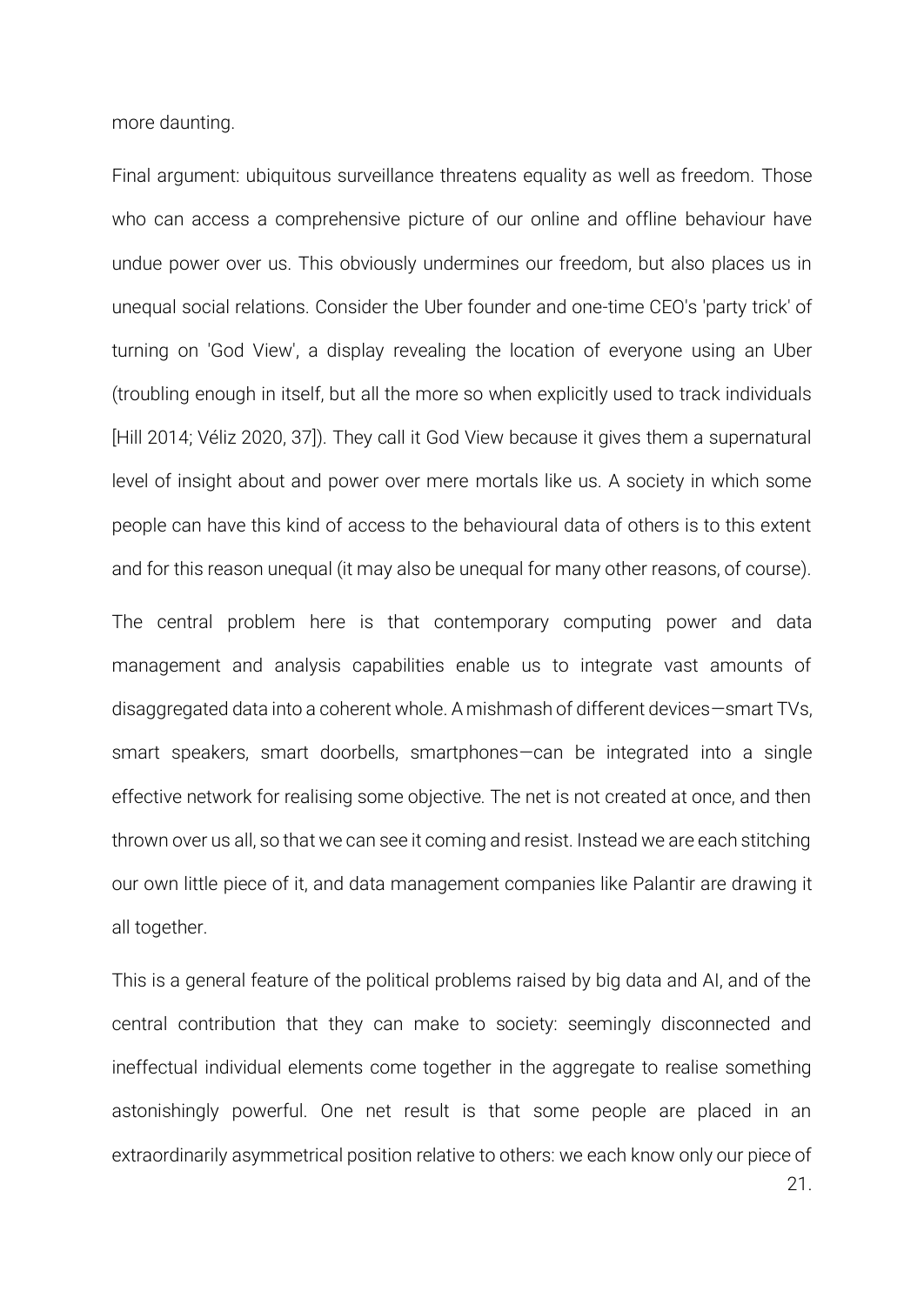the patchwork; they have a view of the whole. For most of us this makes little practical difference. The data gathered to facilitate Automated Influence will only ever be used for that purpose. But we now live in a society where some people are subject to unjust or mistaken intervention on the basis of this data, and in which some people have access to awesome power. We live in a society that is pro tanto less free and equal than it would be without the ubiquitous surveillance that Automated Influence has incentivised.

#### 4. Exploitation

The privacy-based argument against Automated Influence is most compelling if it is either developed into a structural critique of the social relations enabled by big data, or else pinned on the downstream implications of affording people inadequate control over their behavioural data: for example, that without this control, we will be subject to exploitation by digital service providers.<sup>27</sup> We think the interactional version of this argument is insufficient. Individual users do not in general have a strong complaint that they are being exploited by influencers. But when we consider users as a group, and influencers as a group, and when we consider the overarching infrastructure of Automated Influence rather than individual interactions, the argument becomes more compelling.

We adopt the following (stipulative) understanding of exploitation. Exploitation occurs when one party to an ostensibly voluntary agreement intentionally takes advantage of a relevant and significant asymmetry of knowledge, power or resources to offer the

<sup>&</sup>lt;sup>27</sup> This argument is made throughout [Zuboff 2019.](#page-49-0) See als[o Cohen 2000, 1390;](#page-46-8) [2018, 223,](#page-46-6) and [Noble 2018, 36.](#page-47-12)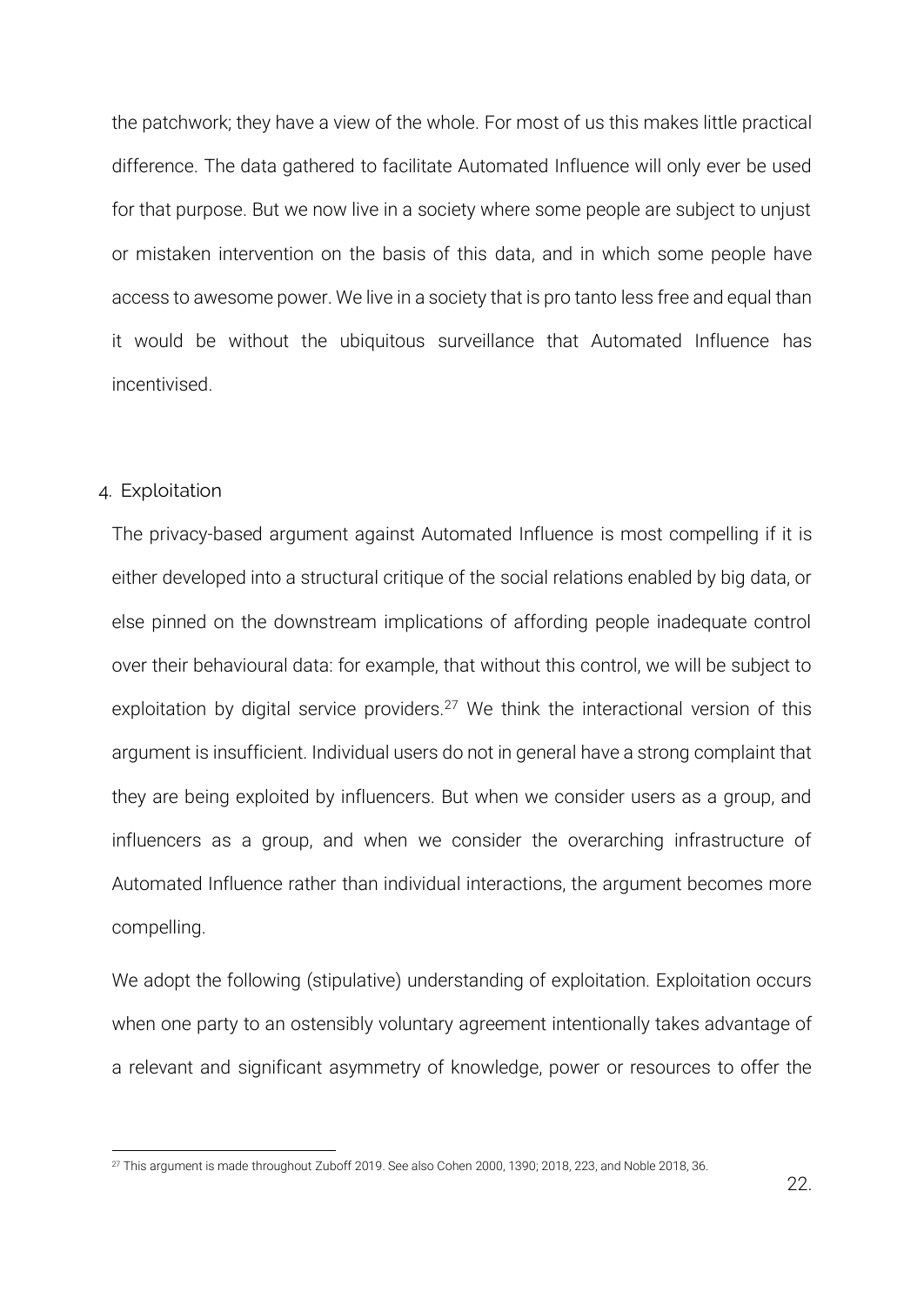other party terms of exchange to which they agree, but would never accept were they more symmetrically situated in that respect. <sup>28</sup> Applied to Automated Influence, this would imply that the apparently voluntary agreement to share our behavioural data for access to digital services is made against a backdrop of a significant asymmetry of power, resources, or knowledge, and that we would reject these terms if we had a stronger bargaining position.

## 4.1 Unfavourable Transactions

As with the argument from privacy, we concede that many internet users have been gulled into deeply unfavourable transactions that they would never have accepted had they known what was really at stake. More than this, many data companies and Automated Influencers have simply deceived their users, using subterfuge to acquire data that was never intended to be shared. The actual practice of Automated Influence has been riddled with this kind of naked corruption. Individuals have a clear complaint against these corrupt practices.<sup>29</sup> However, even when these are set aside, some have argued that Automated Influence is still objectionably exploitative. Let's look at why.

The purveyors of Automated Influence have indeed made a tidy profit from it. Advertising has proved extraordinarily lucrative. Even companies whose traditional profit centres were in software or retail have recently seen more and more profits come

<sup>&</sup>lt;sup>28</sup> Does our view of exploitation imply that workers are typically exploited by their employers? After all, there is always an asymmetry of power between the firm and the person they hire. However, this asymmetry is relevant only if it significantly affects the bargaining position of the two parties; Google is obviously much more powerful than any particular engineer they might hire, but if the engineer has adequate alternative options to working with Google, then that asymmetry is not relevant to this transaction. There is an asymmetry of power *in general* between them, but with respect to *this transaction*, they are symmetrically positioned. Our thanks to Stephen Campbell for pressing this question.

<sup>&</sup>lt;sup>29</sup> indeed there has been pressure on the principals purveyors of Automated Influence to condemn and foreswear them, which has had some effect at least in public declarations if not in practice, see https://privacy.google.com/.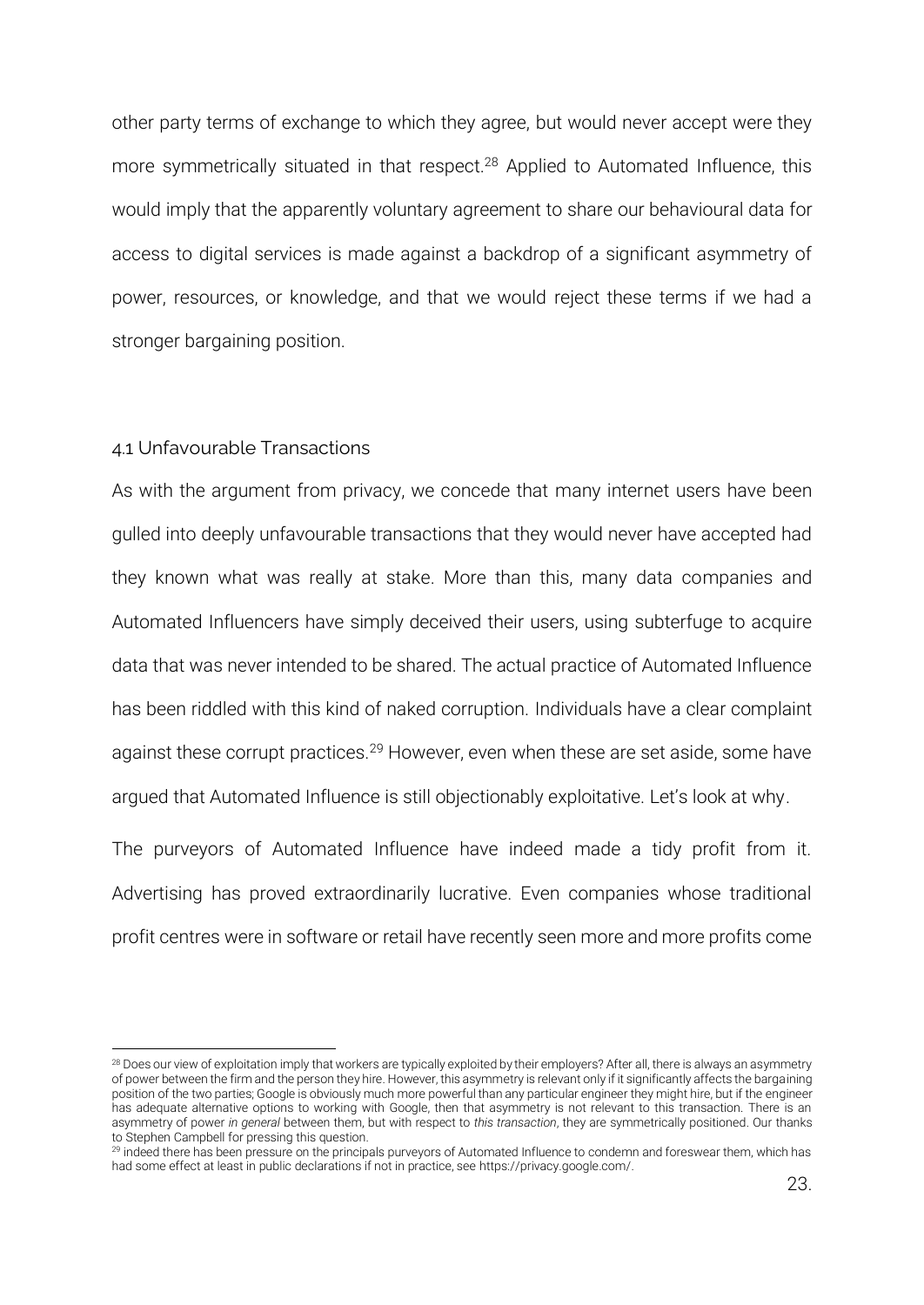from this one stream [\(Graham 2021\)](#page-46-15).<sup>30</sup> And users are severely asymmetrically positioned relative to the major digital service providers. Their level of power, and their knowledge of user behaviour, are jointly extraordinary. Ours, not so much [\(Calo and](#page-46-16)  Rosenblat 2017).

And yet the case that individual users are exploited by these practices rests on a weak foundations. For a start, the argument presupposes that each party to the transaction has a right to unilateral control over what they are exchanging. As argued above, that is contentious for our behavioural data. It is generated by our use of the digital infrastructure, so is part of the cooperative surplus that we must agree to divide, rather than something of ours that we bring to the bargaining table.

Even so, the division of that surplus could be an unfair one, to which we agree only because of a radical asymmetry in our respective bargaining positions. Users typically believe their behavioural data trivial, while Influencers know that, with enough data to train their predictive models, they can reap significant benefits. One might compare them to an unscrupulous art collector, who knowingly buys a priceless masterpiece for a song from its ignorant owner. This would be a kind of exploitation—taking advantage of the other's ignorance. But it is not an accurate analogy here, because any given individual's data is effectively worthless. $31$  Predictive models depend on massive datasets; the marginal individual is a drop in the ocean. A better analogy would be if millions of us each owned a piece of a priceless jigsaw puzzle, but all of the pieces are multiply duplicated, and assembling the puzzle requires tremendous investment and ingenuity. The art collector buys up a full set, without explaining their composite value

<sup>&</sup>lt;sup>30</sup> Even companies like Apple that derive considerable revenues from hardware also rely on their platform to attract users to that hardware, and their platform is defined and structured by Automated Influence.

<sup>&</sup>lt;sup>31</sup> In this sense analogies between data and oil are mistaken: like oil, data needs to be extracted and refined, and can then be used in multiple ways; but even a bucket of oil is valuable, whereas one person's data is worthless on its own [\(Srnicek 2017, 40\)](#page-48-12).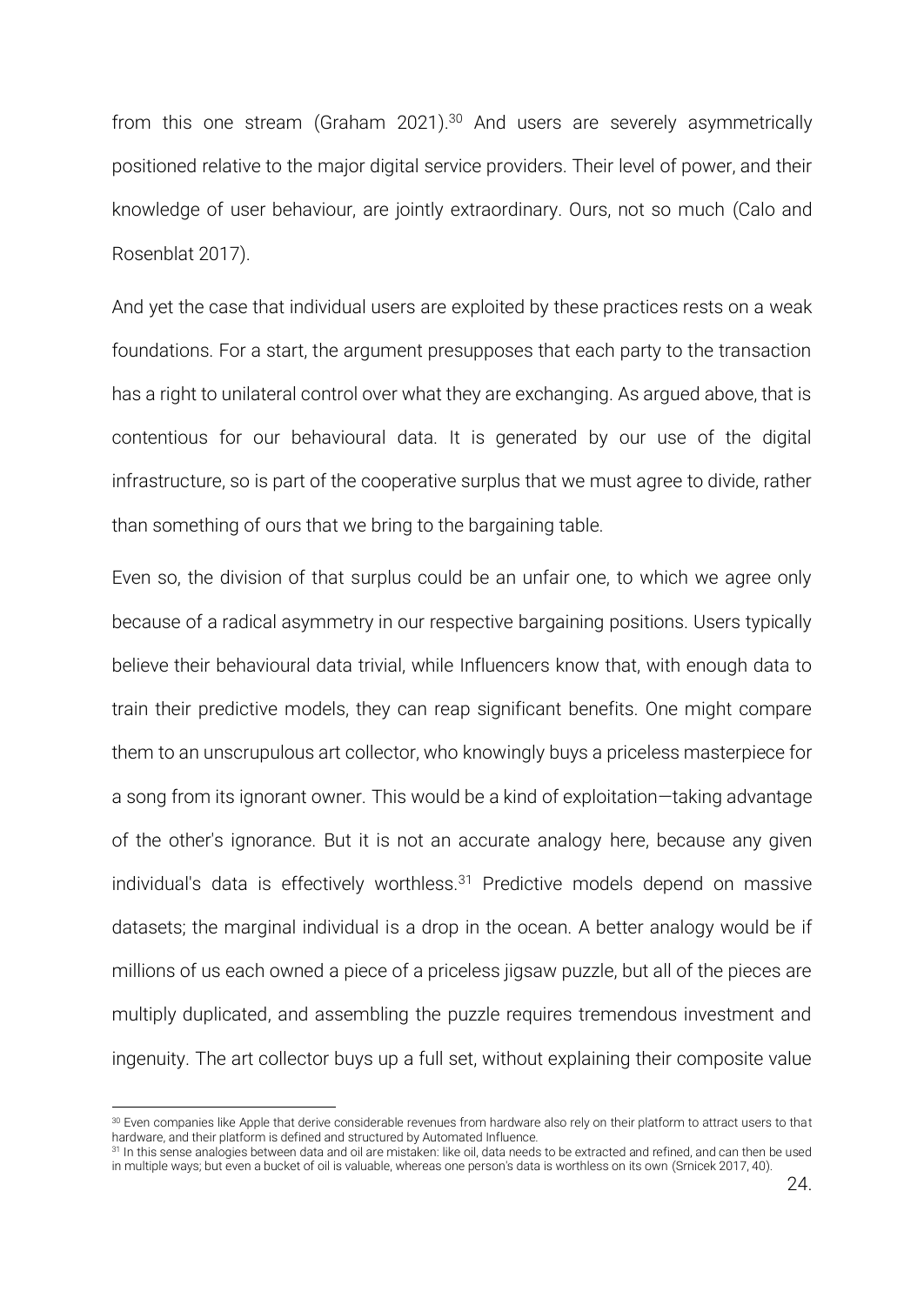to any of the sellers, but then has to invest considerable resources in assembling it. This does not seem so obviously exploitative.

The insights (and profits) generated by behavioural data require considerable investment and ingenuity to extract, and any individual's contribution to the end result is typically trivial. In that light, being paid for our data with free access to digital services does not seem to be exploitative. It also has a progressive cast: providing digital services free at the point of use enables everyone to take advantage of them, rather than keeping out those with less disposable income.

An interactional, individualist version of the exploitation objection seems at best incomplete. But when we focus not on individuals, but on communities, and not on individual interactions but on the broader infrastructure of Automated Influence, the picture is different.

## 4.2 Dividing the Cooperative Surplus

One of political philosophy's central questions is how we should distribute the productive surplus made possible by cooperation with one another in society [\(Rawls](#page-48-13)  1999). The cooperative surplus generated through our use of the new digital infrastructure has been divided to give digital service providers a disproportionate share of the benefit, and more importantly a disproportionate share of the power. They get to decide how our digital cooperative surplus is distributed, and what to do with it. In an adaptation of Julie Cohen's phrase, we have allowed them, to our detriment, to have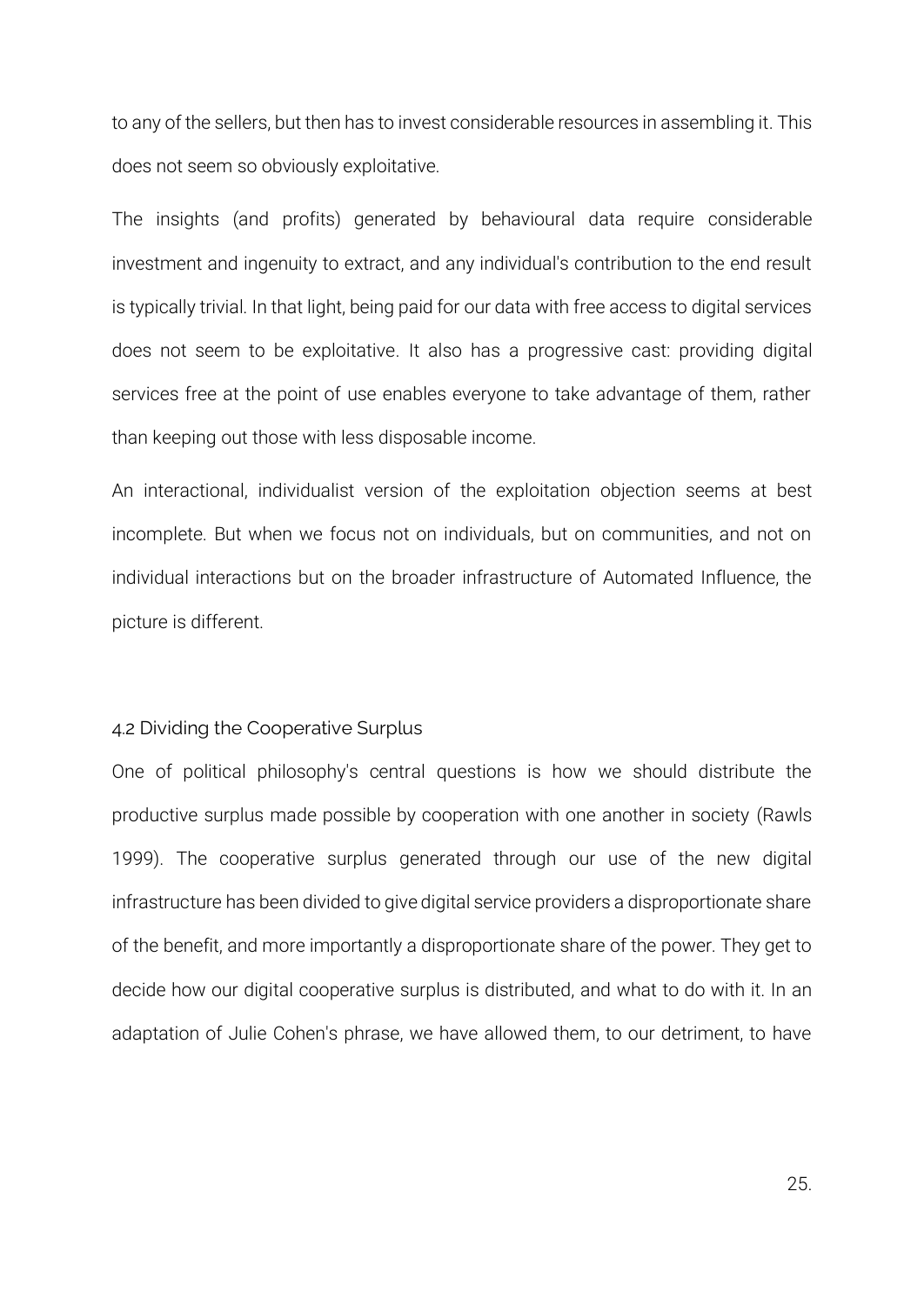unilateral control over the 'means of prediction' [\(Cohen 2000, 1406\)](#page-46-8). <sup>32</sup> We think this can provide the basis for a more structural, collectivist version of the objection from exploitation. Let's go through this in more detail, focusing in turn on the new resources, knowledge, and power enabled by this cooperative surplus.

At the crudest level, this is about *resources* [\(Cohen 2018, 216\)](#page-46-6). Each individual's data is near value-less. But in the aggregate, it is an extraordinary resource that has generated untold wealth for the most prominent tech companies, their owners and employees. Though individually irrelevant, we are together essential for the creation of this collective surplus. But because we do not control the means of prediction, access to digital services is our primary return. We can redress the balance by taxing these companies and imposing other imposts on them. But they are extremely adept at avoiding those costs, and even at mobilising the public to resist their imposition.<sup>33</sup>

More importantly, our cooperative behavioural surplus enables new kinds of *knowledge*. Even if the primary economic motivation for data collection and analysis is to facilitate the personalised delivery of products, services and content, massive datasets have extraordinary 'latent energy', and can generate insights on many different topics of social importance, as well as providing training data to enable vast leaps forward in AI. These insights and advances are accessible to those who control the means of prediction, but the rest of us, including our democratically elected representatives, are locked out. We cannot even know how effective Automated Influence itself is; we cannot gain first-hand knowledge of the functioning of the different recommendation

<sup>32</sup> Cohen actually talks about 'modes of prediction', but for our purposes we think that 'means of prediction' is a more apt adaptation of the Marxist terminology for our purposes. We might describe contemporary informational capitalism, and its use of datafied means of prediction, as a new mode of production.

<sup>33</sup> Compare the recent showdown between Google, Facebook and the Australian government over diverting advertising income back to traditional media companies. See als[o Culpepper and Thelen 2020.](#page-46-17)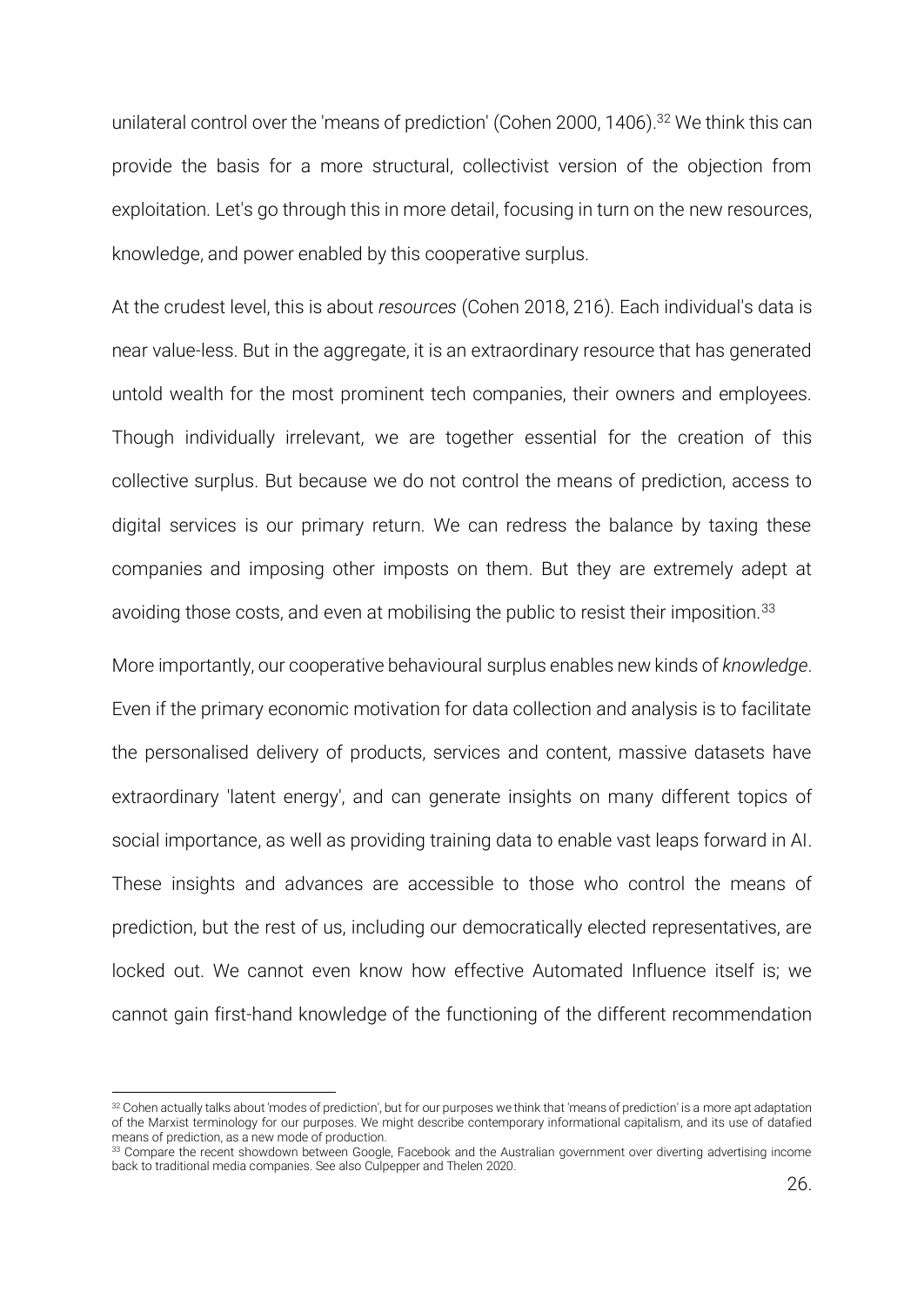algorithms that structure our online experiences. And we cannot decide the research agenda for how to use our cooperative surplus to generate insights about our offline lives that could play a vital role in improving public policy. For example, consider the COVID-19 pandemic. Tech companies have access to location and interaction information that could be invaluable to understanding specific transmission scenarios and broader trends, but governments of democratic polities are locked out of that information except on the companies' terms. The decision how to weigh values like privacy and public health is taken not by democratically elected officials, but by the executives of Apple and Google [\(Lazar and Sheel 2020\)](#page-47-13).

This brings us to the deeper and more persistent problem. Our cooperative behavioural surplus enables new kinds and distributions of *power*. The tech companies' control of the means of prediction means that we can only indirectly infer the extent of that power. And as yet we have no viable way of legitimating these new power relations. In the previous section we discussed the power over individuals made possible by ubiquitous surveillance. Here we need to consider the power over populations enabled by the insights that can be generated by the means of prediction applied to aggregated user data. We have put all this power in the hands of tech companies, leaving to them the decision of how to use this data, what to try to gain insight into.

Maintaining the means of prediction, and the broader infrastructure of Automated Influence, requires digital platforms. Any constraints on the collection or use of data have to be implemented within those platforms. And in practice, the complexity and sheer volume of interaction on those platforms mean that they largely police themselves (consider the example of copyright enforcement [\[Suzor 2019\]](#page-48-14)). But where does their authority to do so come from? What procedural standards should they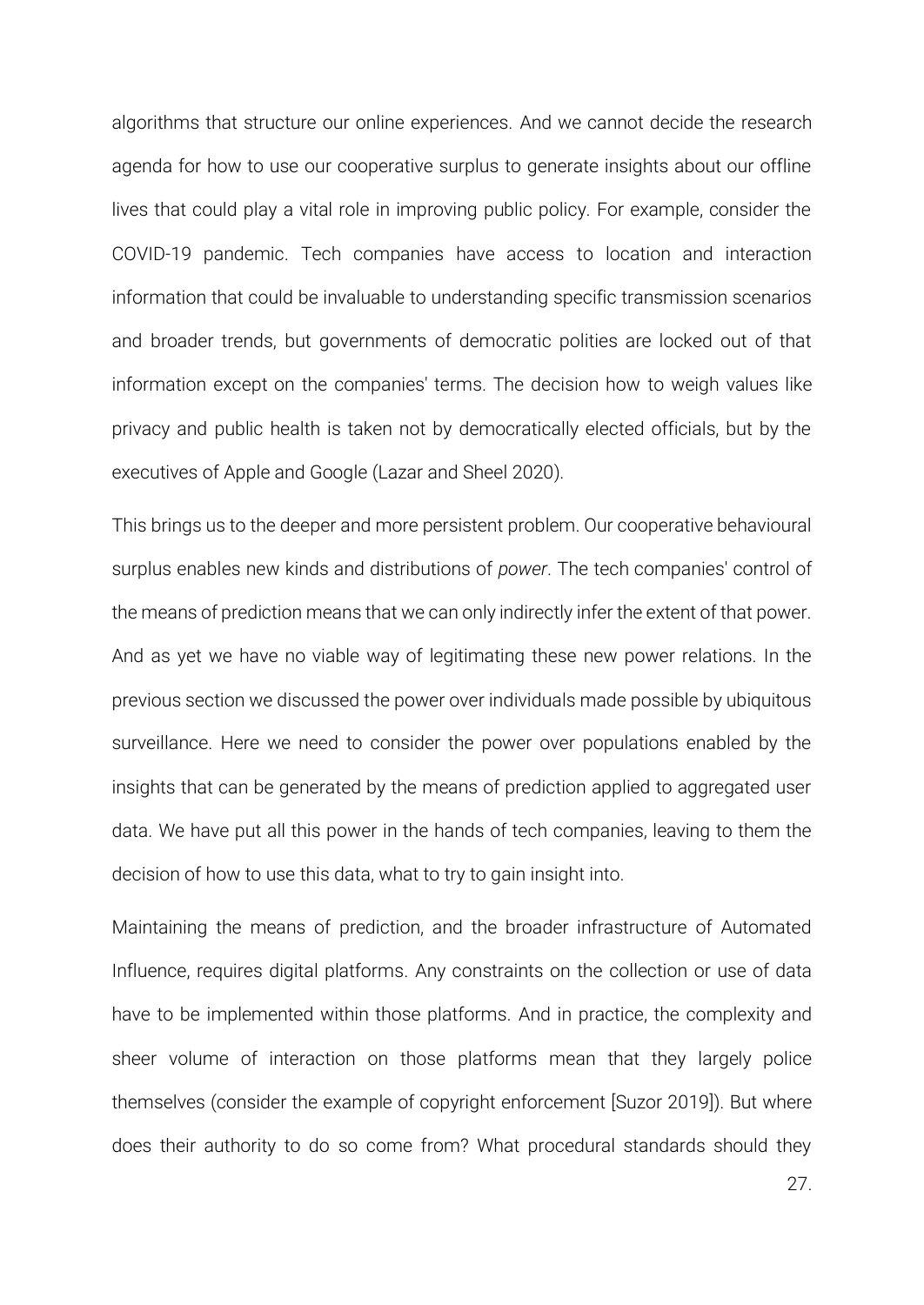observe? Can we ensure that they will implement duly authorised laws, and won't oversimplify them in order to reduce the cost of enforcement [\(Suzor 2019\)](#page-48-14)?

## 4.3 Refusal and Resistance

At the same time as collectively generating this new cooperative surplus of resources, knowledge and power, the systems of Automated Influence and the companies purveying it have worked to atomise individual consumers, reinforcing in us the mindset of individual choice and consent, and fragmenting our shared epistemic landscape [\(Salomé Viljoen, Goldenfein, and McGuigan 2020, 7\)](#page-48-15). This is one of the great ironies of Automated Influence: it depends on an infrastructure that derives from a species of *unthinking* collective action, but which then enables a kind of personalisation, and an ideology of individualism, that fragments us such that we become worse at engaging in *considered* collective action to undertake collective bargaining with the tech companies.

This has three steps: two epistemic, one ideological. First, just as Automated Influence affords influencers unprecedented insight into our lives, their control of the means of prediction prevents us from seeing and understanding just how they are governing the digital infrastructure they have created, and the extent of the insights and influence our cooperative surplus can create.

Next, Automated Influence delivers us each a personalised experience of the internet, in which we see content tailored for our interests. As we become increasingly dependent on our digital infrastructure to inform our worldview, we are subjected to an increasingly fractured epistemic landscape, which militates against coordinated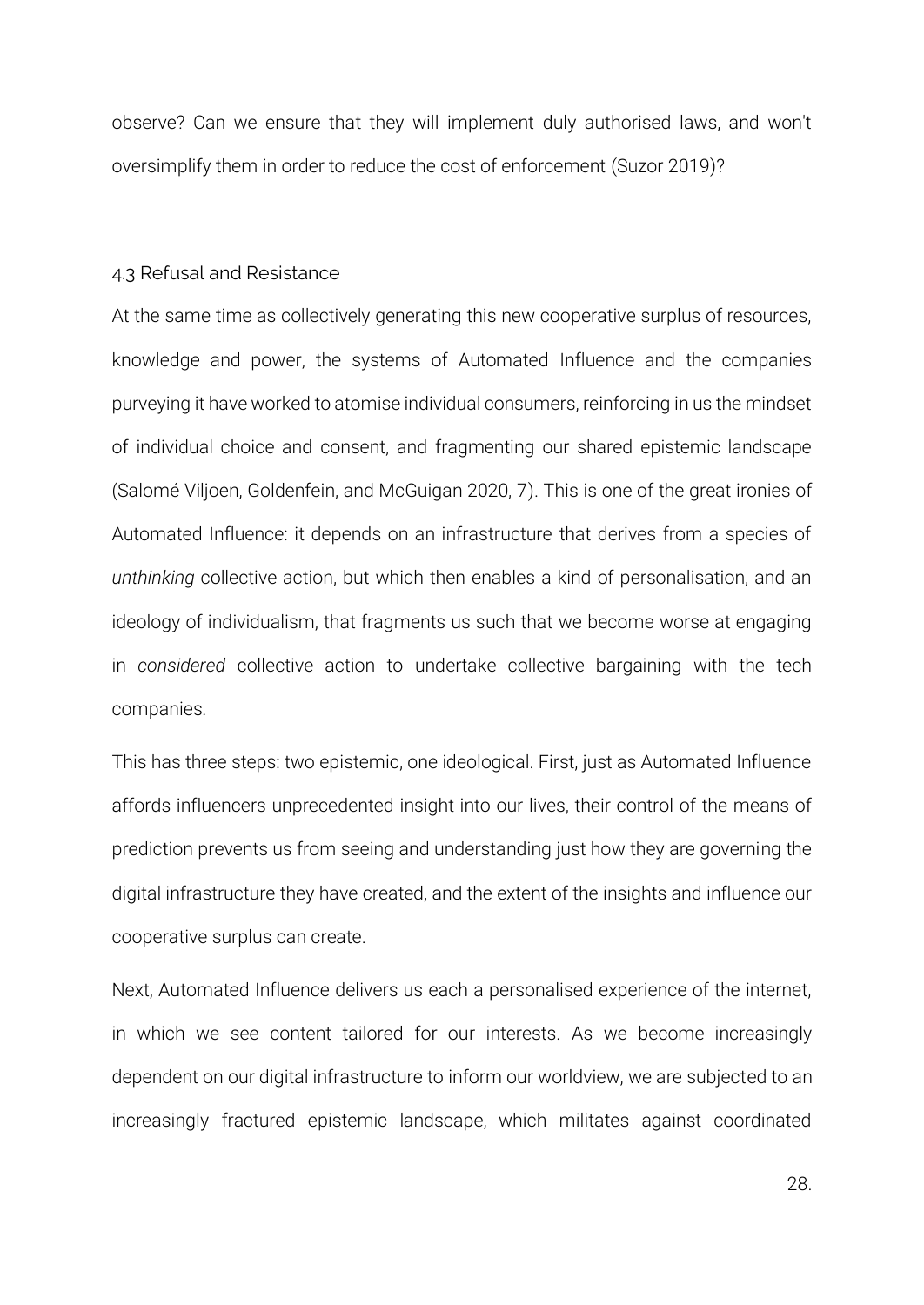collective action to wrest unilateral control of the means of prediction away from the tech companies.<sup>34</sup>

The last step is ideological. Tech companies have extensively promulgated the idea of individual agency and choice, framing our experience of our digital infrastructure so that we consider ourselves atomised individuals negotiating only on our own behalf.<sup>35</sup> It is their solution to every objection raised against Automated Influence, because it ensures that the only collective action we engage in works to their benefit; beyond generating the cooperative surplus, we leave everything else to them. The sense that we must navigate all the shortcomings of our digital lives alone is deeply disempowering to many of us; a sense of 'digital resignation' leaves us simply agreeing to various disclosures so that we don't have to spend our whole lives online policing the boundaries of our rights [\(Draper and Turow 2019, 1829\)](#page-46-18).

# 4.4 The Exploitation Objection Restated

When we view Automated Influence through this lens, focusing on the social structures that we have collectively allowed to emerge over the last twenty years, rather than on individual transactions between users and tech companies, the argument from exploitation looks much more plausible.

The relevant transaction is between us, the users of the internet on the one hand, and the Automated Influencers on the other. We are exchanging our data—individually of

<sup>34</sup> Although some researchers are sceptical of the existing of 'filter bubbles' per se, there's surely little doubt that social media in particular is facilitating the spread of misinformation, and contributing to the formation of extreme interest groups with no interest in social compromise [\(Bruns 2019\)](#page-46-19).

<sup>&</sup>lt;sup>35</sup> '[W]hile individuals recognize risks to their information privacy, they also describe a lack of power over the situation. They define privacy cynicism as "an attitude of uncertainty, powerlessness and mistrust towards the handling of personal data by online services, rendering privacy protection behavior subjectively futile"… [C]ompanies, including online advertisers, benefit from learned helplessness insofar as people tend not to dramatically alter their behaviors when they learn about unwelcome data practices.' [\(Draper and Turow 2019, 1828\)](#page-46-18).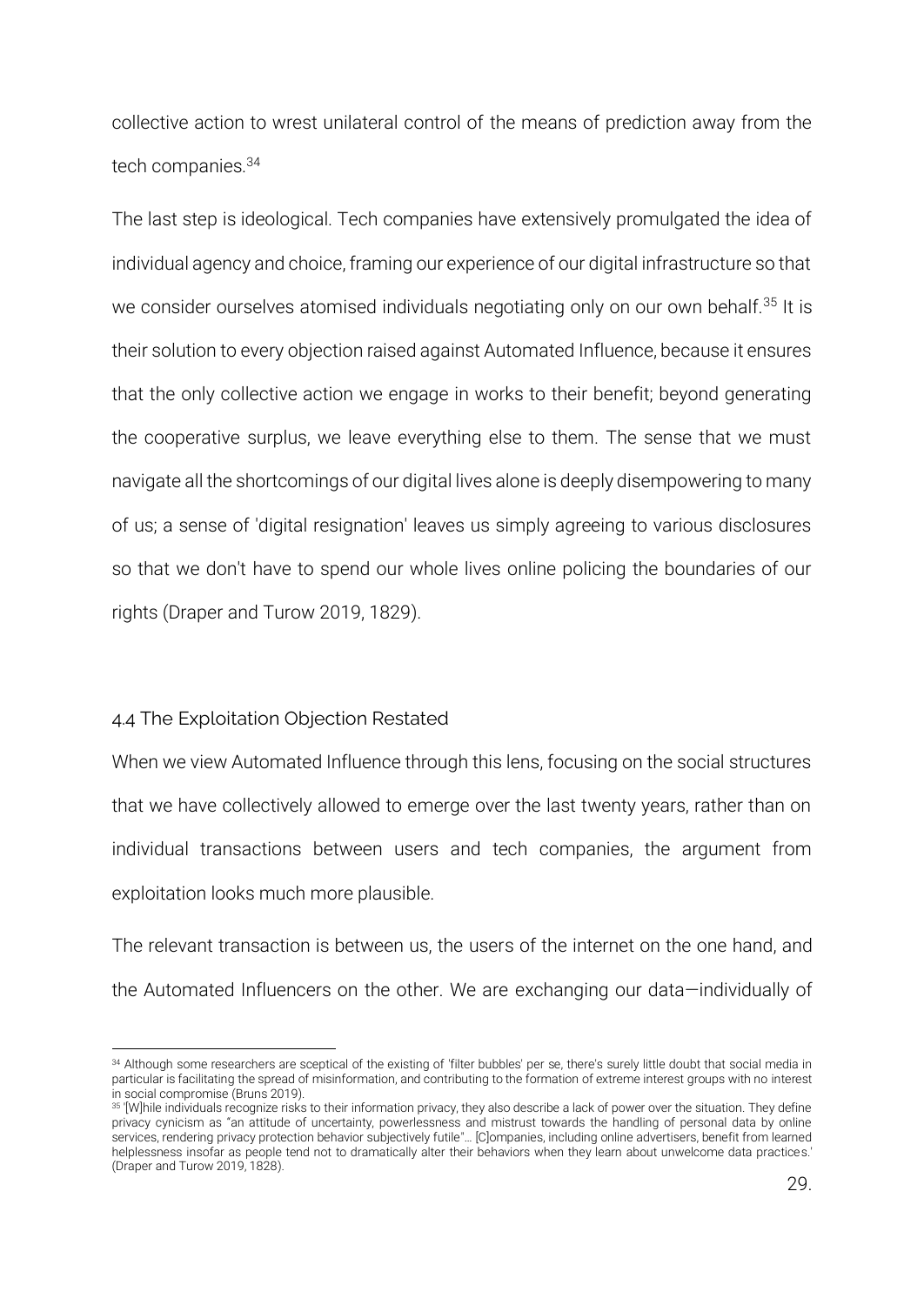little value, but precious in the aggregate—for access to digital services. And while our data is generated through interaction with a digital infrastructure that we did not create, at issue here is not only entitlement to proceeds from particular interactions, but how to divide the cooperative surplus of resources, knowledge and power that our data collectively makes possible. And as self-determining political communities we *do* have robust presumptive rights to set the terms for how that cooperative surplus is distributed.

The relevant asymmetry is between, on the one hand, the tech companies' understanding of the value of that data and their ability to act in a coordinated and purposeful way, and, on the other hand, our general ignorance of the aggregate value of our data, and our inability to act in a coordinated and purposeful way. We have therefore, by accident and without coordination, in effect collectively accepted terms of exchange that give the tech companies near unilateral control over the means of prediction; if we were better coordinated we should certainly demand more control and a greater share of the cooperative surplus of resources, knowledge and power. Worse still, the tech companies have used the very tools to which we have given them access to exacerbate the asymmetry between them and us, by using the methods of Automated Influence to further undermine our ability to coordinate, nudging us towards atomised individual decision-making by promoting an ideology of individual agency and control, while also fragmenting the shared epistemic foundations for collective action.

# 5. Manipulation

30. Recent years have seen a groundswell of opposition to Automated Influence, from bestselling books and Netflix documentaries to resolutions in the European parliament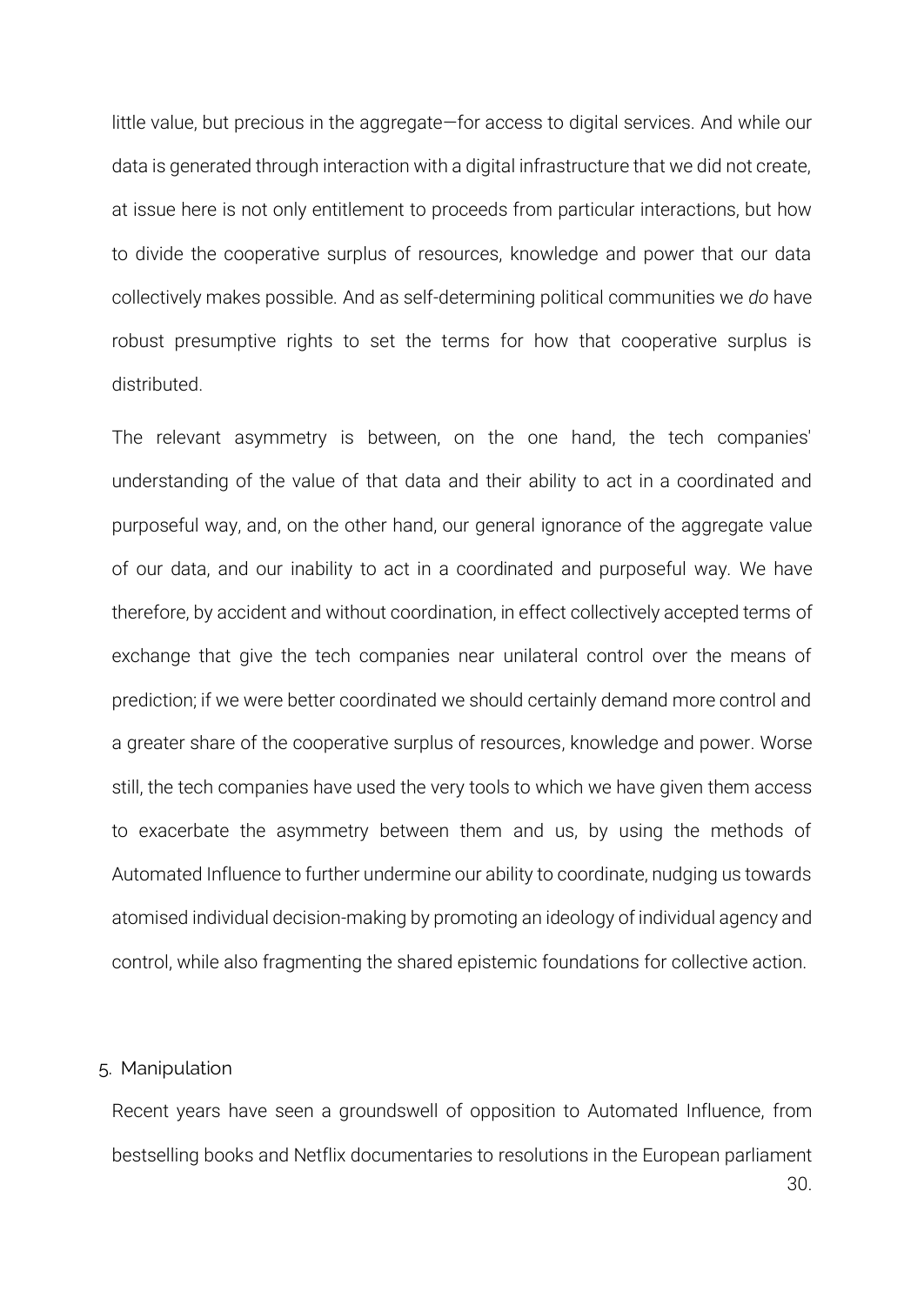[\(Zuboff 2019;](#page-49-0) [Lomas 2020\)](#page-47-14).<sup>36</sup> People are increasingly concluding that Automated Influence is undermining our autonomy: that we are all subject to 'remote control' [\(Zuboff 2020\)](#page-49-4). This objection deserves serious consideration; if Automated Influence were inherently manipulative, then that might be reason enough to reform or reject it.<sup>37</sup> When thinking through this objection, however, we again think that considering only the individual manipulatory effects of Automated Influence does not adequately convey the seriousness of what is at stake. For a comprehensive picture, we must adopt a more structural and collective approach.

#### 5.1 A Sufficient Condition for Manipulation

We start by offering a sufficient condition for manipulation. Manipulation involves (though may not be exhausted by) undermining an individual's decision-making power—for example preying on their emotions, their momentary whims, or their reliance on cognitive biases and heuristics—in order to change their behaviour. <sup>38</sup> Their 'decisionmaking power' is, roughly, their ability to select among their options, given their beliefs about the world, in ways that advance their goals. Some contend that only covert influence counts as manipulation; we deny this.<sup>39</sup> While manipulation can proceed by concealment or deception—for example, when casinos manipulate people to stay longer than they might otherwise intend, by not having any visible clocks in their gaming rooms—many of our cognitive shortcomings are equally decisive even when we know

<sup>36</sup>. The Netflix documentary 'The Social Dilemma' encapsulated some of this argument too. For further presentations of similar arguments se[e Becker 2019;](#page-46-20) [Vold and Whittlestone 2019;](#page-48-16) [Calo 2014, 999.](#page-46-4)

 $37$  As above, we think it is more productive not to focus on the most egregious cases of wrongful manipulation on the internet, because they are widely condemned even by the leading purveyors of Automated Influence, and our task is to assess the prevailing practices of Automated Influence, rather than to call out obvious outliers. On those outliers, se[e Susser, Roessler,](#page-48-17) and Nissenbaum 2018.

<sup>&</sup>lt;sup>38</sup> This sufficient condition is inspired b[y Susser, Roessler, and Nissenbaum 2018.](#page-48-17)

<sup>&</sup>lt;sup>39</sup> Here we depart fro[m Susser, Roessler, and Nissenbaum 2018.](#page-48-17)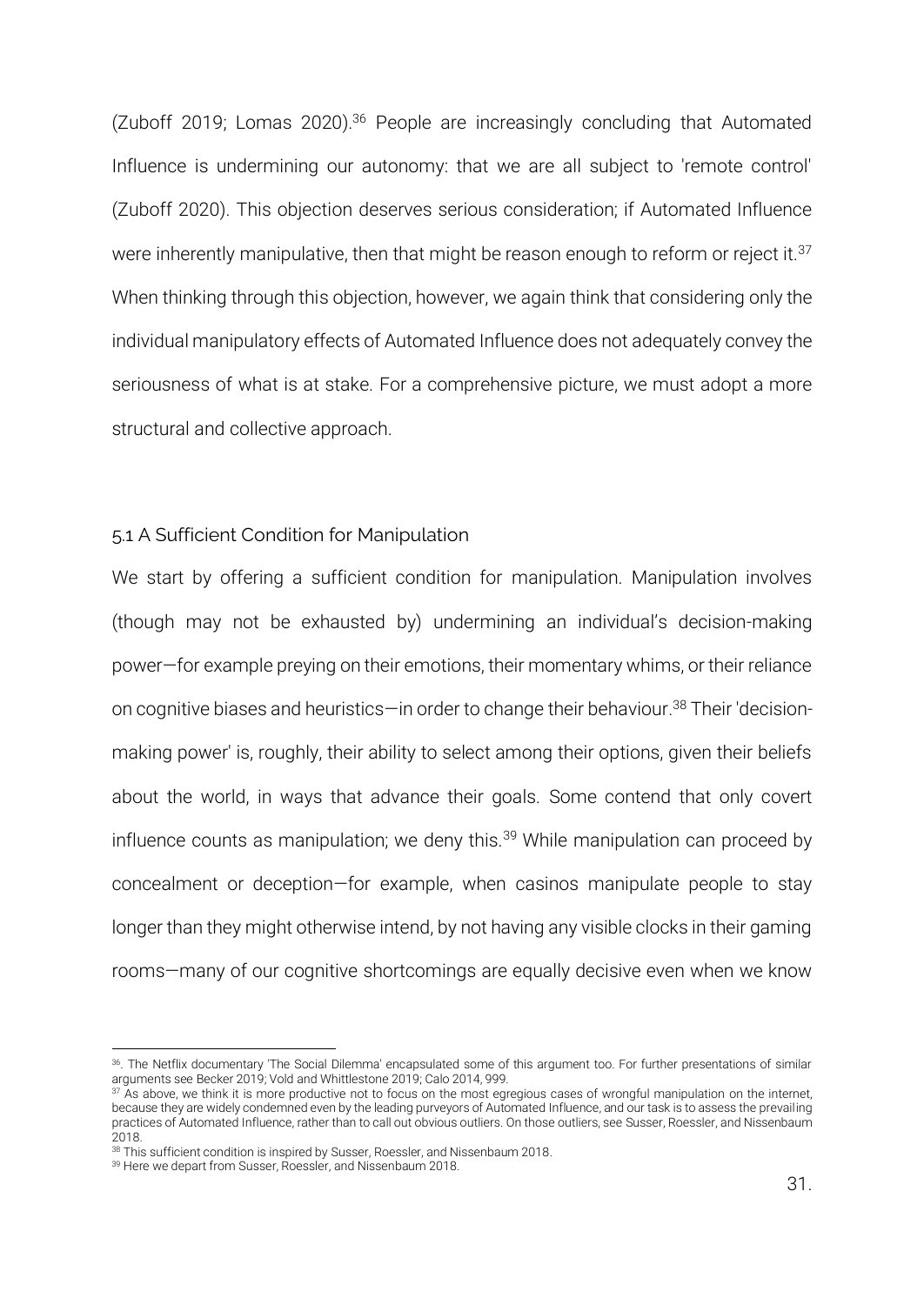they are in play, so one can manipulate another entirely transparently.

The wrong of manipulation has two sides. First, it involves effectively suborning the will of others, and as such it undermines their autonomy. Second, it involves the manipulator placing themselves above the manipulated, treating the manipulated as a subordinate, one whose will can be suborned. This is an objectionable species of disrespect, and an affront to egalitarian social relations.

## 5.2 Tailoring the Message, Targeting the Product

Are the methods of Automated Influence manipulative? Let's start with online behavioural advertising. This involves two salient species of Automated Influence: tailoring the message, and targeting the product. Tailoring the message can certainly appear manipulative, especially if it relies on extracting and operationalising users' 'persuasion profiles'. Some psychologists have argued that we have a propensity to be swayed more easily by some tactics than others, which is constant across contexts [\(Kaptein and Eckles 2010,](#page-47-4) [2012\)](#page-47-3). On some approaches this draws on quite specific features of individual psychology; on others, we target relatively crudely-drawn personality types with a kind of messaging known to resonate well with that type [\(Matz](#page-47-15)  et al. 2017). We might thus advertise the same product to two different people in quite different ways, based on our estimation of the likely success of the specific method used for each.

Like many aspects of the infrastructure of Automated Influence, it's hard to say how widespread persuasion profiling is. However, a possibly less invasive analogue is common: A/B testing particular messages with particular target groups. One can soon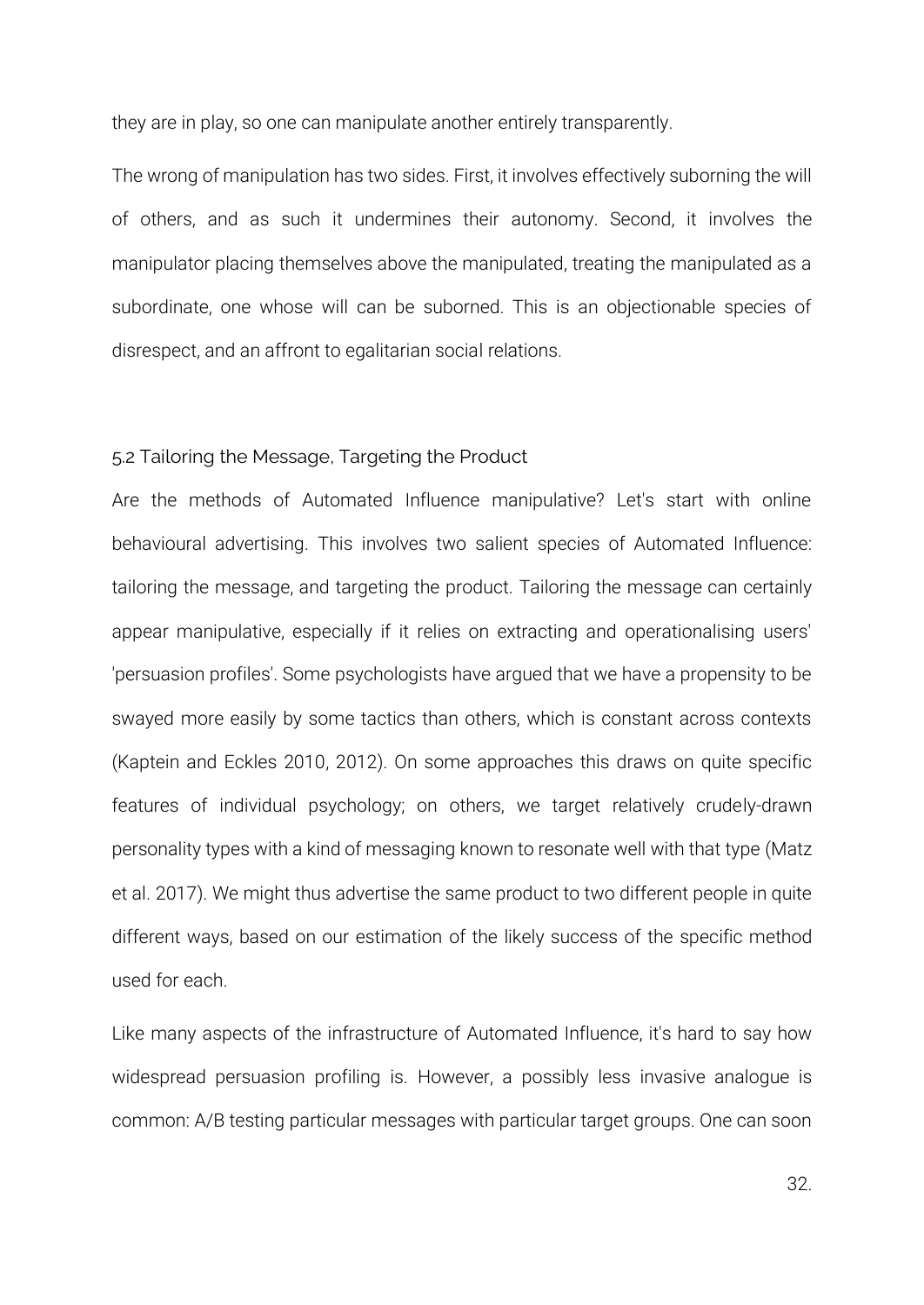discover the effectiveness for each group, and continue to use the most persuasive message, without explicitly categorising anyone according to their persuasion profile.

Tailoring the message is manipulative if it involves identifying and targeting a weakness in the user's rational decision-making. But advertising in general makes a virtue out of identifying and operationalising cognitive biases and heuristics, so if tailoring the message is manipulative, it does not stand out much from other kinds of advertising.

We do think, however, that suasion can be morally problematic (whether we want to call it manipulative or not) when it involves concealing some fact that might, if known, make that suasion less effective. And tailoring the message plausibly does so. If you knew that the same product being advertised to you in one way was being advertised to another person quite differently, you might resist, especially if the messages were somehow conflicting.<sup>40</sup> If you knew that your persuasion profile was being inferred and operationalised, you would very likely refuse to do what you are being influenced to do on that basis alone [\(Boerman, Kruikemeier, and Zuiderveen Borgesius 2017;](#page-46-11) [Baek and](#page-46-21)  [Morimoto 2012\)](#page-46-21).

So there is some reason to think that tailoring the message is problematically manipulative, albeit arguably not a cardinal sin. However, the bulk of online behavioural advertising is not about tailoring the message, but about targeting the product. This concerns both audience selection, and the process of real-time auctioning of advertising spaces, driven in part by predictions of users' click-through rates based on their traits and history [\(He et al. 2014\)](#page-47-16). In some extreme cases this might be unacceptably manipulative—the much-cited cases of identifying depressed users on

<sup>40</sup> Calo describes firms using personal information to 'extract as much rent as possible from the consumer' [Calo 2014, 1029.](#page-46-4) Whether we conceive of this as manipulation or not, it's clearly a species of morally problematic suasion.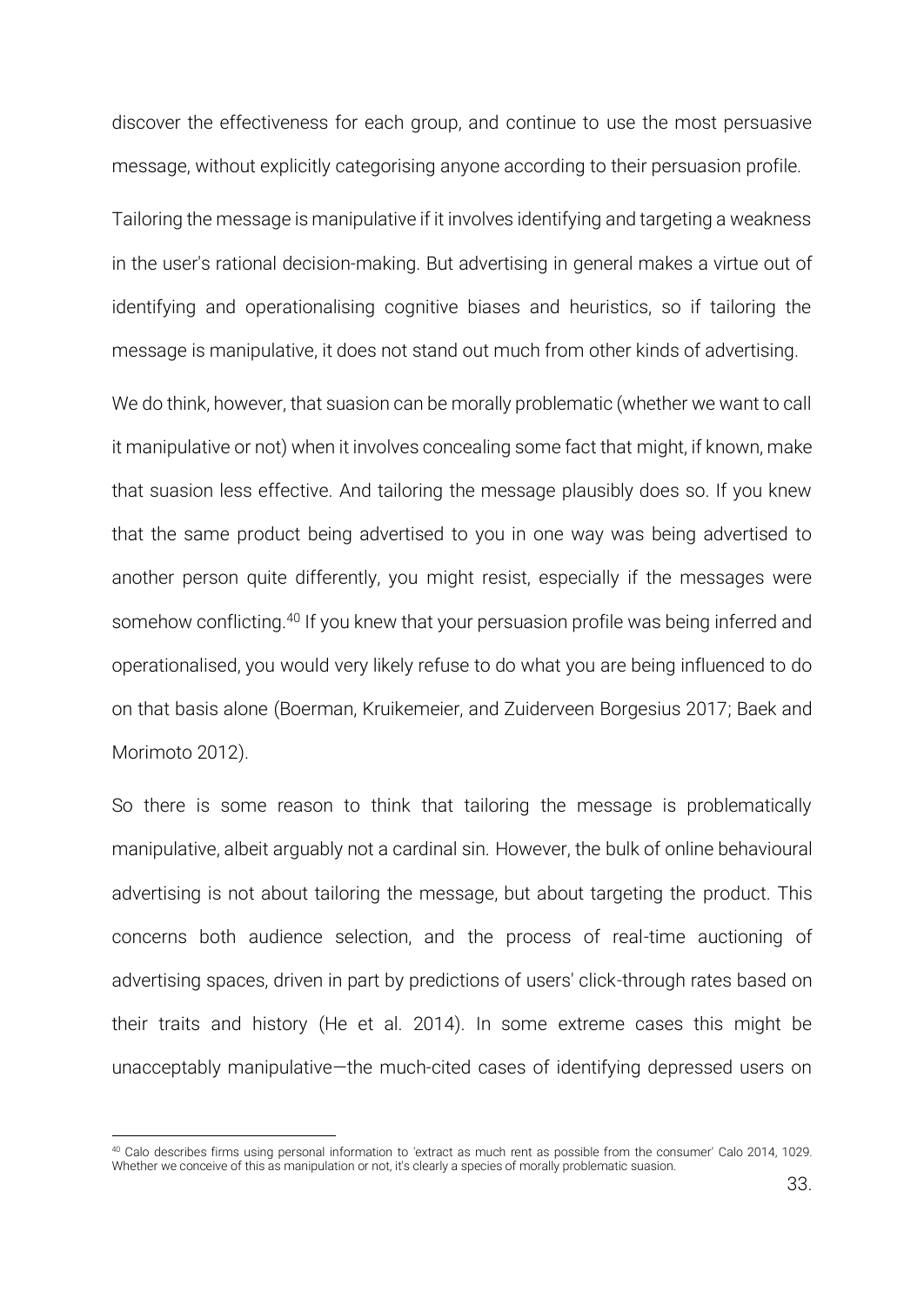social media and targeting them with products tailored to their depression would perhaps be an example. These, however, are extreme cases. More commonly, targeting the product is a matter of using familiar methods of market segmentation. One might still object that if we knew why they were showing us this ad—not 'because of our browser history', but 'because your mouse hovered over this image on two separate occasions in the past', or 'because your frequent use of smart scales implies that you are dieting'—then we would be less likely to click through.<sup>41</sup>

## 5.4 How Effective is Online Manipulation?

The most compelling case for Automated Influence involving the manipulation of individual people requires us to look past online behavioural advertising towards the recommender algorithms that shape our experience of digital platforms more generally.<sup>42</sup> These work by shaping our options, as well as influencing our beliefs and desires, to hold our attention for longer and direct it towards products, services and content that we might ultimately be willing to spend our money on. Is *this* an autonomyundermining form of suasion? On the one hand, perhaps our putative 'addiction' to the products of recommender systems is in fact bad for us; on the other, perhaps this kind of judgment about what makes a life go better or worse ought not be the basis for a broadly liberal critique of Automated Influence. Either way, the mere fact that digital platforms are addictive presumably does not make them much more manipulative than, for example, videogames and other forms of entertainment. It is possible, of course,

<sup>41</sup> I[n Aguirre et al. 2015, 43](#page-46-22) the authors show that undisclosed personalisation is less effective than transparent personalisation by trusted brands[; Kim, Barasz, and John 2018](#page-47-17) shows that transparent personalisation without background trust of the brand leads to increased reactance.

 $42$  Again, it is remarkable to note that the very same algorithms first used to target advertisements began the evolution of the Facebook newsfeed algorithm that led to its acute propensity to promote misinformation [\(Hao 2021\)](#page-46-0).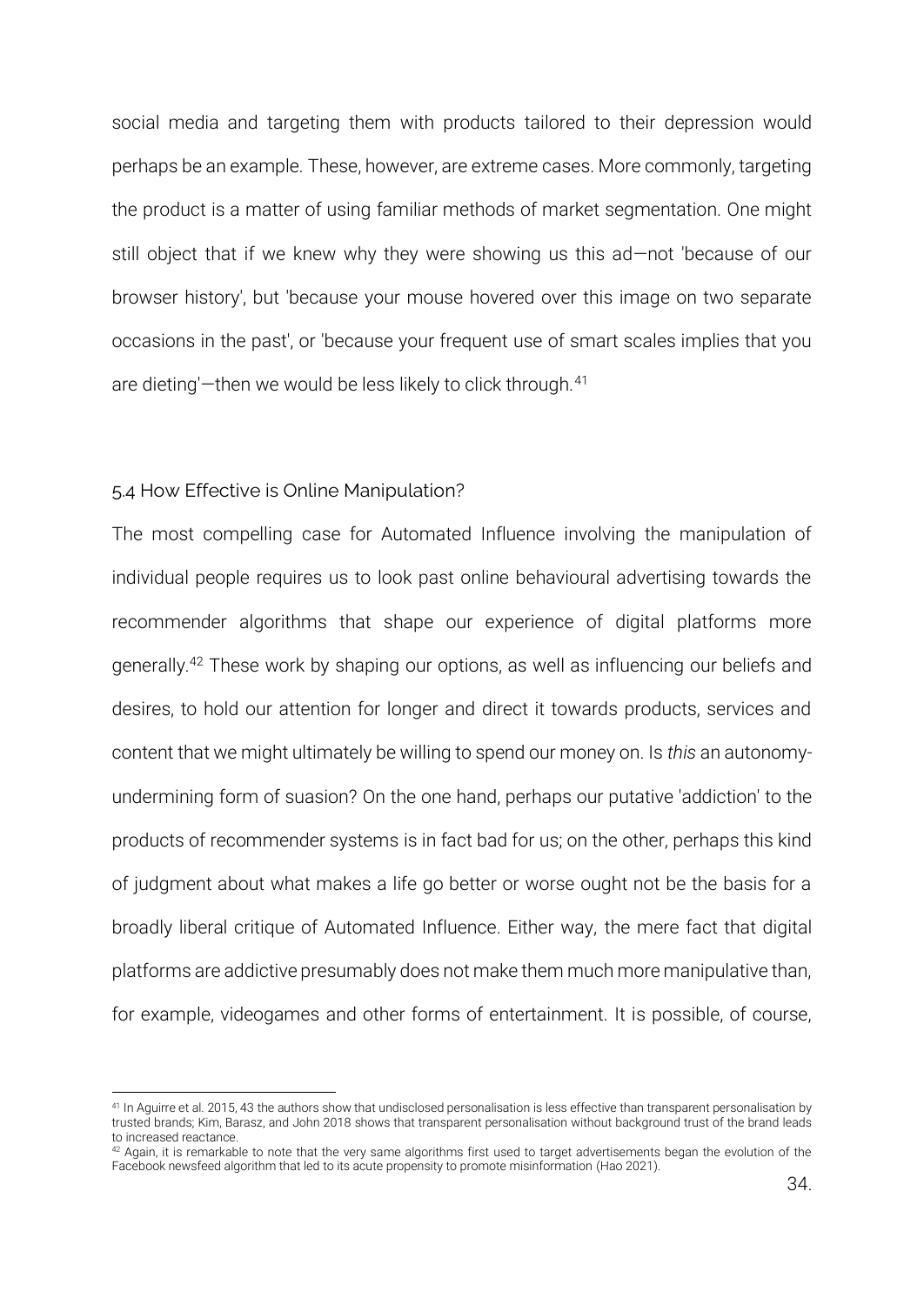that the degree of information that social media companies have about their users enables them to more powerfully operationalise our propensity to addiction than is true for other platforms, which might, again, ground valid concerns.

While it might seem hyperbolic to say that Automated Influence has us under remote control, we have found some grounds for saying that it subjects individuals to manipulation. The next question, however, is: how morally serious is this? Manipulation is morally graver, in our view, if (a) it is more successful and (b) the option ultimately chosen by the manipulated is significantly worse than the option they would have chosen, had they not been manipulated. Unfortunately for the prophets of doom, Automated Influence, especially in the form of online behavioural advertising, is not *especially* effective on an individual level [\(Boerman, Kruikemeier, and Zuiderveen](#page-46-11)  [Borgesius 2017;](#page-46-11) [Tucker 2014;](#page-48-18) [Aguirre et al. 2015;](#page-46-22) [Jones et al. 2017;](#page-47-18) [Calo 2014, 1003;](#page-46-4) [Kaptein and Eckles 2010,](#page-47-4) [2012;](#page-47-3) [Matz et al. 2017;](#page-47-15) [Hwang 2020\)](#page-47-19). <sup>43</sup> It can be significant in the aggregate, as we discuss below. But from each individual's perspective, the probability that they will be successfully influenced by these different kinds of intervention remains small in absolute terms.<sup>44</sup>

Some might object here, that the very fact that the tech companies dominate the advertising market is evidence of their product's success. This would be too quick. Their success arguably comes primarily from their ability to monopolise our attention—to be our default site for search, or for idle browsing. This alone would make their platforms indispensable to advertisers, even if they entirely stopped using user data to target

<sup>43</sup> For a review of empirical literature, and identification of what research needs to be done, se[e Susser and Grimaldi 2021.](#page-48-2)

<sup>44</sup> It's important to remember 'the long click', and the fact that individuals might see the same advertisement many times. But these repeated exposures are not independent of one another; it's not like repeatedly rolling a dice such that, by the law of large numbers, they'll get you in the end.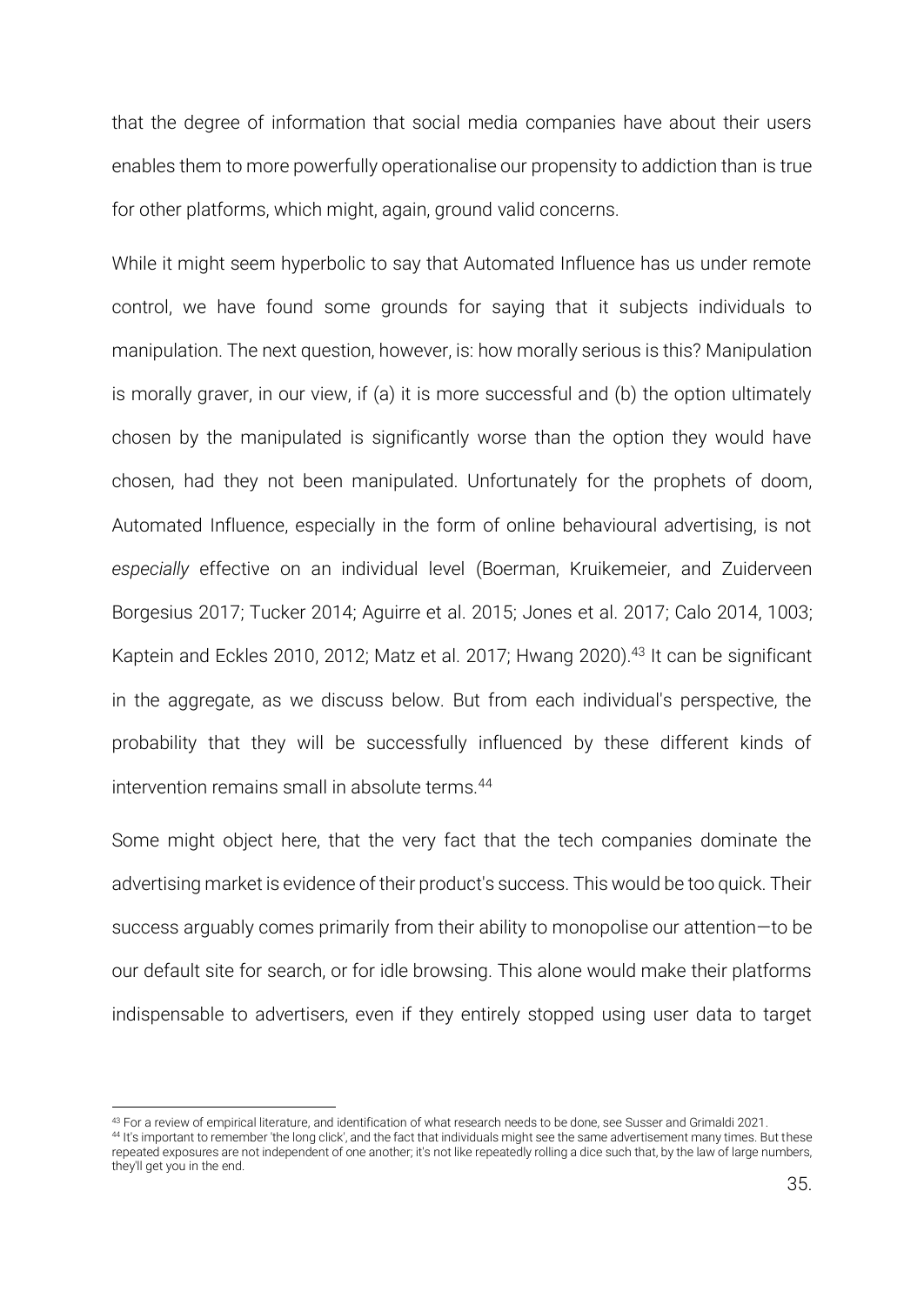advertisements.

The next question is how much is at stake. In a matter of choosing one product rather than another, the stakes seem pretty low. Of course, online behavioural advertising is also used to market much bigger, life-altering kinds of products, such as unsecured loans and job opportunities. But everything we know suggests that the higher the stakes, the less likely we are to be significantly swayed by advertising of any kind [\(Boerman, Kruikemeier, and Zuiderveen Borgesius 2017\)](#page-46-11).

What about Automated Influence in political campaigning? Here again the stakes for any particular individual might be relatively low, and the higher the stakes, the less the role we would expect digital advertising to play in their decision. A targeted ad might generate a small donation. A series of such ads might even contribute to a decision not to vote, or (less likely) to switch sides. These might seem pretty significant outcomes, but at the individual level they really aren't, because whether you vote or not, and whether you vote for one side or the other, almost certainly makes no difference to the outcomes for you given the vanishingly small probability that your vote will be decisive. However, while the effects of manipulation might fail to achieve the intended behavioural changes, they might still succeed in altering the subject's beliefs and desires, and so affecting other aspects of their lives. Automated Influence has clearly contributed to many people in highly digitised societies becoming relatively unmoored from political reality [\(Vosoughi, Roy, and Aral 2018;](#page-48-19) [Paul 2021;](#page-47-20) [Hills 2019;](#page-47-21) [Törnberg](#page-48-20)  [2018\)](#page-48-20). <sup>45</sup> Properly understanding how Automated Influence has contributed to misinformation and the widespread adoption of conspiracy theories, however, requires

<sup>45</sup> See als[o https://www.theguardian.com/australia-news/series/web-of-lies.](https://www.theguardian.com/australia-news/series/web-of-lies)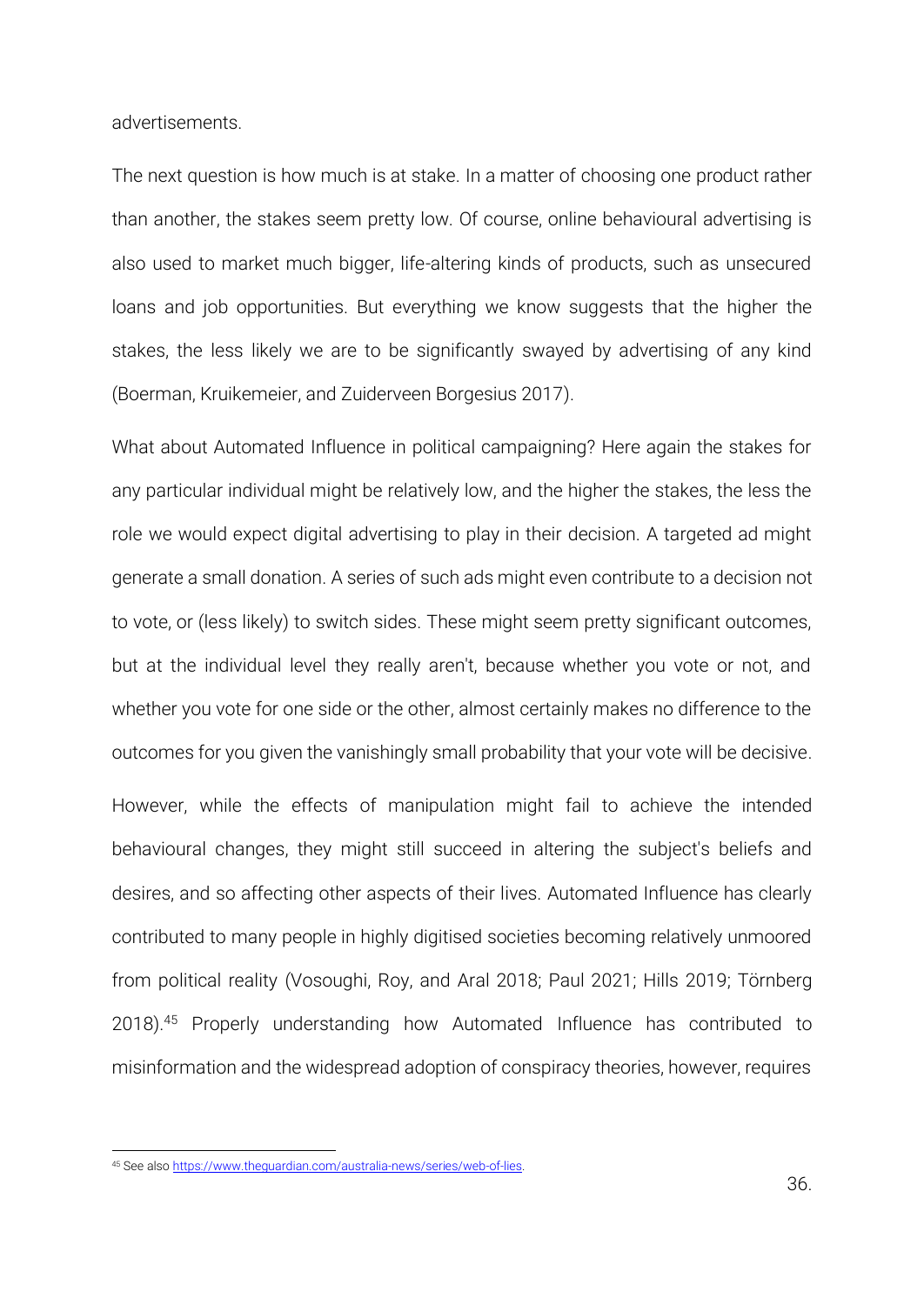zooming out from individual interactions to the broader structural implications of Automated Influence. We return to it below, but we acknowledge that the individuals whose worldviews have been significantly altered through content served to them by targeted advertising and rapacious recommender algorithms have suffered a morally serious species of manipulation.

We can draw an interim conclusion that, in general, online behavioural advertising is not significantly more effective than other forms of advertising; even the more nefarious methods don't seem to make that much difference, and anyway it's hard to get too riled up about being nudged into consuming a little more than your budget allows, or spending more time than you think you should staring at a screen.

#### 5.5 Stochastic Manipulation

What happens, then, when we consider the infrastructure of Automated Influence through a wider lens? The magic of big data is in its aggregate effects, which are more than the sum of their parts. The same is true of the harms of big data. They might be relatively trivial for most of those who are adversely affected, while being serious in the aggregate. Even if Automated Influence only involves a modest degree of manipulation of individuals, it permits a more troubling species of *stochastic manipulation* of groups. By 'stochastic' manipulation, we mean that the interventions of Automated Influence may have a relatively low probability of changing the behaviour of any particular individual, but in the aggregate may make non-trivial impacts on group behaviour as a whole. What's more, in keeping with our account of manipulation above, we think that stochastic manipulation preys on some pathologies of collective decision-making, in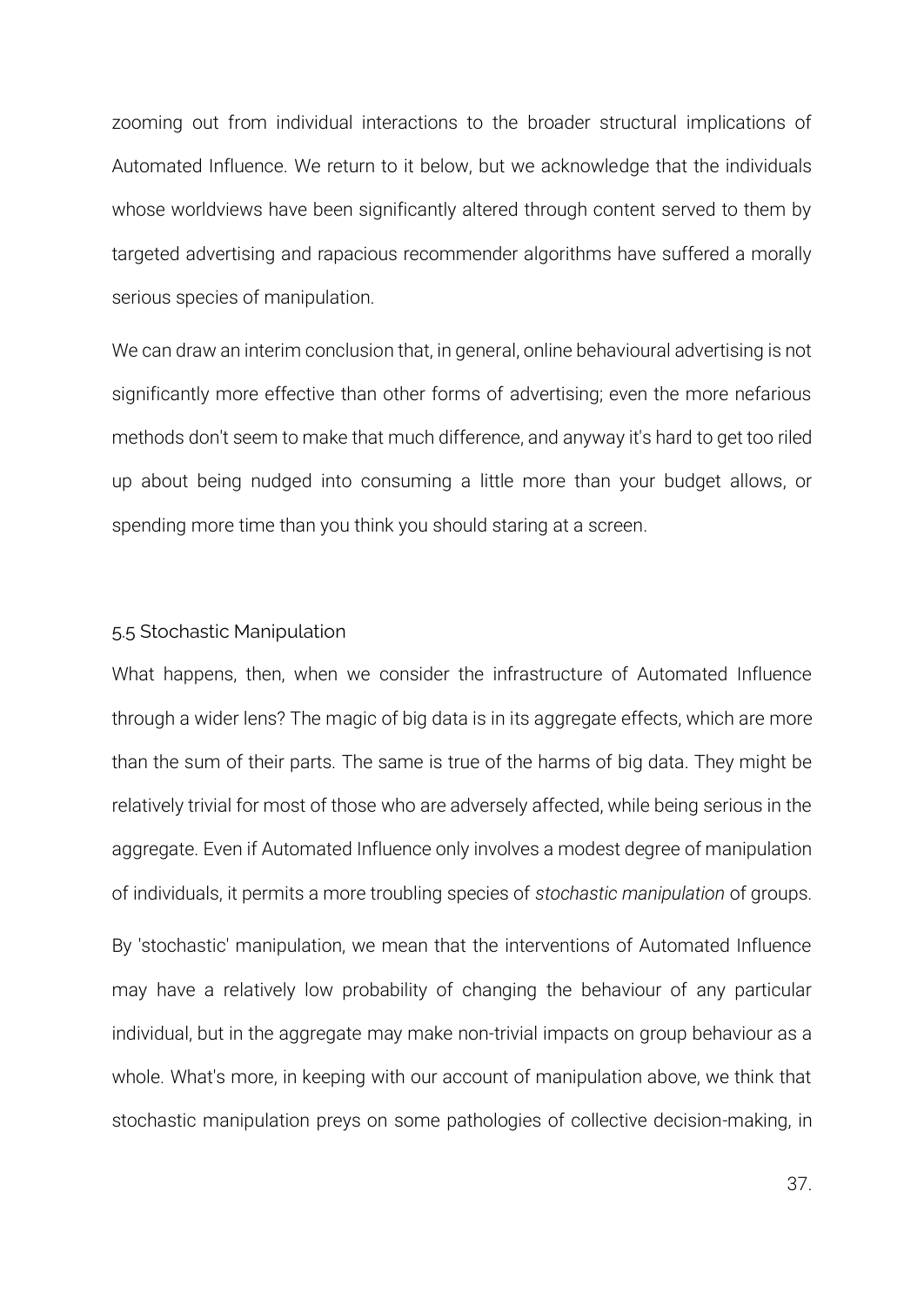particular our failure to coordinate our actions with one another, and our propensity to realise tragedies of the commons. This is most obvious in the context of political decision-making—not just in elections, but more broadly when mobilising public support for or against particular policy proposals. In these contexts the ability to sway a given group by a few percentage points, even a few fractions of a percentage point, can ultimately prove decisive [\(Heilman 2020\)](#page-47-22).

Stochastic manipulation also impacts on non-political decision-making. From the perspective of each individual consumer, choosing one product rather than another may make little difference. But at the aggregate level, the inevitability that digital platforms will shape our purchasing choices can lead to serious anticompetitive results. For example, while the nudge we receive to buy products with the 'Amazon Prime' badge may benefit each user individually, each individual transaction contributes to the centralisation of power in the retail economy, putting Amazon's competitors out of business [\(Romm, Zakrzewksi, and Lerman 2020\)](#page-48-21). 46

The central moral concern of stochastic manipulation is less its effect on individuals whose decisions are swayed, and more that these new techniques enable small groups of savvy people to exercise a disturbing amount of power over groups and populations at large [\(Moore 2019\)](#page-47-23). As individuals, we may not be subject to remote control, but the tools of Automated Influence seem to allow those who can wield them an outsized ability to influence populations to advance their goals.

Are individuals gravely wronged by stochastic manipulation? We think not, because an agent's subjective probability of success can affect the seriousness of the wrong they

<sup>46</sup> Indeed, buying from Prime is probably beneficial only because Amazon artificially inflates the price of non-Prime products.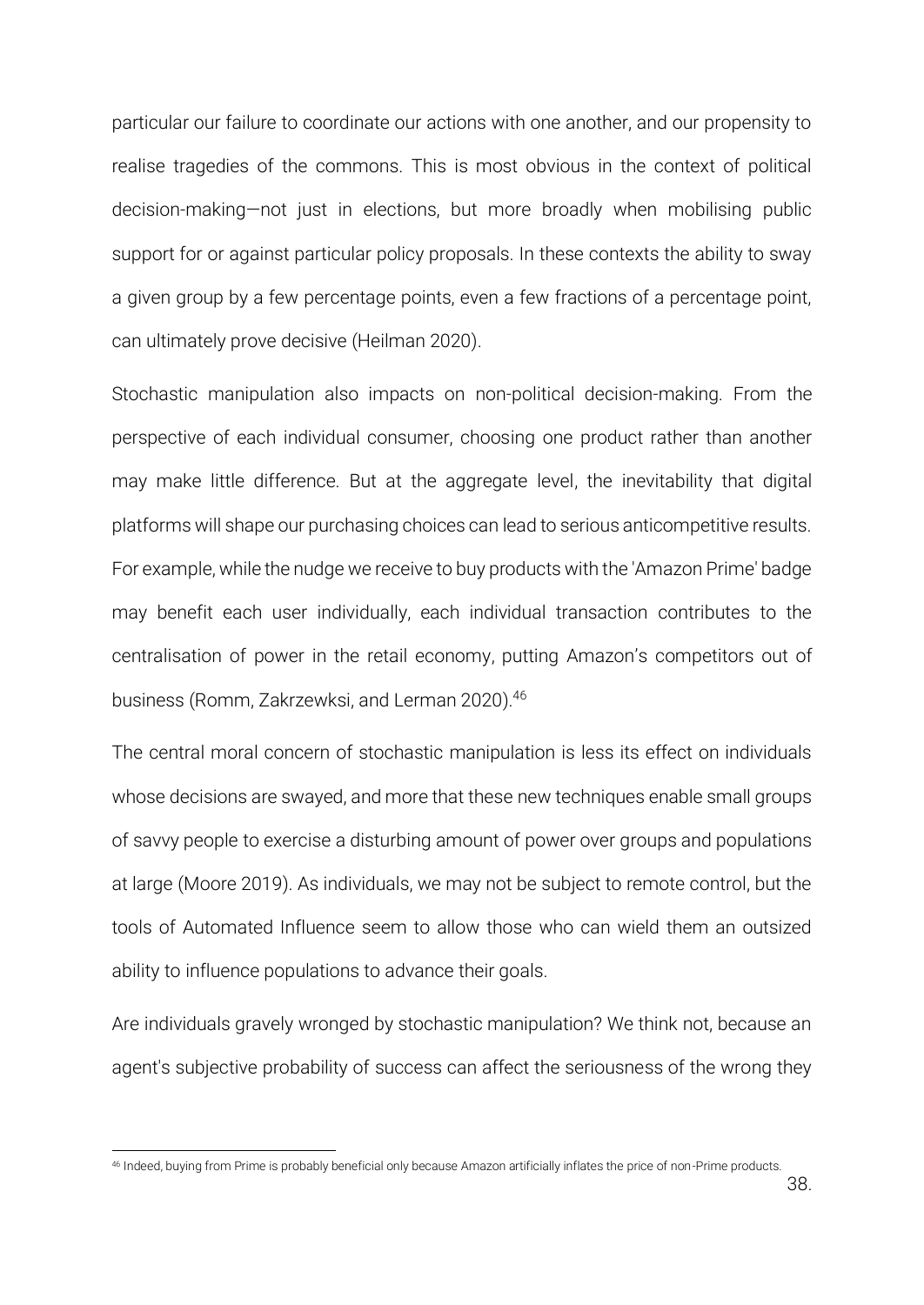commit, when they successfully manipulate the subject. In other words, if A attempts to manipulate B, and succeeds, then A wrongs B more severely the higher the probability, when A acted, that her manipulation would be successful (other things equal) [\(Lazar 2015\)](#page-47-24). Recall that the wrong of manipulation consists both in the impact on the victim's autonomy, and in the disrespect shown by the manipulator to the manipulated, in violation of their equal social relations. The impact of being manipulated on B's autonomy is unaffected by A's probability of success when she acted. But the disrespect evinced by A in her action does vary with that probability, we think. A chancy attempt that happens to succeed involves a less egregious species of disrespect than does a sure thing.

To see why this must be so, note that if  $\varphi$ ing is wrong, then attempting to  $\varphi$  is typically also wrong. When the success of  $\varphi$ ing is chancy, we concede that successful  $\varphi$ ing is more seriously wrongful than an unsuccessful attempt. But the difference between them cannot be very great. Suppose then for reductio that A's successfully manipulating B1 with a high probability of success is no more seriously wrongful than her successfully manipulating B2 with a low probability of success. Suppose that A also unsuccessfully attempted to manipulate C2-Z2, with the same probability of success as for B2. If chancy unsuccessful attempts are not much less seriously wrongful than chancy successful harms, and if low probability successful manipulation of B2 is not less seriously wrongful than high probability successful manipulation of B1, then the low probability, unsuccessful attempt to manipulate each of C2-Z2 is not much less seriously wrongful than the high probability, successful manipulation of B1. But this is implausible. C2-Z2 have much weaker complaints against A than does B1. The way out of the reductio is to concede that successful high probability manipulations may be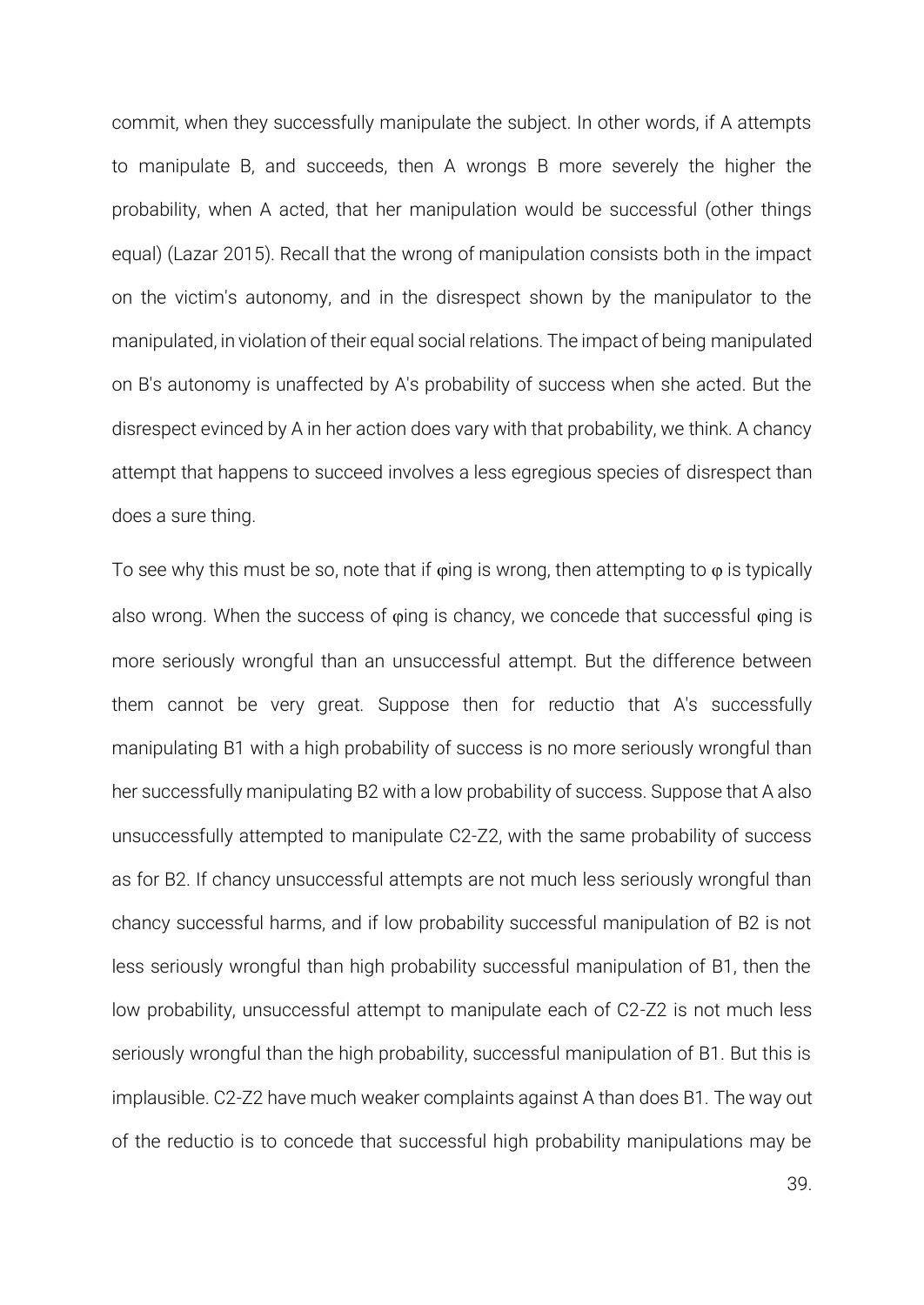substantially more seriously wrongful than successful low probability manipulations. Hence the impact of stochastic manipulation on individuals should carry less weight in our deliberations than would less chancy manipulation.

But stochastic manipulation can still pose serious problems. Automated Influence has surely played a significant role in the political upheaval of the last five years [\(Aral and](#page-46-23)  Eckles 2019). The problem is less that we have ended up in one possible world rather than another, but that a few people have the means to reach and influence so many people, in terms tailored for their particular circumstances. This is especially clear when the tech companies want to get a particular message across to us. Their capacity to reach and influence political communities is extraordinary [\(Culpepper and Thelen](#page-46-17)  2020).

Stochastic manipulation concentrates power in too few hands. It also pollutes our capacity for, and willingness to commit to, collective deliberation and action. We tend to think that we are not susceptible to Automated Influence, but that others are [\(Ham](#page-46-24)  and Nelson 2016, 689). The perception that others are being manipulated is corrosive to democratic deliberation, even if it is in fact overstated. Suppose, to illustrate, that you thought that some part of the population of your country might be Cylons—humanoid robots indistinguishable from homo sapiens without advanced biometric testing, but which can be reprogrammed by a central controller at any given time. Even if you don't know for sure how many Cylons there are, the mere fact that there might be some would be corrosive to public trust. How can we deliberate, debate, and decide in good faith, when some significant portion of our interlocutors might be immune to rational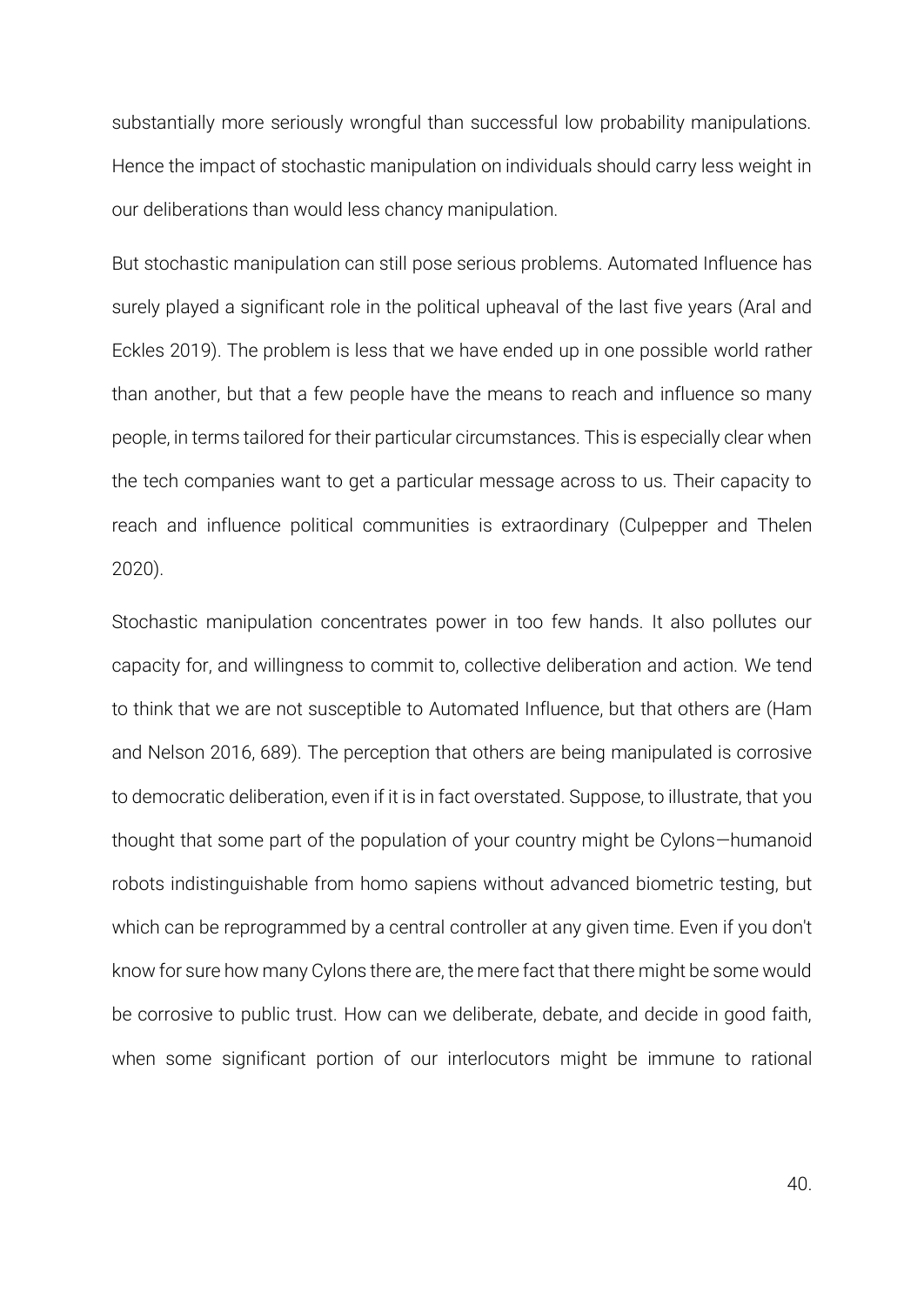argument, and effectively under the control of our implacable opponents?<sup>47</sup>

Even when Automated Influence is ineffective, it is perceived to be effective, which undermines trust in the authenticity of one's fellow citizens' deliberations.<sup>48</sup> It is also deeply objectionable that tech companies know how effective this influence is, while leaving the rest of us guessing. Imagine something in the water could be turning people into Cylons. To know whether it is, one needs to test the water at many different points. Only one private company can do so. But they don't make that data available to us, or reliably tell us whether and where the water is contaminated. That would surely be wrong. But it is similar to our situation now.<sup>49</sup>

Stochastic manipulation corrodes democracy, but it may not be the most serious manipulation enabled by Automated Influence. Instead, systems of Automated Influence are *accessories* to a more objectionable, more effective, and more traditional species of manipulation. Automated Influence has funnelled people towards *human* manipulators, because the recommendation algorithms that serve us products, services, and especially content are optimised to sustain user engagement; and content produced by manipulators is, by its nature, deeply engaging to the manipulated [\(Alfano](#page-46-25)  et al. 2020). Automated Influence steers us towards manipulators, who then take advantage of our emotions, our prejudices and our fears, who lie to us, and who might ultimately incite us to do terrible things [\(Vaidhyanathan 2018\)](#page-48-22). The worst kind of manipulation in our digital lives right now is being conducted by some of the people who use social media, and they are enabled and empowered by the newsfeed

<sup>47</sup> In Battlestar Galactica, the Cylons do eventually develop a measure of free will, so this hypothetical assumes that they, broadlyspeaking, behave more as they did in the earlier seasons, or in general more like 1s and 5s than like 8s.

<sup>48</sup> Scepticism about whether filter bubbles really exist may be beside the point: if people believe they exist, then they have much the same pernicious effects.

<sup>49</sup> [Calo 2014, 1006](#page-46-4) rightly argued that 'society is only beginning to understand how vast asymmetries of information coupled with the unilateral power to design the legal and visual terms of the transaction could alter the consumer landscape'. Our worry is that this ignorance too is one-sided—we do not understand these effects, but the companies implementing these changes do.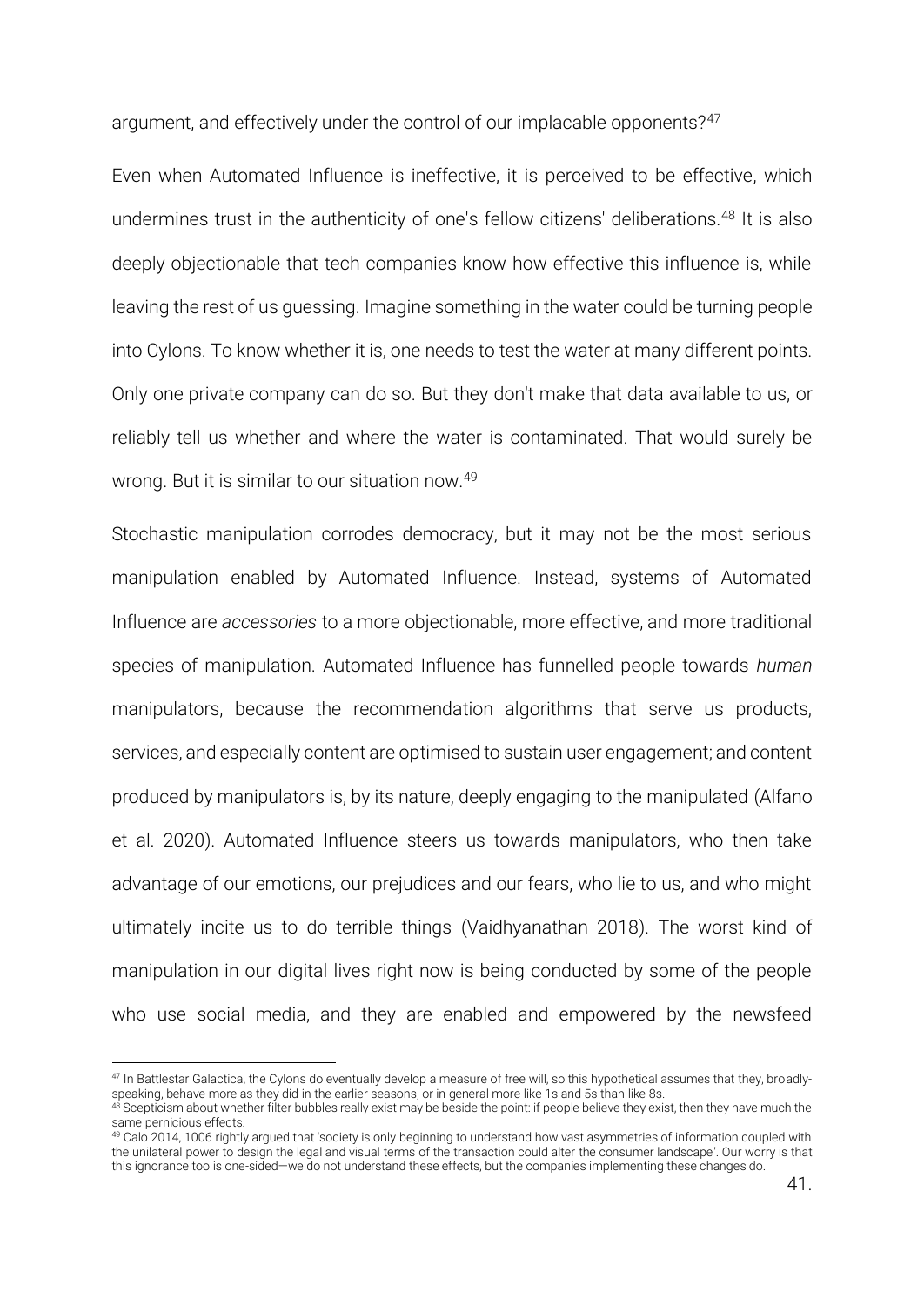algorithms that drive people towards more sensational, extreme, and polarising content [\(Hao 2021;](#page-46-0) [Tufekci 2018\)](#page-48-23).

#### 5.6 Democratic Deliberation and Collective Decision-Making

As noted above, the victims of this kind of manipulation arguably have weighty individual complaints against the manipulators, and indirectly against the systems of Automated Influence that empower them (though they must also take *some* responsibility for their own susceptibility). But there are also larger-scale consequences. We all have a very weighty public interest in living in societies that are capable of meaningful democratic deliberation as a prelude to collective decision-making.

42. The greater the extent to which our public discourse is fragmented by misinformation and conspiracy theories, the less capable we are of reasonable, respectful, collective deliberation. Democratic success depends on norms of public discourse, in which we view one another as valid interlocutors, striving to realise our values in light of broadly accurate and shared beliefs about the world. When significant swathes of the population are simply unmoored from reality, and endorse radicalised values that are wildly out of step with not only the common good but also their own interests, it becomes impossible to have this kind of public forum. 'Democratic' politics becomes nothing more than a thinly veiled struggle for power, which undermines the legitimacy of the whole political process, and makes events such as the January 6 2021 insurrection in the US not just more probable, but all-but inevitable. Such events result from a corruption of public discourse enabled by systems of Automated Influence that serve people content that fires them up and keeps them engaged, at a speed and scale that content-moderation algorithms (and human content-moderators) cannot hope to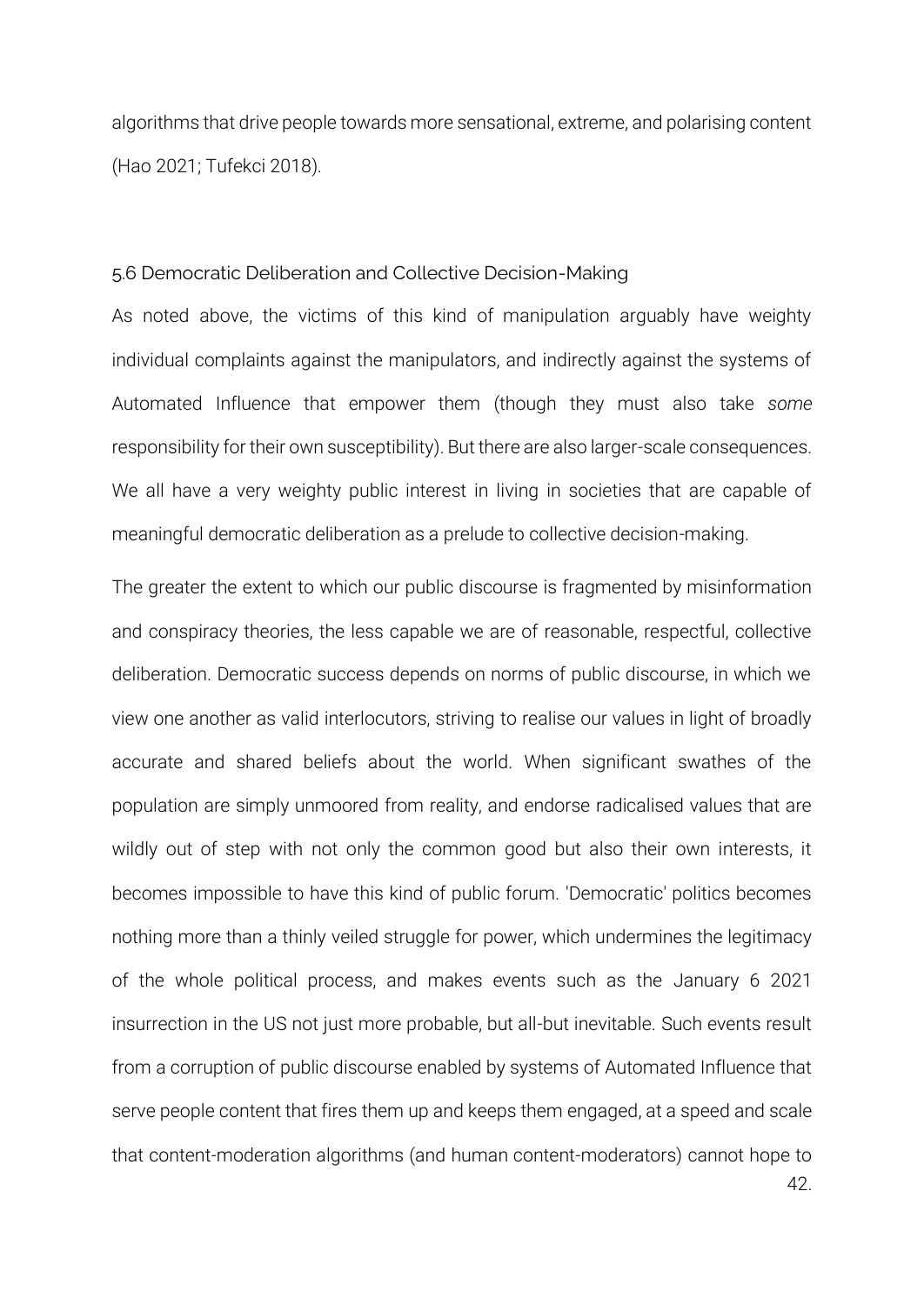keep up with.

Though all the major social media platforms are now trying to redress these effects, we cannot set them to one side as incidental or outlying. The problem is much deeper. The entire business model of Automated Influence depends on optimising for engagement. The only recourse is to incorporate a measure of epistemic paternalism—giving people the information that is good for them, whether they want it or not. This goes beyond simply taking down unacceptable content, but ensuring that content *promotion* is regulated by epistemic ideals. Not only will this prove incredibly challenging to implement, but it aims to solve one problem with the infrastructure of Automated Influence by exacerbating another: the radical centralisation of power in the hands of a few unaccountable corporations. Once again, solving a core problem at the heart of the business model of Automated Influence requires *somebody* to exercise a significant degree of power; yet giving that power to tech companies simply increases our subjection to their unaccountable authority.

#### 6. Conclusion: A Crisis of Legitimacy

We lack the space to do justice to all the plausible objections to Automated Influence. $^{\rm 50}$ Nevertheless, we see a clear common thread. Automated Influence is, at its heart, a novel mechanism for the exercise of power. It consolidates and adds to the power of the already-powerful, and it creates new agents of power. These new modalities for the exercise of power have emerged from the commercial, private sphere, and as such their sole claim to legitimacy lies in the consent of those affected by them. But, as we have seen, our individual consent does little to legitimate the new power structures of

<sup>50</sup> In particular, we have set aside the concern that it enables and exacerbates structural discrimination against marginalised groups, on which see e.g[. Wachter 2020;](#page-48-24) [Noble 2018.](#page-47-12)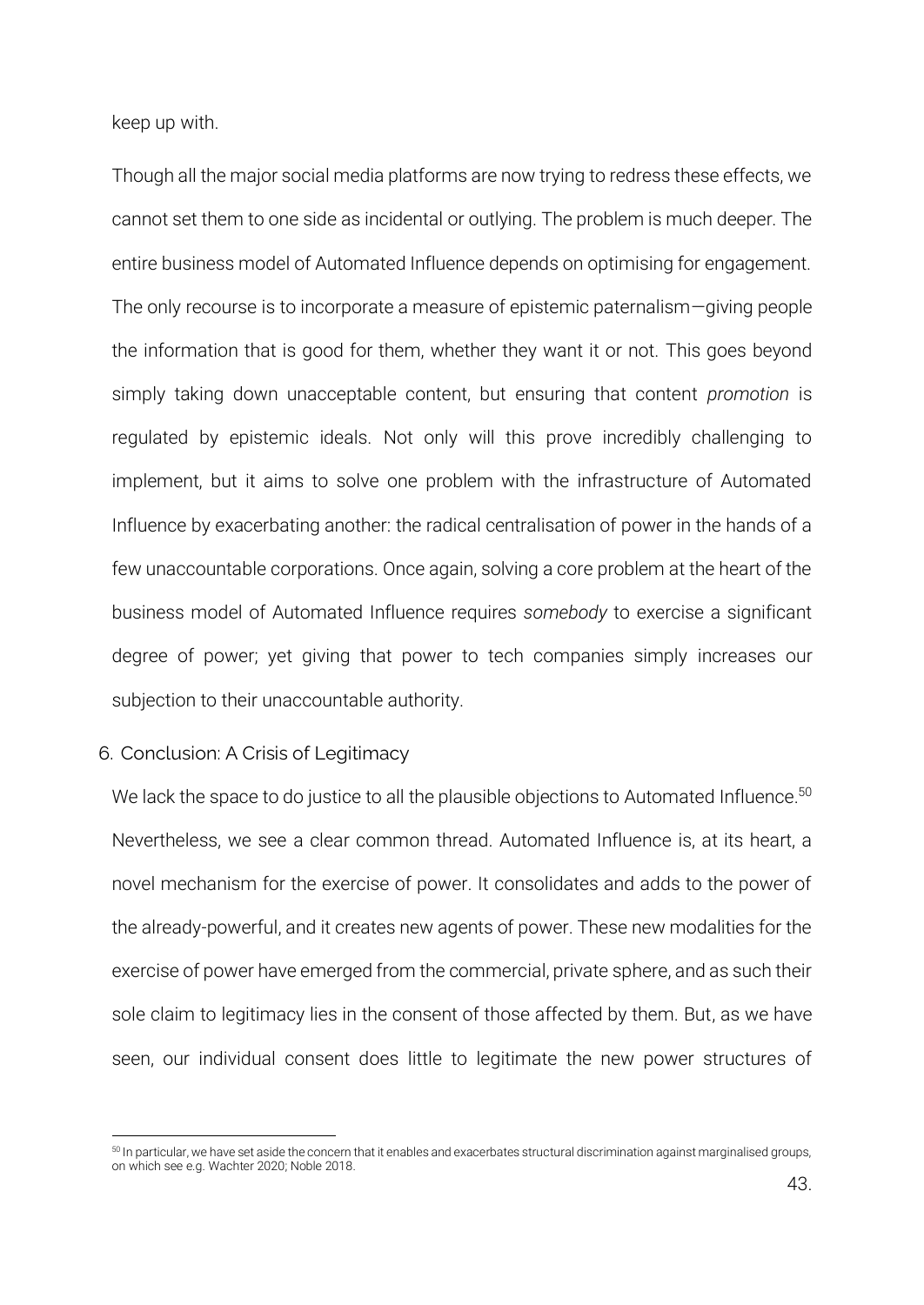Automated Influence. Indeed, assessing Automated Influence from the individual perspective at all largely misses the point. Instead, we must recognise that in the digital sphere, through our more-or-less uncoordinated voluntary choices, we have created a new set of social structures, which shape significant proportions of our lives. And our existing political institutions have proved distinctively ill-suited to governing those novel structures.

When we have to live together, we are driven to find ways of developing freely selfdetermining political communities so that we can be at home in the laws to which we are subject. But in our digital lives we are incapable of realising anything approaching this level of collective autonomy. Not only are we subject to the whims of a few extraordinarily powerful corporations, but we are immersed in fundamentally algorithmic governance, our experiences and our options shaped by authorities that are entirely opaque to us: we can't know how they work, or what effects they have, not only because we are precluded from knowing the facts by intellectual property laws, but because the algorithms themselves are inscrutable, and are little understood even by those who designed them [\(Selbst and Barocas 2018\)](#page-48-25).

Unsurprisingly, this mixture of chaos and untrammelled power has led to seriously deleterious effects (as well as some good ones). The economic imperatives of Automated Influence have left us vulnerable to ubiquitous surveillance. A few corporations control the means of prediction, and the infrastructure that they have created work to fragment us: they reap the benefits of big data, while consigning us to the ideology and practice of small politics, undermining our capacity for collective action. And the mechanisms of Automated Influence allow too few people to subject too many people to stochastic manipulation—relatively trivial for many of the individuals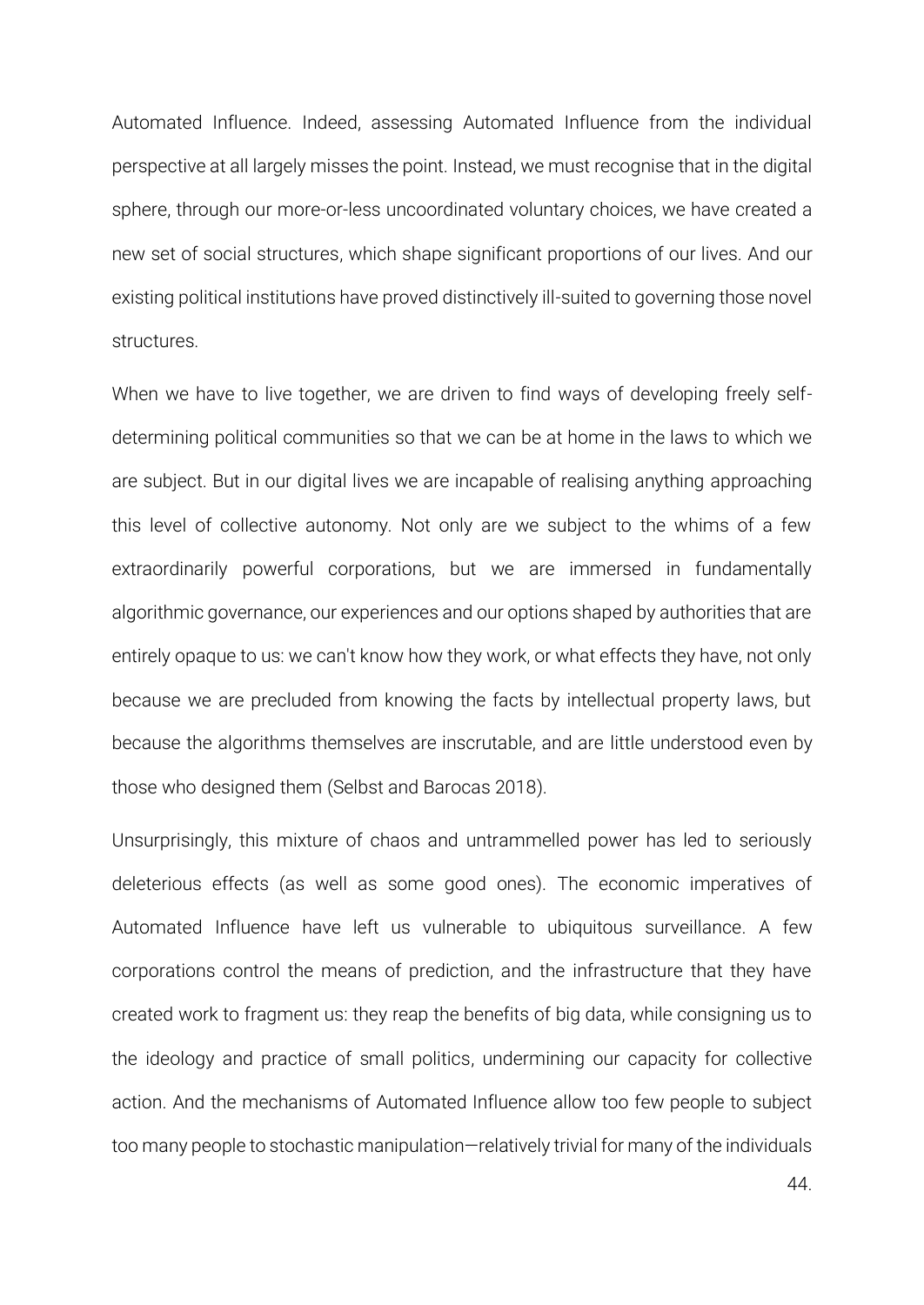affected, but in the aggregate potentially changing the destiny of nations—and steer us towards the most adept manipulators of all: each other.

These problems all have more or less the same structure: they are collective action problems, the presumptive solution to which is *more* power, not less—a central authority that can hold the different players in our digital lives to common standards, which allow the market-lubricating aspects of Automated Influence while avoiding the costs. But unless *that* power is legitimate, we would just trade the feudal chaos of our digital lives for a kind of digital authoritarianism.

What's more, the only option less attractive than leaving this power with the titans of tech is giving the same kind of access to national governments, even democratic ones (to say nothing of quasi-democratic supranational organisations). Their power over us is already extreme; with unfettered access to our digital lives as well, the balance of power between us and them would be utterly and decisively skewed. What's more, national governments are by their nature territorial; our digital lives are not. Moreover, democratic governments are notoriously inept at implementing any kind of technological governance. At present, *only* the tech companies are able to implement and enforce reforms that might address some of the concerns in this paper. And they can do so effectively only if they remain, as they are now, large enough to stifle the kind of competition that leads to a race to the bottom. We are therefore at an impasse: subject to new kinds of power and reaping the whirlwind, with few appealing solutions for calming the storm without further empowering our digital masters. The task of all would-be self-governing citizens of the internet—political philosophers included—is to answer this crisis of legitimacy with new ways to realise collective self-determination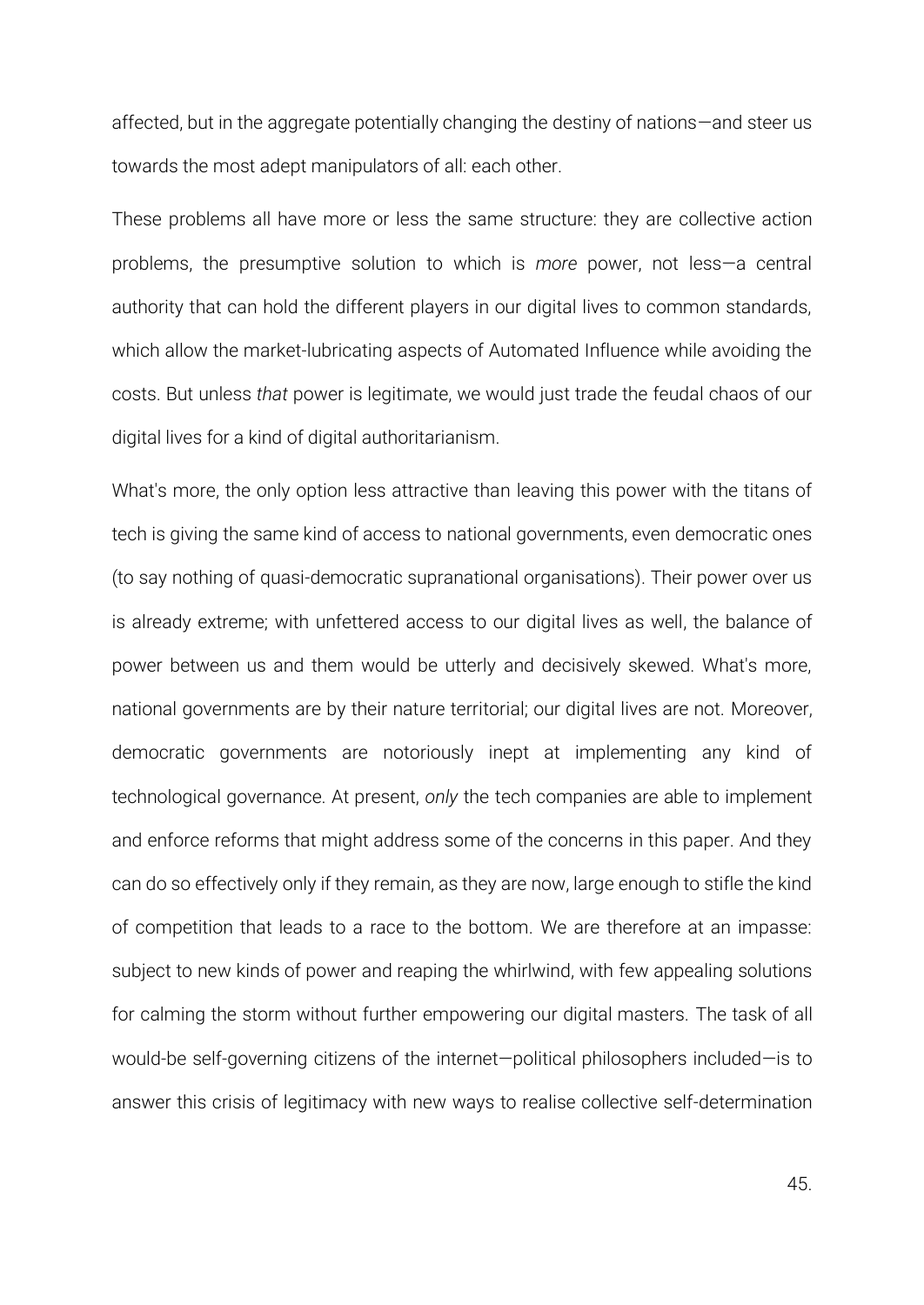in our digital lives.<sup>51</sup>

Acknowledgements: For their helpful comments and advice on earlier drafts of this paper, we thank Annette Zimmermann, Alex Voorhoeve, Kate Vredenburgh, Max Fedoseev, Jake Goldenfein, Charles Evans, Selim Berker, Anne Gelling, the members of the HMI project at ANU, and the anonymous referees for this journal.

Claire Benn (PhD, University of Cambridge) is a postdoctoral researcher on the Humanising Machine Intelligence Grand Challenge project at the Australian National University. Her current research focuses on the ethics, politics and law of data and AI.

Seth Lazar (DPhil, University of Oxford) is Professor at the School of Philosophy and Project Leader of the Humanising Machine Intelligence Grand Challenge at the Australian National University. He works on the moral and political philosophy of data and AI.

<sup>51</sup> While this paper was under review, a number of major regulatory proposals were advanced in the US Congress, indicating an unusually bipartisan political will to curb the power of 'Big Tech'. We lack the space to assess these proposals here; however, they serve to reinforce our point that this is a critical constitutional moment. We suspect that the drive to break up the largest companies (itself unlikely to succeed) will ultimately prove in tension with the desire to solve the other collective action problems discussed in this paper.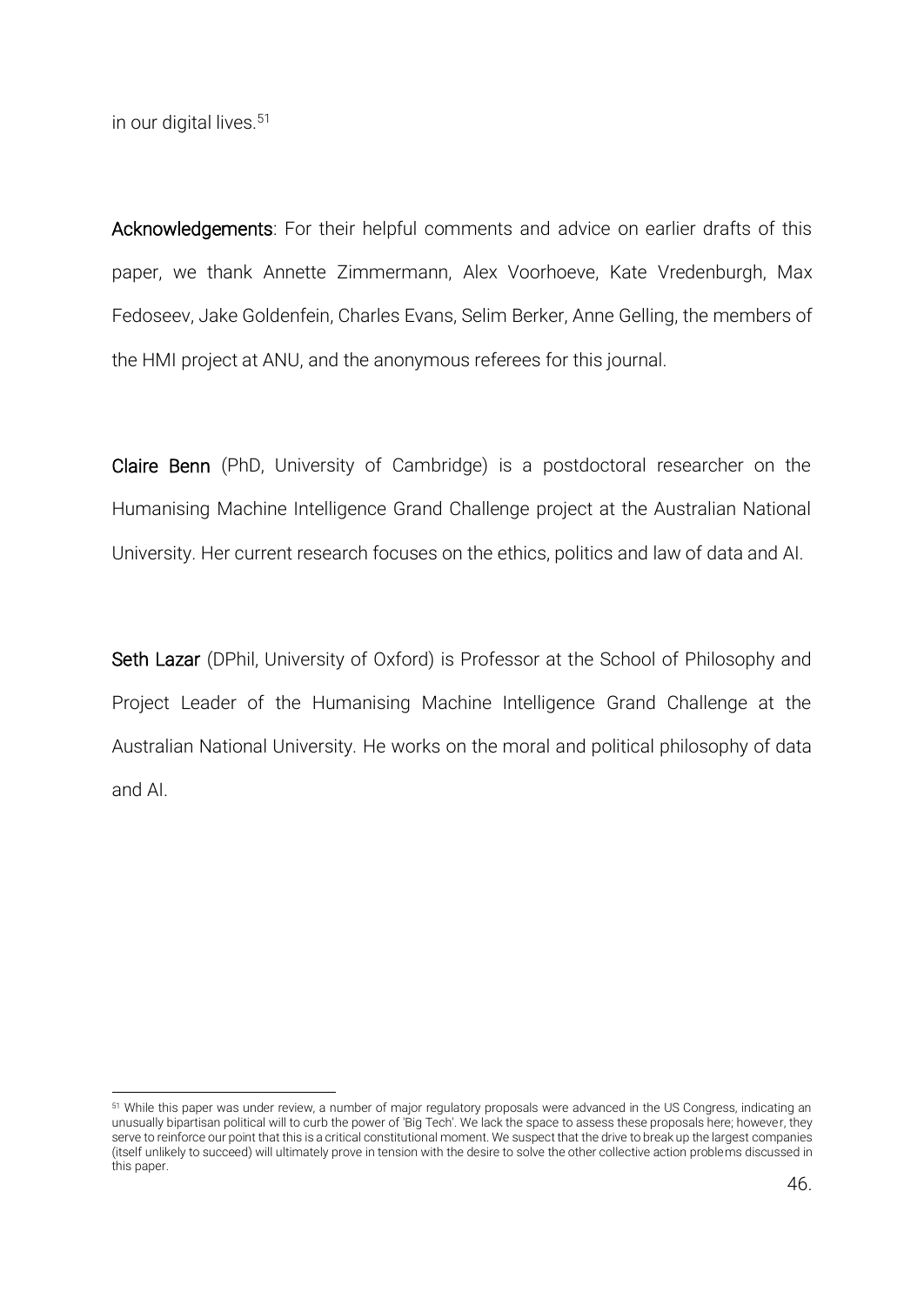#### Bibliography

<span id="page-46-10"></span>Acquisti, Alessandro, Leslie K. John, and George Loewenstein. 2013. "What Is Privacy Worth?" *The Journal of Legal Studies* 42 (2): 249-274.

<span id="page-46-22"></span>Aguirre, Elizabeth, Dominik Mahr, Dhruv Grewal, Ko de Ruyter, and Martin Wetzels. 2015. "Unraveling the Personalization Paradox: The Effect of Information Collection and Trust-Building Strategies on Online Advertisement Effectiveness." *Journal of Retailing* 91 (1): 34-49.

<span id="page-46-25"></span>Alfano, Mark, Amir Ebrahimi Fard, J. Adam Carter, Peter Clutton, and Colin Klein. 2020. "Technologically scaffolded atypical cognition: the case of YouTube's recommender system." *Synthese*.

- <span id="page-46-13"></span>Andrejevic, Mark. 2012. "Ubiquitous surveillance." In *Handbook of Surveillance Studies*, edited by Kirstie Ball, Kevin D. Haggerty and David Lyon, 91-98. New York: Routledge.
- <span id="page-46-23"></span>Aral, Sinan, and Dean Eckles. 2019. "Protecting elections from social media manipulation." *Science* 365 (6456): 858-861.

<span id="page-46-21"></span>Baek, Tae Hyun, and Mariko Morimoto. 2012. "Stay Away From Me." *Journal of Advertising* 41 (1): 59-76.

<span id="page-46-7"></span>Barocas, Solon, and Helen Nissenbaum. 2014. "Big Data's End Run around Anonymity and Consent." In *Privacy, Big Data, and the Public Good: Frameworks for Engagement*, edited by Julia Lane, Victoria Stodden, Stefan Bender and Helen Nissenbaum, 44-75. New York: Cambridge University Press.

<span id="page-46-20"></span>Becker, Marcel. 2019. "Privacy in the digital age: comparing and contrasting individual versus social approaches towards privacy." *Ethics and Information Technology* 21 (4): 307-317.

- <span id="page-46-14"></span>Bedoya, Alvaro M. 2020. "The Cruel New Era of Data-Driven Deportation." *Slate*, Sept 22, 2020. [https://slate.com/technology/2020/09/palantir-ice-deportation-immigrant-surveillance-big](https://slate.com/technology/2020/09/palantir-ice-deportation-immigrant-surveillance-big-data.html)[data.html.](https://slate.com/technology/2020/09/palantir-ice-deportation-immigrant-surveillance-big-data.html)
- <span id="page-46-1"></span>Benthall, Sebastian, and Jake Goldenfein. 2020. "Data Science and the Decline of Liberal Law and Ethics." *Unpublished MS.*
- <span id="page-46-9"></span>---. 2021. "Artificial Intelligence and the Purpose of Social Systems." AAAI/ACM Artificial Intelligence, Ethics, and Society, Virtual Event.
- <span id="page-46-11"></span>Boerman, Sophie C., Sanne Kruikemeier, and Frederik J. Zuiderveen Borgesius. 2017. "Online Behavioral Advertising: A Literature Review and Research Agenda." *Journal of Advertising* 46 (3): 363-376.
- <span id="page-46-19"></span>Bruns, Axel. 2019. *Are filter bubbles real?Digital futures*. Cambridge: Polity Press.
- <span id="page-46-16"></span><span id="page-46-4"></span>Calo, Ryan. 2014. "Digital Market Manipulation." *George Washington Law Review* 82 (4): 995-1051. Calo, Ryan, and Alex Rosenblat. 2017. "The Taking Economy: Uber, Information, and Power." *Columbia*

*Law Review* 117: 1623-1690.

- <span id="page-46-12"></span>Clark, Mitchell. 2021. "Google promises it won't just keep tracking you after replacing cookies." *The Verge*, Mar 3, 2021. [https://www.theverge.com/2021/3/3/22310332/google-privacy-replacing](https://www.theverge.com/2021/3/3/22310332/google-privacy-replacing-third-party-cookies-privacy-sandbox)[third-party-cookies-privacy-sandbox.](https://www.theverge.com/2021/3/3/22310332/google-privacy-replacing-third-party-cookies-privacy-sandbox)
- <span id="page-46-8"></span>Cohen, Julie E. 2000. "Examined Lives: Informational Privacy and the Subject as Object." *Stanford Law Review* 52: 1373-1438.
- <span id="page-46-6"></span>---. 2018. "The Biopolitical Public Domain: the Legal Construction of the Surveillance Economy." *Philosophy and Technology* 31 (2): 213-233.
- <span id="page-46-17"></span>Culpepper, Pepper D., and Kathleen Thelen. 2020. "Are We All Amazon Primed? ." *Comparative Political Studies* 53 (2): 288-318.
- <span id="page-46-18"></span>Draper, Nora A, and Joseph Turow. 2019. "The corporate cultivation of digital resignation." *New Media & Society* 21 (8): 1824-1839.
- <span id="page-46-2"></span>Fedoseev, Max. 2021. "Understanding climate change as a social structural problem." *Unpublished MS.*
- <span id="page-46-5"></span>Graepel, Thore , Joaquin Quiñonero Candela, Thomas Borchert, and Ralf Herbrich. 2010. "Web-Scale Bayesian click-through rate prediction for sponsored search advertising in Microsoft's Bing search engine." In *Proceedings of the 27th International Conference on Machine Learning (ICML-10)*, edited by Johannes Fürnkranz and Thorsten Joachims, 13-20. Haifa, Israel: Omnipress.
- <span id="page-46-15"></span>Graham, Megan. 2021. "Amazon and Goole reaped big rewards from a rebound in Q4 ad spend." *CNBC*, Feb 3, 2021[. https://www.cnbc.com/2021/02/03/amazon-and-google-earnings-showed-big](https://www.cnbc.com/2021/02/03/amazon-and-google-earnings-showed-big-rewards-rebound-in-q4-ad-spend.html)[rewards-rebound-in-q4-ad-spend.html.](https://www.cnbc.com/2021/02/03/amazon-and-google-earnings-showed-big-rewards-rebound-in-q4-ad-spend.html)
- <span id="page-46-3"></span>Griffin, James. 2008. *On Human Rights*. Oxford: Oxford University Press.
- <span id="page-46-24"></span>Ham, Chang-Dae, and Michelle R. Nelson. 2016. "The role of persuasion knowledge, assessment of benefit and harm, and third-person perception in coping with online behavioral advertising." *Computers in Human Behavior* 62: 689-702.
- <span id="page-46-0"></span>Hao, Karen. 2021. "How Facebook got addicted to spreading misinformation." *MIT Technology Review*,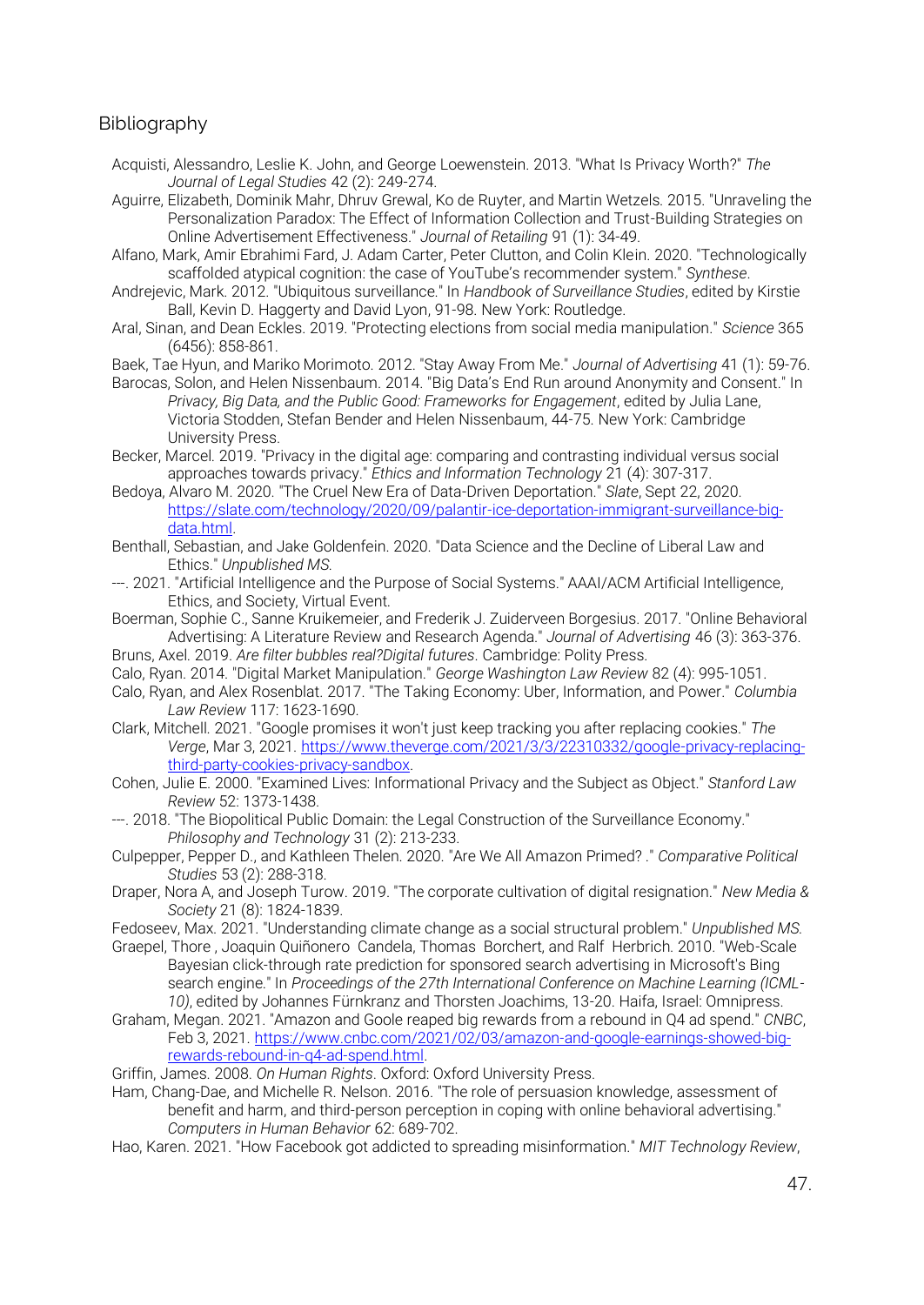Mar 11, 2021. [https://www.technologyreview.com/2021/03/11/1020600/facebook](https://www.technologyreview.com/2021/03/11/1020600/facebook-responsible-ai-misinformation/)[responsible-ai-misinformation/.](https://www.technologyreview.com/2021/03/11/1020600/facebook-responsible-ai-misinformation/)

- <span id="page-47-10"></span>Harwell, Drew. 2019. "Doorbell-camera firm Ring has partnered with 400 police forces, extending surveillance concerns." *Washington Post*, Aug 29, 2019. [https://www.washingtonpost.com/technology/2019/08/28/doorbell-camera-firm-ring-has](https://www.washingtonpost.com/technology/2019/08/28/doorbell-camera-firm-ring-has-partnered-with-police-forces-extending-surveillance-reach/)[partnered-with-police-forces-extending-surveillance-reach/.](https://www.washingtonpost.com/technology/2019/08/28/doorbell-camera-firm-ring-has-partnered-with-police-forces-extending-surveillance-reach/)
- <span id="page-47-1"></span>Haslanger, Sally. 2016. "What is a (social) structural explanation?" *Philosophical Studies* 173 (1): 113- 130.
- <span id="page-47-16"></span>He, Xinran, Junfeng Pan, Ou Jin, Tianbing Xu, Liu Bo, Tao Xu, Yanxin Shi, Antoine Atallah, Ralf Herbrich, Stuart Bowers, and Joaquin Quiñonero Candela. 2014. "Practical Lessons from Predicting Clicks on Ads at Facebook." In *ADKDD'14: Proceedings of the Eighth International Workshop on Data Mining for Online Advertising*, 1–9. New York, NY, USA: Association for Computing Machinery.
- <span id="page-47-22"></span>Heilman, Steven. 2020. "The Electoral College is surprisingly vulnerable to popular vote changes." *The Conversation*, Jul 15, 2020[. https://theconversation.com/the-electoral-college-is-surprisingly](https://theconversation.com/the-electoral-college-is-surprisingly-vulnerable-to-popular-vote-changes-141104)[vulnerable-to-popular-vote-changes-141104.](https://theconversation.com/the-electoral-college-is-surprisingly-vulnerable-to-popular-vote-changes-141104)
- <span id="page-47-5"></span>Hildebrandt, Mireille, and Serge Gutwirth. 2008. *Profiling the European citizen : cross-disciplinary perspectives*. New York: Springer.
- <span id="page-47-11"></span>Hill, Kashmir. 2014. "'God View': Uber Allegedly Stalked Users For Party-Goers' Viewing Pleasure (Updated)." *Forbes.com*, Oct 3, 2014. [https://www.forbes.com/sites/kashmirhill/2014/10/03/god-view-uber-allegedly-stalked-users](https://www.forbes.com/sites/kashmirhill/2014/10/03/god-view-uber-allegedly-stalked-users-for-party-goers-viewing-pleasure/?sh=4ac5008a3141)[for-party-goers-viewing-pleasure/?sh=4ac5008a3141.](https://www.forbes.com/sites/kashmirhill/2014/10/03/god-view-uber-allegedly-stalked-users-for-party-goers-viewing-pleasure/?sh=4ac5008a3141)
- <span id="page-47-21"></span>Hills, Thomas T. 2019. "The Dark Side of Information Proliferation." *Perspectives on Psychological Science* 14 (3): 323-330.
- <span id="page-47-19"></span>Hwang, Tim. 2020. *Subprime attention crisis: advertising and the time bomb at the heart of the internet*. New York: Farrar, Straus and Giroux.
- <span id="page-47-0"></span>Jackson, Frank, and Philip Pettit. 1990. "Program explanation: a general perspective." *Analysis* 50 (2): 107-117.
- <span id="page-47-18"></span>Jones, Jason J., Robert M. Bond, Eytan Bakshy, Dean Eckles, and James H. Fowler. 2017. "Social influence and political mobilization: Further evidence from a randomized experiment in the 2012 U.S. presidential election." *PLOS ONE* 12 (4): e0173851.
- <span id="page-47-4"></span>Kaptein, Maurits, and Dean Eckles. 2010. "Selecting Effective Means to Any End: Futures and Ethics of Persuasion Profiling." Berlin, Heidelberg.
- <span id="page-47-3"></span>---. 2012. "Heterogeneity in the Effects of Online Persuasion." *Journal of Interactive Marketing* 26 (3): 176-188.
- <span id="page-47-17"></span>Kim, Tami, Kate Barasz, and Leslie K John. 2018. "Why Am I Seeing This Ad? The Effect of Ad Transparency on Ad Effectiveness." *Journal of Consumer Research* 45 (5): 906-932.
- <span id="page-47-9"></span>Lazar, Seth. 2010. "A Liberal Defence of (Some) Duties to Compatriots." *Journal of Applied Philosophy* 27 (3): 246-257.
- <span id="page-47-24"></span>---. 2015. "Risky Killing and the Ethics of War." *Ethics* 126 (1): 91-117.
- <span id="page-47-7"></span>---. 2019. "Moral Status and Agent-Centred Options." *Utilitas* 31 (1): 83-105.
- <span id="page-47-13"></span>Lazar, Seth, and Meru Sheel. 2020. "Contact tracing apps are vital tools in the fight against coronavirus. But who decides how they work?" *The Conversation*, May 12, 2020. [https://theconversation.com/contact-tracing-apps-are-vital-tools-in-the-fight-against](https://theconversation.com/contact-tracing-apps-are-vital-tools-in-the-fight-against-coronavirus-but-who-decides-how-they-work-138206)[coronavirus-but-who-decides-how-they-work-138206.](https://theconversation.com/contact-tracing-apps-are-vital-tools-in-the-fight-against-coronavirus-but-who-decides-how-they-work-138206)
- <span id="page-47-14"></span>Lomas, Natasha. 2020. "EU Parliament backs tighter rules on behavioural ads." *TechCrunch*, 2020. [https://tcrn.ch/3kinyhn.](https://tcrn.ch/3kinyhn)
- <span id="page-47-8"></span>Macnish, Kevin. 2020. "Mass Surveillance: A Private Affair?" *Moral Philosophy and Politics* 7 (1): 9-27.
- <span id="page-47-2"></span>Margalit, Avishai, and Joseph Raz. 1990. "National Self-Determination." *The Journal of Philosophy* 87 (9): 439-461.
- <span id="page-47-15"></span>Matz, S. C., M. Kosinski, G. Nave, and D. J. Stillwell. 2017. "Psychological targeting as an effective approach to digital mass persuasion." *PNAS* 114 (48): 12714-12719.
- <span id="page-47-23"></span>Moore, Martin. 2019. "Protecting democratic legitimacy in a digital age." *POLITICAL QUARTERLY* 90: 92- 106.
- <span id="page-47-6"></span>Nissenbaum, Helen. 2004. "Privacy as contextual integrity." *Washington Law Review* 79 (30): 101-139.
- <span id="page-47-12"></span>Noble, Safiya Umoja. 2018. *Algorithms of Oppression: How Search Engines Reinforce Racism*. New York: New York University Press.
- <span id="page-47-20"></span>Paul, Kari. 2021. "A few rightwing 'super-spreaders' fueled bulk of election falsehoods, study says." *The*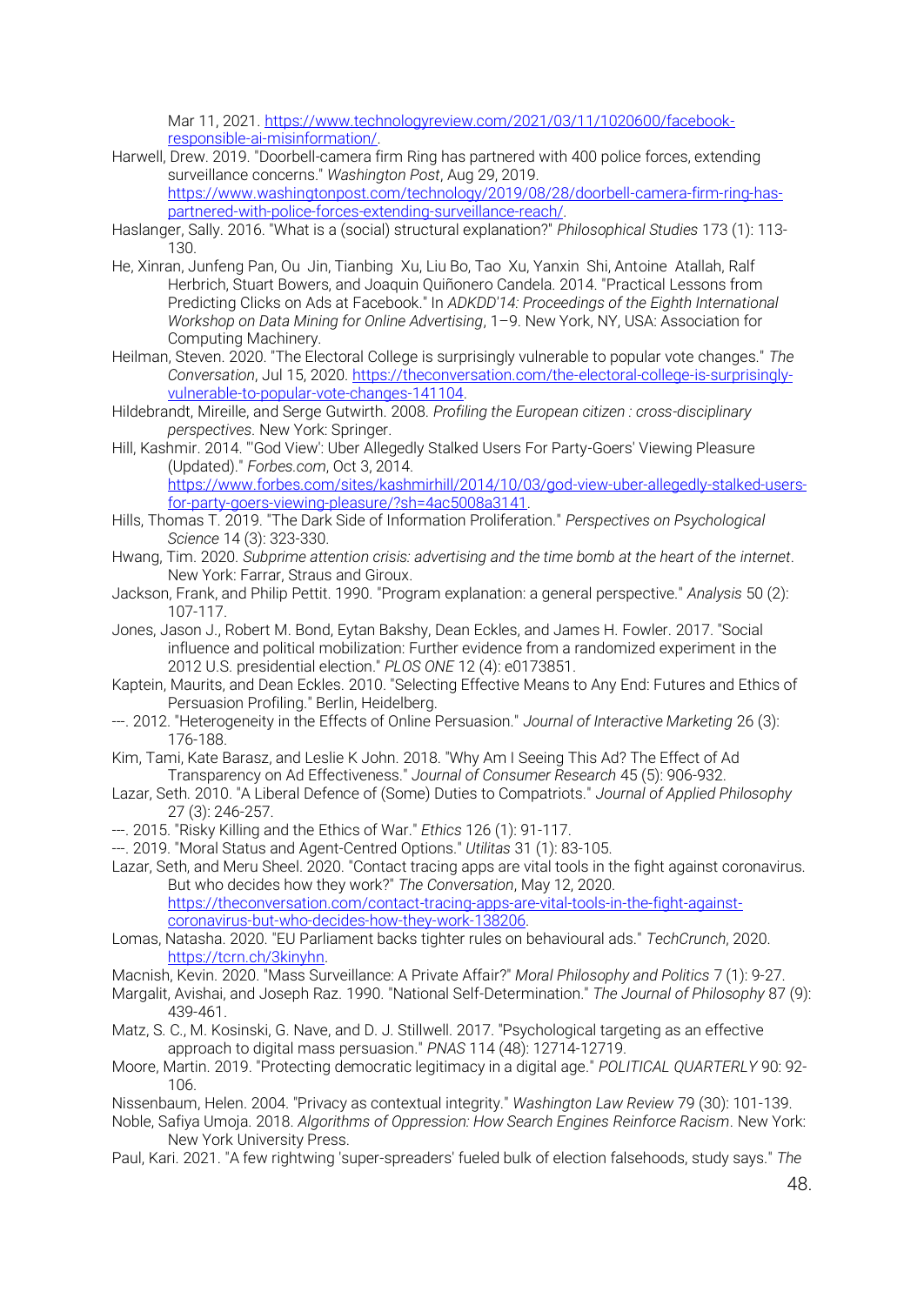*Guardian*, Mar 5, 2021[. https://www.theguardian.com/us-news/2021/mar/05/election](https://www.theguardian.com/us-news/2021/mar/05/election-misinformation-trump-rightwing-super-spreader-study)[misinformation-trump-rightwing-super-spreader-study.](https://www.theguardian.com/us-news/2021/mar/05/election-misinformation-trump-rightwing-super-spreader-study)

- <span id="page-48-7"></span>Pridmore, Jason. 2012. "Consumer surveillance: Context, perspectives and concerns in the personal information economy." In *Routledge Handbook of Surveillance Studies*, edited by Kirstie Ball, Kevin D. Haggerty and David Lyon, 321-329. Routledge.
- <span id="page-48-8"></span>Quinn, Warren S. 1989. "Actions, Intentions, and Consequences: The Doctrine of Doing and Allowing." *Philosophical Review* 98 (3): 287-312.
- <span id="page-48-13"></span>Rawls, John. 1999. *A theory of justice*. Rev. ed. Oxford: Oxford University Press.
- <span id="page-48-10"></span>Richards, Neil M. 2013. "The Dangers of Surveillance Symposium: Privacy and Technology." *Harvard Law Review* 126 (7): 1934-1965.
- <span id="page-48-21"></span>Romm, Tony, Cat Zakrzewksi, and Rachel Lerman. 2020. "House investigation faults Amazon, Apple, Facebook and Google for engaging in anti-competitive monopoly tactics." *Washington Post*, Oct 7, 2020. [https://www.washingtonpost.com/technology/2020/10/06/amazon-apple-facebook](https://www.washingtonpost.com/technology/2020/10/06/amazon-apple-facebook-google-congress/)[google-congress/.](https://www.washingtonpost.com/technology/2020/10/06/amazon-apple-facebook-google-congress/)
- <span id="page-48-25"></span>Selbst, Andrew D., and Solon Barocas. 2018. "The intuitive appeal of explainable machines." *Fordham Law Review* 87: 1085-1139.
- <span id="page-48-3"></span>Solove, Daniel J. 2004. *The Digital Person: Technology and Privacy in the Information Age*. New York University Press.
- <span id="page-48-9"></span>Southwood, Nicholas, and Geoff Brennan. 2007. "Feasibility in Action and Attitude." In *Homage à Wlodek: Philosophical Papers Dedicated to Wlodek Rabinowicz*, edited by T. RønnowRasmussen, B. Petersson, J. Josefsson and D. Egonsson. [www.fil.lu.se/homageawlodeck.](www.fil.lu.se/homageawlodeck)
- <span id="page-48-12"></span>Srnicek, Nick. 2017. *Platform capitalism*.*Theory redux*. Cambridge, UK ; Malden, MA: Polity Press.
- <span id="page-48-2"></span>Susser, Daniel, and Vincent Grimaldi. 2021. "Measuring Automated Influence: Between Empirical Evidence and Ethical Values." Proceedings of the 2021 AAAI/ACM Conference on AI, Ethics, and Society, Virtual Event, USA. [https://doi.org/10.1145/3461702.3462532.](https://doi.org/10.1145/3461702.3462532)
- <span id="page-48-17"></span>Susser, Daniel, Beate Roessler, and Helen Nissenbaum. 2018. "Online manipulation: Hidden influences in a digital world." *Georgetown Law Technology Review*.
- <span id="page-48-11"></span>Susskind, Jamie. 2018. *Future politics: living together in a world transformed by tech*. First edition. ed. Oxford: Oxford University Press.
- <span id="page-48-14"></span>Suzor, Nicolas P. 2019. *Lawless : the secret rules that govern our digital lives*. New York: Cambridge University Press.
- <span id="page-48-0"></span>Taylor, Charles. 1995. "Irreducibly Social Goods." In *Philosophical arguments*, 127-145. London: Harvard University Press.
- <span id="page-48-6"></span>Taylor, Linnet, Luciano Floridi, and Bart van der Sloot, eds. 2017. *Group Privacy: New Challenges of Data Technologies*. Edited by Luciano Floridi and Mariarosaria Taddeo, *Philosophical Studies Series*: Springer.
- <span id="page-48-20"></span>Törnberg, Petter. 2018. "Echo chambers and viral misinformation: Modeling fake news as complex contagion." *PLOS ONE* 13 (9): e0203958.
- <span id="page-48-18"></span>Tucker, Catherine E. 2014. "Social Networks, Personalized Advertising, and Privacy Controls." *Journal of Marketing Research* 51 (5): 546-562.
- <span id="page-48-23"></span>Tufekci, Zeynep. 2018. "It's the (democracy-poisoning) golden age of free speech." *Wired*, Jan 16, 2018. [https://www.wired.com/story/free-speech-issue-tech-turmoil-new-censorship/?src=longreads.](https://www.wired.com/story/free-speech-issue-tech-turmoil-new-censorship/?src=longreads)
- <span id="page-48-1"></span>Turow, Joseph, and Nora Draper. 2012. "Advertising's new surveillance ecosystem." In *Routledge Handbook of Surveillance Studies*, edited by Kirstie Ball, Kevin D. Haggerty and David Lyon, 133- 140. Routledge.
- <span id="page-48-22"></span>Vaidhyanathan, Siva. 2018. *Antisocial Media: How Facebook Disconnects Us and Undermines Democracy*. New York: OUP.
- <span id="page-48-4"></span>Véliz, Carissa. 2020. *Privacy is power : why and how you should take back control of your data*. London: Transworld Digital,.
- <span id="page-48-5"></span>Viljoen, Salome. 2020. "Democratic Data: A Relational Theory For Data Governance." *Available at SSRN 3727562*.
- <span id="page-48-15"></span>Viljoen, Salomé, Jake Goldenfein, and Lee McGuigan. 2020. "Design Choices: Mechanism Design and Platform Capitalism." *Unpublished MS.*
- <span id="page-48-16"></span>Vold, Karina, and Jessica Whittlestone. 2019. *Privacy, Autonomy, and Personalised Targeting: rethinking how personal data is used.* IE University's Centre of Governance of Change.
- <span id="page-48-19"></span>Vosoughi, Soroush, Deb Roy, and Sinan Aral. 2018. "The spread of true and false news online." *Science* 359 (6380): 1146-1151.
- <span id="page-48-24"></span>Wachter, Sandra. 2020. "Affinity Profiling and Discrimination by Association in Online Behavioural